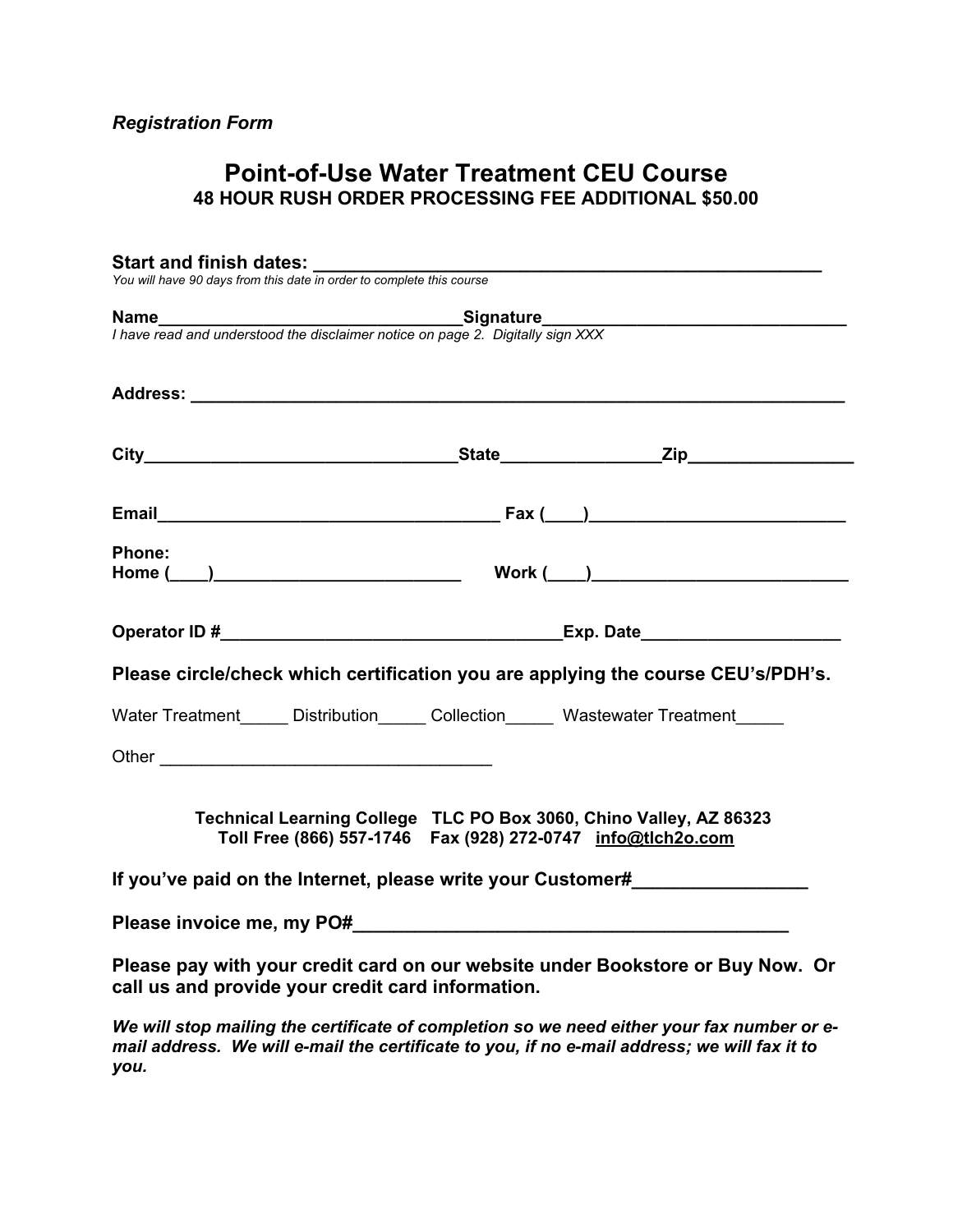### **DISCLAIMER NOTICE**

I understand that it is my responsibility to ensure that this CEU course is either approved or accepted in my State for CEU credit. I understand State laws and rules change on a frequent basis and I believe this course is currently accepted in my State for CEU or contact hour credit, if it is not, I will not hold Technical Learning College responsible. I fully understand that this type of study program deals with dangerous, changing conditions and various laws and that I will not hold Technical Learning College, Technical Learning Consultants, Inc. (TLC) liable in any fashion for any errors, omissions, advice, suggestions or neglect contained in this CEU education training course or for any violation or injury, death, neglect, damage or loss of your license or certification caused in any fashion by this CEU education training or course material suggestion or error or my lack of submitting paperwork. It is my responsibility to call or contact TLC if I need help or assistance and double-check to ensure my registration page and assignment has been received and graded. It is my responsibility to ensure all information is correct and to abide with all rules and regulations.

**State Approval Listing Link**, check to see if your State accepts or has pre-approved this course. Not all States are listed. Not all courses are listed. If the course is not accepted for CEU credit, we will give you the course free if you ask your State to accept it for credit.

**Professional Engineers**; Most states will accept our courses for credit but we do not officially list the States or Agencies. Please check your State for approval.

### **State Approval Listing URL…**

*<http://www.ABCTLC.com/downloads/PDF/CEU%20State%20Approvals.pdf>*

*You can obtain a printed version of the course manual from TLC for an additional \$169.95 plus shipping charges.* 

### **AFFIDAVIT OF EXAM COMPLETION**

I affirm that I personally completed the entire text of the course. I also affirm that I completed the exam without assistance from any outside source. I understand that it is my responsibility to file or maintain my certificate of completion as required by the state or by the designation organization.

### **Grading Information**

Our exams are based upon pass/fail criteria with the benchmark for successful completion set at 70%. Once you pass the exam, your record will reflect a successful completion and a certificate will be issued to you.

For security purposes, please fax or e-mail a copy of your driver's license and always call us to confirm we've received your assignment and to confirm your identity.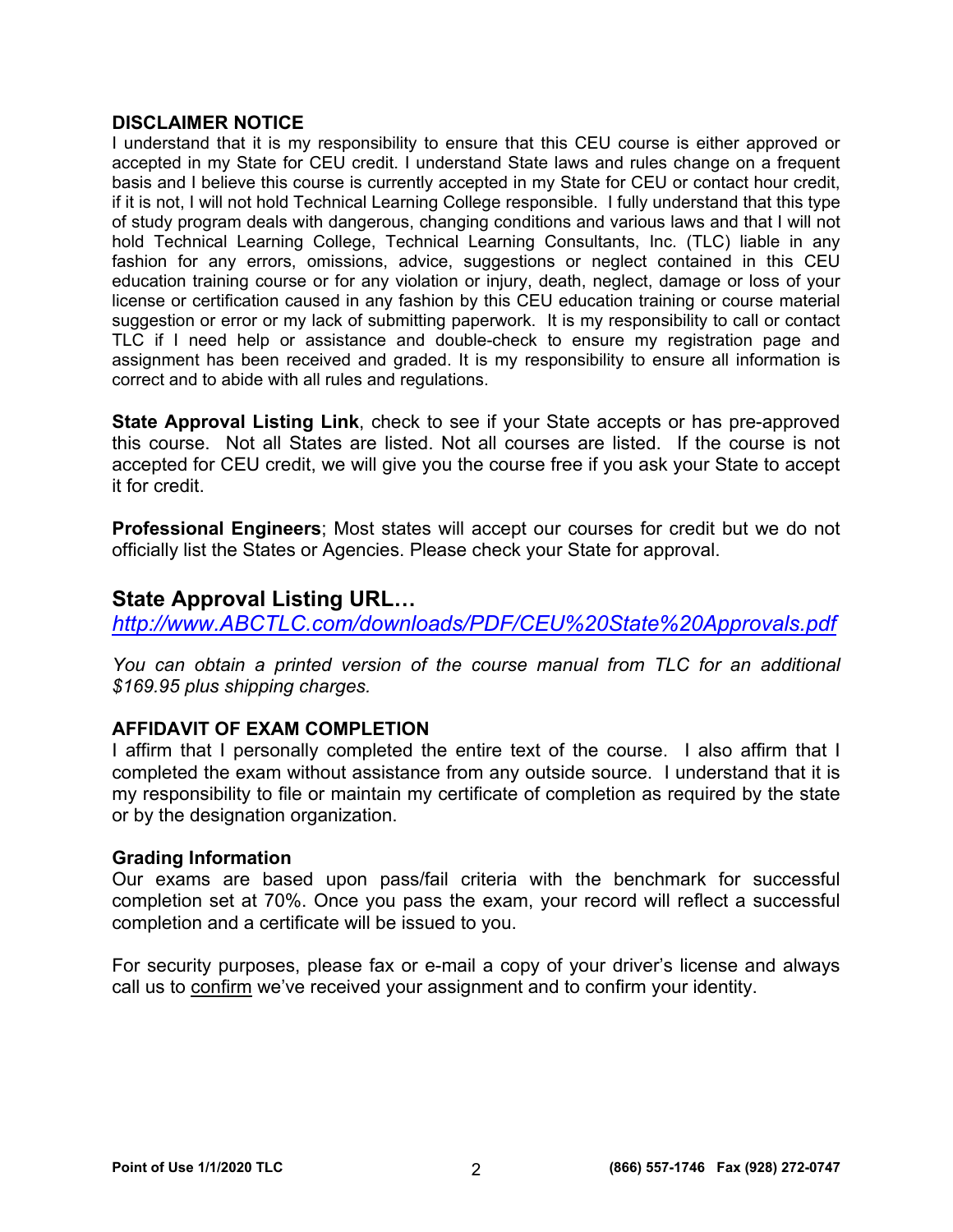## **For Texas Licensed Wastewater Operators**

### **Wastewater/Collections Rule Changes**

### **Rule Changes and Updates for Domestic Wastewater Systems**

On Nov. 4, 2014, TCEQ commissioners adopted revisions to 30 Texas Administrative Code (TAC), Chapter 217, Design Criteria for Domestic Wastewater Systems, and "readopted" previously repealed rules in 30 TAC, Chapter 317, Design Criteria Prior to 2008.

### *Some of the changes to Chapter 217 include:*

- Adding new definitions and clarifying existing definitions;
- Adding design criteria and approval requirements for rehabilitation of existing infrastructure;
- Adding design criteria for new technologies, including cloth filters and air lift pumps;
- Making changes to reflect modern practices, standards and trends;
- Modifying rule language to improve readability and enforceability; and
- Modifying the design organic loadings and flows for a new wastewater treatment facility.

### **SUBCHAPTER A: ADMINISTRATIVE REQUIREMENTS §§217.1 - 217.18**

Effective December 4, 2015 §217.1. Applicability. (a) Applicability. (1) This chapter applies to the design, operation, and maintenance of: (A) domestic wastewater treatment facilities that are constructed with plans and specifications received and approved by the executive director after the effective date of the amendments to this chapter; (B) treatment units that are altered, constructed, or re-rated with plans and specifications received and approved by the executive director after the effective date of the amendments to this chapter; (C) collection systems that are constructed with plans and specifications received and approved by the executive director after the effective date of the amendments to this chapter; (D) collection system units that are altered, constructed, or re-rated with plans and specifications received and approved by the executive director after the effective date of the amendments to this chapter; (E) existing domestic wastewater treatment facilities that do not have a current Texas Pollutant Discharge Elimination System permit or a Texas Land Application Permit and are required to have an active wastewater permit; (F) existing wastewater treatment facilities and collection systems that never received approval for plans and specifications from the executive director; and (G) collection system rehabilitation projects covered in §217.56(c) and §217.69 of this title (relating to Trenchless Pipe Installation; and Maintenance, Inspection, and Rehabilitation of the Collection System). (2) Domestic wastewater treatment facilities, treatment units, collection systems, and collection system units with plans and specifications approved by the executive director that were received on or after August 28, 2008 and before the effective date of this chapter must comply with the rules in this chapter, as they existed immediately before the effective date of the amendments to this chapter.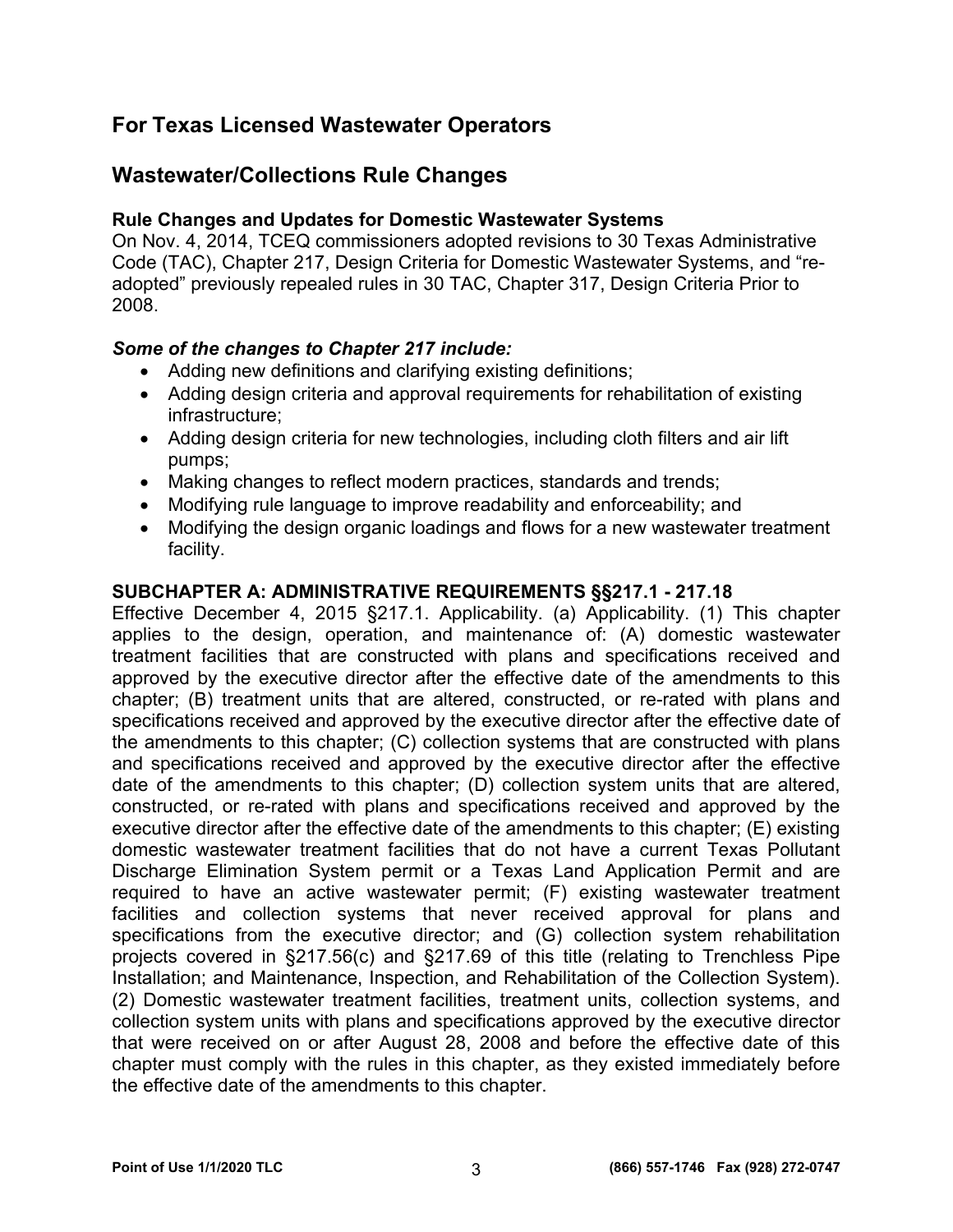The rules in Texas Commission on Environmental Quality Page 2 Chapter 217 - Design Criteria for Domestic Wastewater Systems effect immediately before the effective date of the amendments to this chapter are continued in effect for that purpose. (3) This chapter does not apply to: (A) the design, installation, operation, or maintenance of domestic wastewater treatment facilities, treatment units, collection systems, or collection system units with plans and specifications that were approved by the executive director on or before August 27, 2008, which are governed by Chapter 317 of this title (relating to Design Criteria Prior to 2008) or design criteria that preceded Chapter 317 of this title; and (B) systems regulated by Chapter 285 of this title (relating to On-Site Sewage Facilities); or collection systems or wastewater treatment facilities that collect, transport, treat, or dispose of wastewater that does not have the characteristics of domestic wastewater, although the wastewater may contain domestic wastewater.

(b) The executive director may grant variances from new requirements added by the amendments of this chapter to a person who proposes to construct, alter, or re-rate a collection system or wastewater treatment facility if the plans and specifications for the project are submitted within 180 days after the date the amendments to this chapter are effective, provided the plans and specifications comply with the rules in effect immediately prior to the amendment. Adopted November 4, 2015 Effective December 4, 2015

### **The link to the rules is available on the TCEQ website at <https://www.tceq.texas.gov/rules/indxpdf.html>**

### *For Texas Students Only….*

All TCEQ Students will need to sign this and date this form as well. TCEQ students will also be given special assistance if you fail the examination. You will also have access to failed or wrong questions and/or the area or topic of the assignment to complete your learning experience.

### **Attention Texas TCEQ Operators, Irrigators, CSI and Backflow Testers…**

**NOTE:** Any course cannot be taken for same credit in the same renewal period. Please call TCEQ and make sure that these courses are still accepted for credit before starting. Do not retake this course for credit in the same renewal period.

**Signature**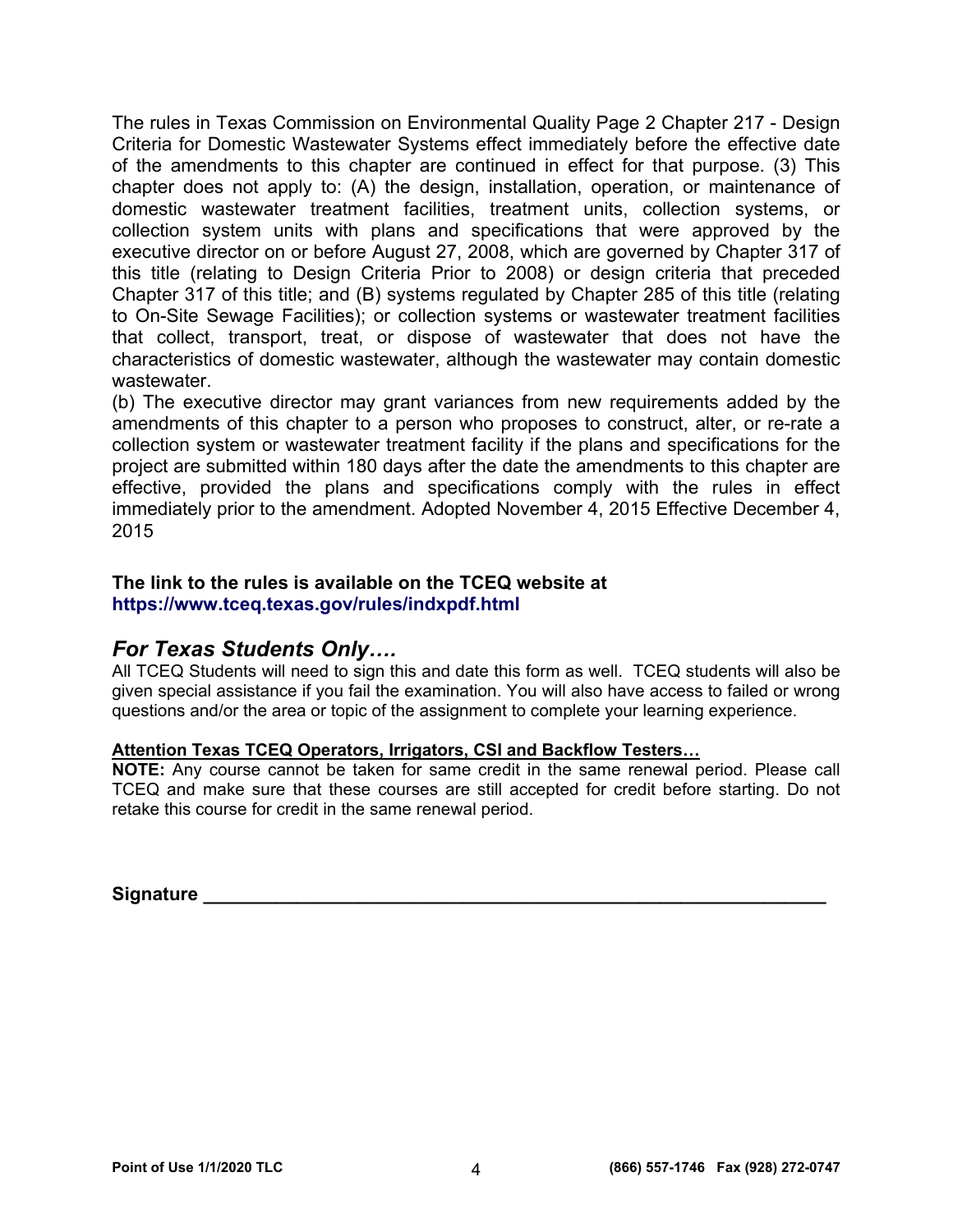## **CERTIFICATION OF COURSE PROCTOR**

Technical Learning College requires that our students who takes a correspondence or home study program course must pass a proctored course reading, quiz and final examination. The proctor must complete and provide to the school a certification form approved by the commission for each examination administered by the proctor.

**Instructions**. When a student completes the course work, fill out the blanks in this section and provide the form to the proctor with the examination.

Name of Course: **Name of Course:** 

Name of Licensee: **Name of Licensee:** 

**Instructions to Proctor**. After an examination is administered, complete and return this certification and examination to the school in a sealed exam packet or in pdf format.

I certify that:

- 1. I am a disinterested third party in the administration of this examination. I am not related by blood, marriage or any other relationship to the licensee which would influence me from properly administering the examination.
- 2. The licensee showed me positive photo identification prior to completing the examination.
- 3. The enclosed examination was administered under my supervision on **Example 2.** The licensee received no assistance and had no access to books, notes or reference material.
- 4. I have not permitted the examination to be compromised, copied, or recorded in any way or by any method.
- 5. Provide an estimate of the amount of time the student took to complete the assignment.

Time to complete the entire course and final exam.

Notation of any problem or concerns:

Name and Telephone of Proctor (please print):

Signature of Proctor

 $\overline{a}$ 

 $\overline{a}$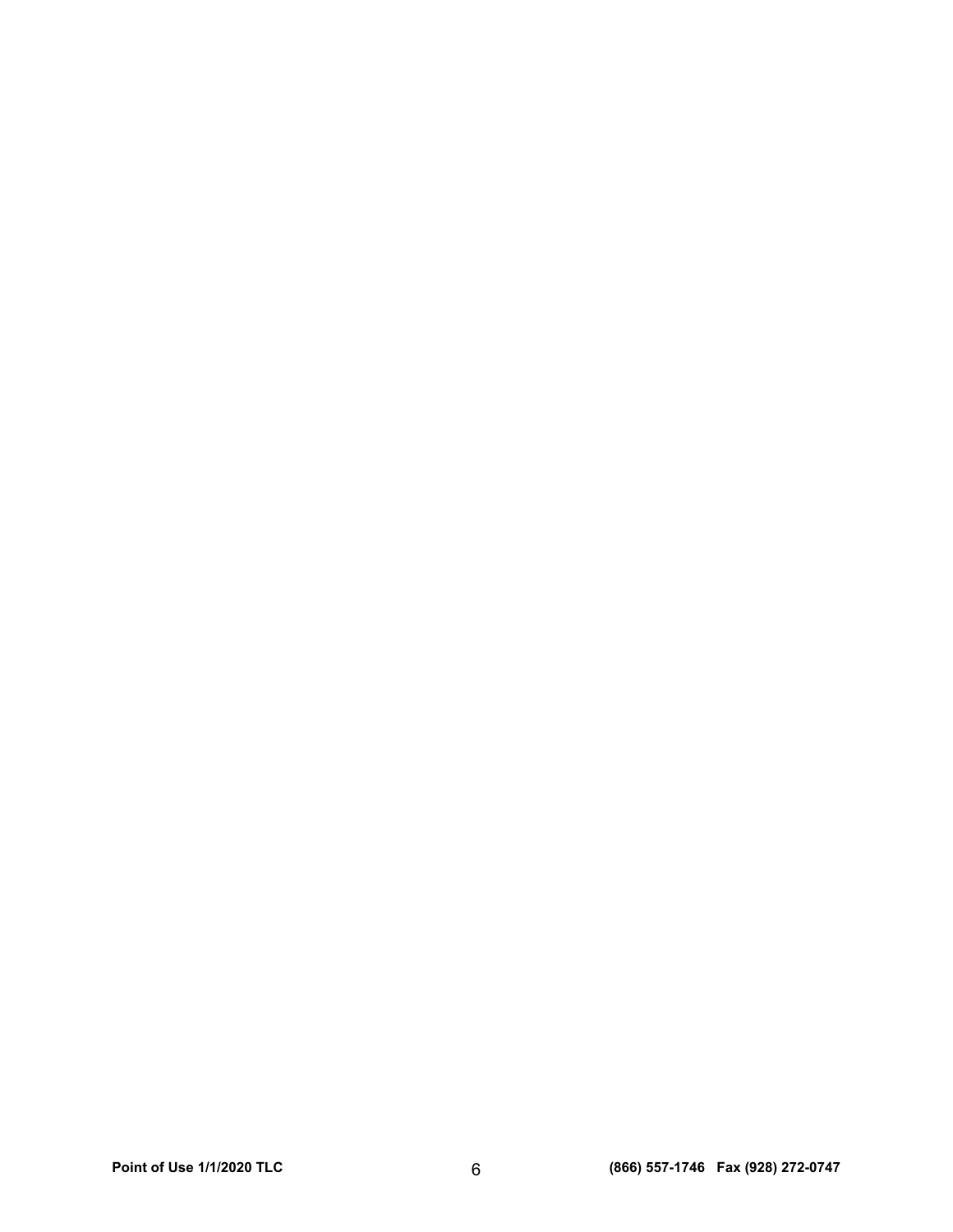### **Point of Use Answer Key**

**Name \_\_\_\_\_\_\_\_\_\_\_\_\_\_\_\_\_\_\_\_\_\_\_\_\_\_\_\_\_\_\_\_\_\_\_** 

**Phone # \_\_\_\_\_\_\_\_\_\_\_\_\_\_\_\_\_\_\_\_\_\_\_\_\_\_\_\_\_\_\_\_\_\_** 

**Did you check with your State agency to ensure this course is accepted for credit?** 

### *Method of Course acceptance confirmation. Please fill this section No refunds.*

Website **Late Telephone Call** Email Spoke to

Did you receive the approval number, if applicable? **with any contract of the system** 

*You can use Adobe Acrobat DC Program to complete the assignment.* 

Please circle, bold, underline or X, please choose one answer only.

### **Water Chemistry Review Section 1 - 60 Questions**

| $1_{-}$ | ABCDEF     |     | 17. ABCDEF  | 33. | ABCDEF     |
|---------|------------|-----|-------------|-----|------------|
| 2.      | ABCDEF     |     | 18. ABCDEF  | 34. | ABCDEF     |
| 3.      | ABCDEF     | 19. | ABCDEF      | 35. | ABCDEF     |
| 4.      | ABCDEF     |     | 20. ABCDEF  | 36. | ABCDEF     |
| 5.      | ABCDEF     |     | 21. ABCDEF  | 37. | ABCDEF     |
| 6.      | ABCDEF     | 22. | A B C D E F | 38. | ABCDEF     |
| 7.      | ABCDEF     |     | 23. ABCDEF  | 39. | ABCDEF     |
| 8.      | ABCDEF     |     | 24. ABCDEF  |     | 40. ABCDEF |
| 9.      | ABCDEF     |     | 25. ABCDEF  | 41. | ABCDEF     |
| 10.     | ABCDEF     |     | 26. ABCDEF  |     | 42. ABCDEF |
| 11.     | ABCDEF     |     | 27. ABCDEF  |     | 43. ABCDEF |
| 12.     | ABCDEF     |     | 28. ABCDEF  |     | 44. ABCDEF |
| 13.     | ABCDEF     | 29. | ABCDEF      | 45. | ABCDEF     |
|         | 14. ABCDEF |     | 30. ABCDEF  |     | 46. ABCDEF |
|         | 15. ABCDEF |     | 31. ABCDEF  |     | 47. ABCDEF |
|         | 16. ABCDEF |     | 32. ABCDEF  |     | 48. ABCDEF |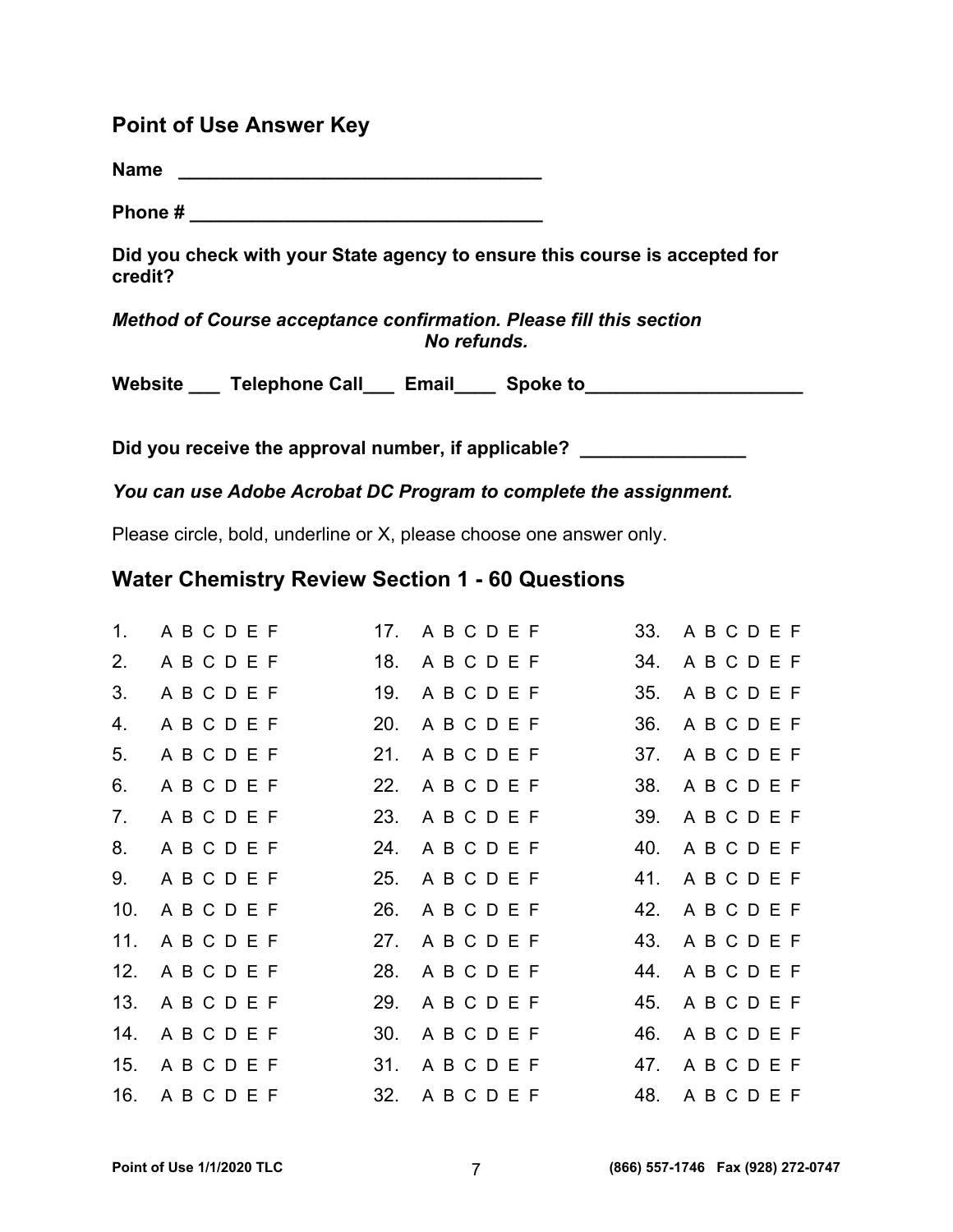| 49. ABCDEF | 53. A B C D E F | 57. ABCDEF      |
|------------|-----------------|-----------------|
| 50. ABCDEF | 54. A B C D E F | 58. A B C D E F |
| 51. ABCDEF | 55. A B C D E F | 59. A B C D E F |
| 52. ABCDEF | 56. A B C D E F | 60. ABCDEF      |

## **pH Review Section 2 Assignment – 20 Questions**

| 1. ABCDEF | 8. ABCDEF  | 15. ABCDEF |
|-----------|------------|------------|
| 2. ABCDEF | 9. ABCDEF  | 16. ABCDEF |
| 3. ABCDEF | 10. ABCDEF | 17. ABCDEF |
| 4. ABCDEF | 11. ABCDEF | 18. ABCDEF |
| 5. ABCDEF | 12. ABCDEF | 19. ABCDEF |
| 6. ABCDEF | 13. ABCDEF | 20. ABCDEF |
| 7. ABCDEF | 14. ABCDEF |            |

## **Point-of-Use Water Treatment Section 3 Assignment 30 Questions**

| 1. ABCDEF             | 11. ABCDEF      | 21. ABCDEF      |
|-----------------------|-----------------|-----------------|
| 2. ABCDEF             | 12. A B C D E F | 22. A B C D E F |
| 3. ABCDEF             | 13. A B C D E F | 23. A B C D E F |
| 4. ABCDEF             | 14. A B C D E F | 24. A B C D E F |
| 5. ABCDEF             | 15. A B C D E F | 25. A B C D E F |
| 6. ABCDEF             | 16. ABCDEF      | 26. ABCDEF      |
| 7. ABCDEF             | 17. A B C D E F | 27. A B C D E F |
| 8. ABCDEF             | 18. ABCDEF      | 28. ABCDEF      |
| 9. ABCDEF             | 19. A B C D E F | 29. ABCDEF      |
| 10. ABCDEF 20. ABCDEF |                 | 30. ABCDEF      |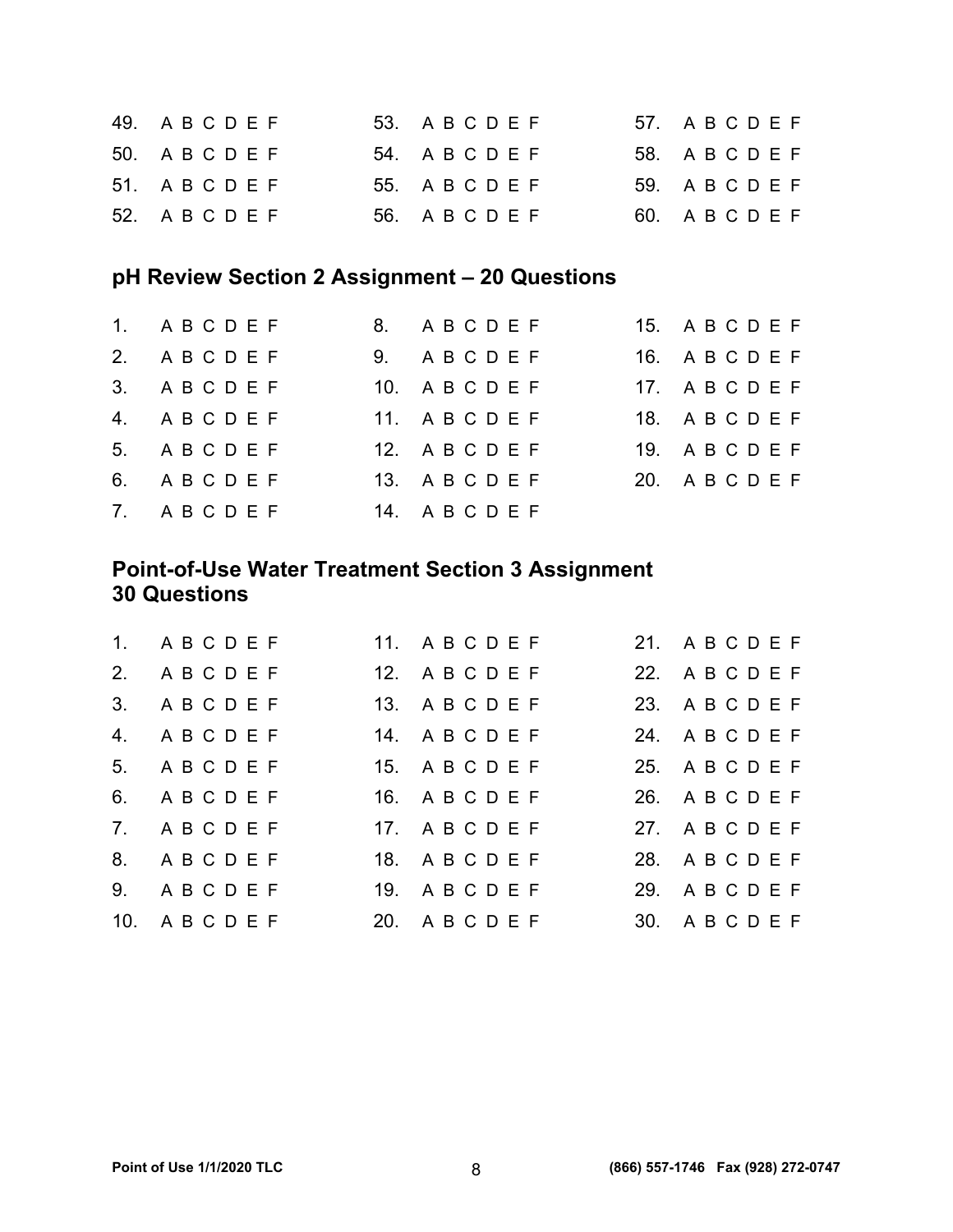## **Nanofiltration (NF) Section 4 Assignment - 20 Questions**

| 1. ABCDEF | 8. ABCDEF       | 15. A B C D E F |
|-----------|-----------------|-----------------|
| 2. ABCDEF | 9. ABCDEF       | 16. A B C D E F |
| 3. ABCDEF | 10. A B C D E F | 17. A B C D E F |
| 4. ABCDEF | 11. A B C D E F | 18. A B C D E F |
| 5. ABCDEF | 12. A B C D E F | 19. A B C D E F |
| 6. ABCDEF | 13. A B C D E F | 20. A B C D E F |
| 7. ABCDEF | 14. A B C D E F |                 |

## **Osmotic Processes Section 5 Assignment - 35 Questions**

| 1. A B C D E F  |                 | 13. A B C D E F | 25. A B C D E F   |
|-----------------|-----------------|-----------------|-------------------|
| 2. ABCDEF       | 14. A B C D E F |                 | 26. A B C D E F   |
| 3. ABCDEF       | 15. A B C D E F |                 | 27. A B C D E F   |
| 4. ABCDEF       | 16. A B C D E F |                 | 28. A B C D E F   |
| 5. A B C D E F  | 17. A B C D E F |                 | 29. A B C D E F   |
| 6. ABCDEF       | 18. A B C D E F |                 | 30. A B C D E F   |
| 7. ABCDEF       | 19. A B C D E F |                 | $31.$ A B C D E F |
| 8. ABCDEF       | 20. A B C D E F |                 | 32. A B C D E F   |
| 9. ABCDEF       | 21. A B C D E F |                 | 33. A B C D E F   |
| 10. A B C D E F | 22. A B C D E F |                 | 34. A B C D E F   |
| 11. A B C D E F | 23. A B C D E F |                 | 35. A B C D E F   |
| 12. A B C D E F | 24. A B C D E F |                 |                   |

### **Alternative Water Disinfectant Section 6 – 50 Questions**

| 1. ABCDEF | 8. ABCDEF         | 15. A B C D E F   |
|-----------|-------------------|-------------------|
| 2. ABCDEF | 9. ABCDEF         | 16. A B C D E F   |
| 3. ABCDEF | $10.$ A B C D E F | 17. A B C D E F   |
| 4. ABCDEF | 11. A B C D E F   | 18. A B C D E F   |
| 5. ABCDEF | 12. A B C D E F   | $19.$ A B C D E F |
| 6. ABCDEF | 13. A B C D E F   | 20. A B C D E F   |
| 7. ABCDEF | 14. A B C D E F   | 21. A B C D E F   |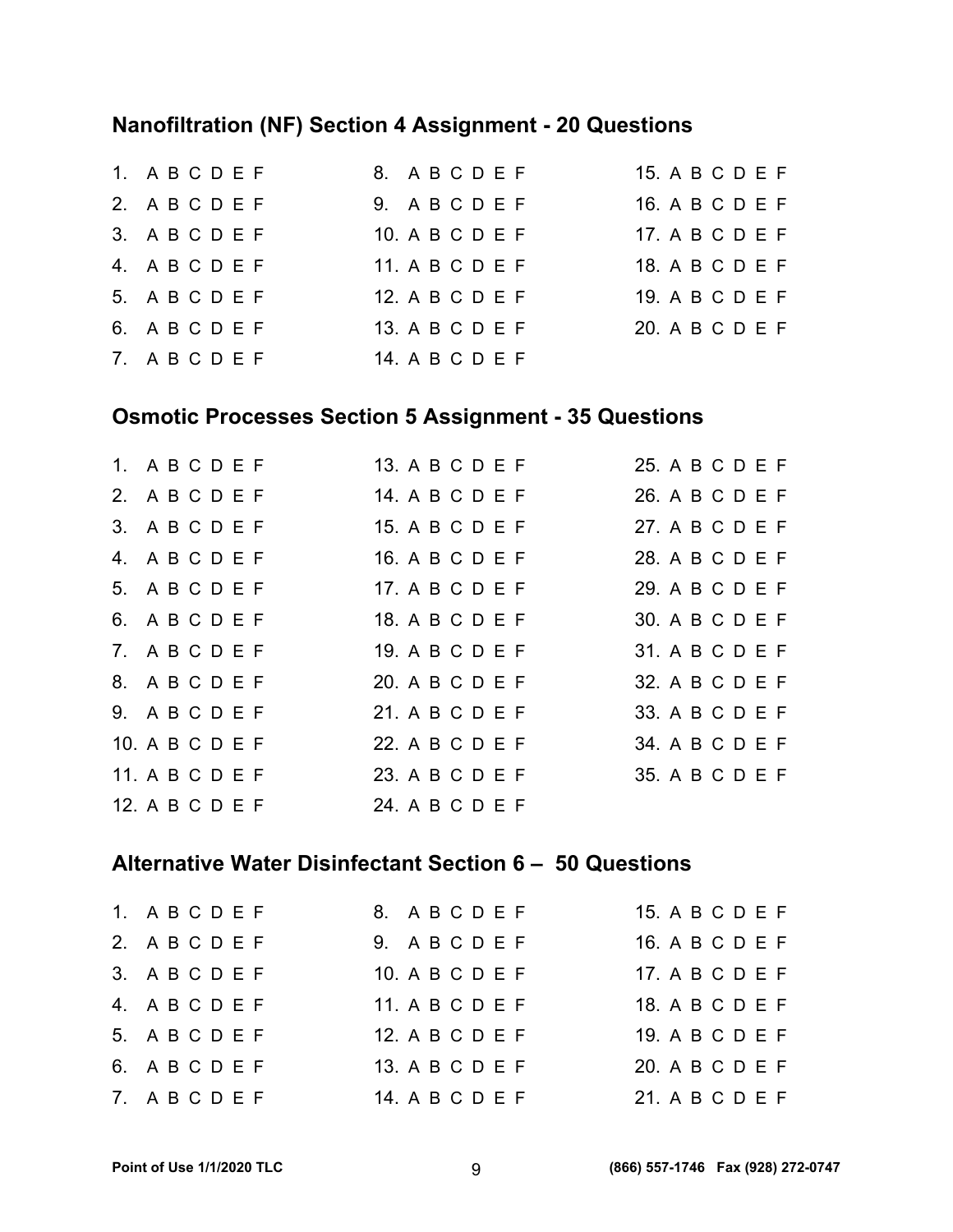|  | 22. A B C D E F   | 32. A B C D E F | 42. A B C D E F |
|--|-------------------|-----------------|-----------------|
|  | 23. A B C D E F   | 33. A B C D E F | 43. A B C D E F |
|  | 24. A B C D E F   | 34. A B C D E F | 44. A B C D E F |
|  | 25. A B C D E F   | 35. A B C D E F | 45. A B C D E F |
|  | 26. A B C D E F   | 36. A B C D E F | 46. A B C D E F |
|  | 27. A B C D E F   | 37. A B C D E F | 47. A B C D E F |
|  | 28. A B C D E F   | 38. A B C D E F | 48. A B C D E F |
|  | 29. A B C D E F   | 39. A B C D E F | 49. A B C D E F |
|  | 30. A B C D E F   | 40. A B C D E F | 50. A B C D E F |
|  | $31.$ A B C D E F | 41. A B C D E F |                 |

# **Hard Water Section 7 Assignment - 35 Questions**

| 1. ABCDEF       | 13. A B C D E F | 25. A B C D E F   |
|-----------------|-----------------|-------------------|
| 2. ABCDEF       | 14. A B C D E F | 26. A B C D E F   |
| 3. ABCDEF       | 15. A B C D E F | 27. A B C D E F   |
| 4. ABCDEF       | 16. A B C D E F | 28. A B C D E F   |
| 5. ABCDEF       | 17. A B C D E F | $29.$ A B C D E F |
| 6. ABCDEF       | 18. A B C D E F | 30. A B C D E F   |
| 7. ABCDEF       | 19. A B C D E F | 31. A B C D E F   |
| 8. ABCDEF       | 20. A B C D E F | 32. A B C D E F   |
| 9. ABCDEF       | 21. A B C D E F | 33. A B C D E F   |
| 10. A B C D E F | 22. A B C D E F | 34. A B C D E F   |
| 11. A B C D E F | 23. A B C D E F | 35. A B C D E F   |
| 12. A B C D E F | 24 A B C D E F  |                   |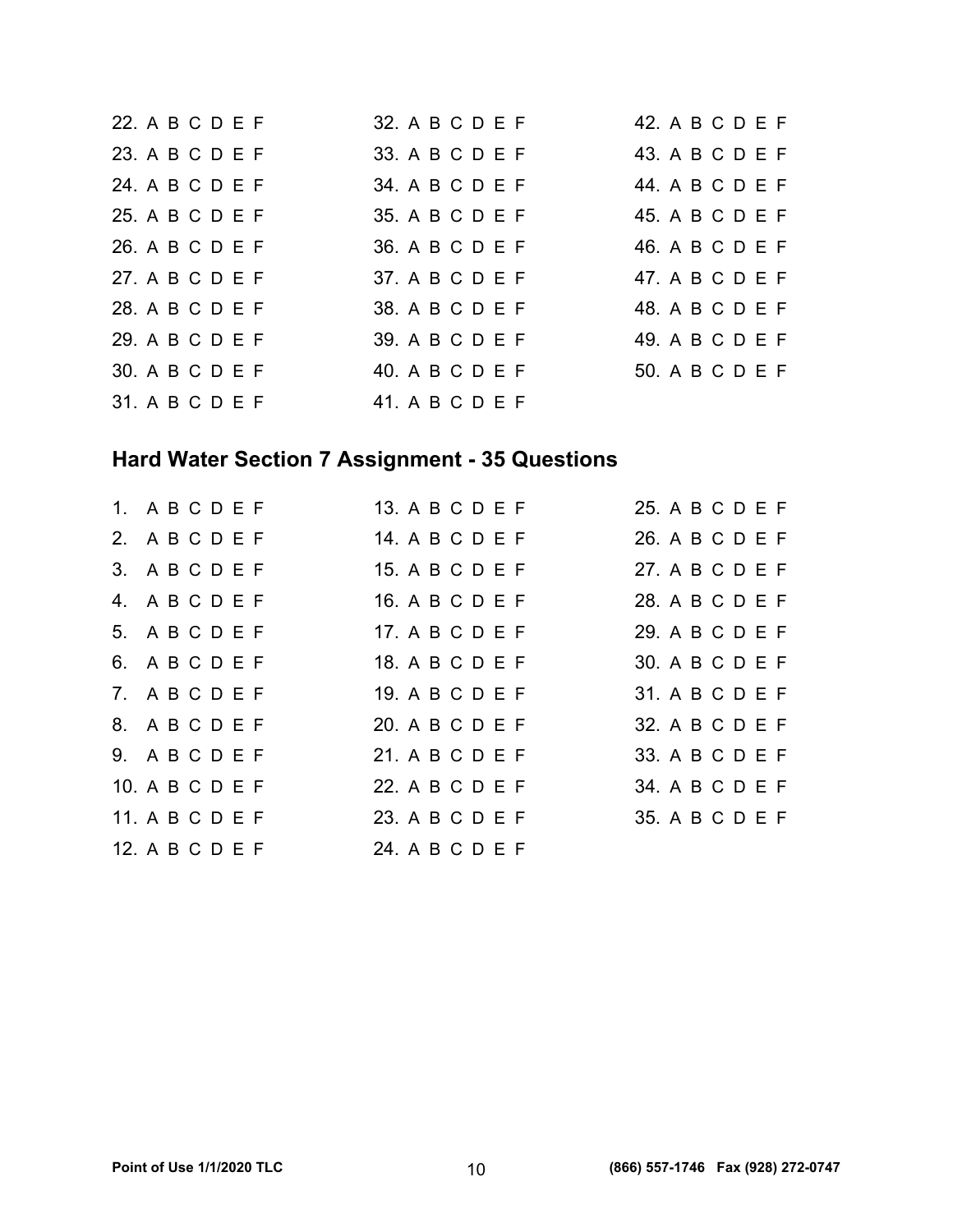### **EPA Rules Section 8 Assignment – 50 Questions**

| 1. ABCDEF       | 18. A B C D E F | 35. A B C D E F |
|-----------------|-----------------|-----------------|
| 2. ABCDEF       | 19. A B C D E F | 36. A B C D E F |
| 3. ABCDEF       | 20. A B C D E F | 37. A B C D E F |
| 4. ABCDEF       | 21. A B C D E F | 38. A B C D E F |
| 5. ABCDEF       | 22. A B C D E F | 39. A B C D E F |
| 6. ABCDEF       | 23. A B C D E F | 40. A B C D E F |
| 7. ABCDEF       | 24. A B C D E F | 41. A B C D E F |
| 8. ABCDEF       | 25. A B C D E F | 42. A B C D E F |
| 9. ABCDEF       | 26. A B C D E F | 43. A B C D E F |
| 10. A B C D E F | 27. A B C D E F | 44. A B C D E F |
| 11. A B C D E F | 28. A B C D E F | 45. A B C D E F |
| 12. A B C D E F | 29. A B C D E F | 46. A B C D E F |
| 13. A B C D E F | 30. A B C D E F | 47. A B C D E F |
| 14. A B C D E F | 31. A B C D E F | 48. A B C D E F |
| 15. A B C D E F | 32. A B C D E F | 49. A B C D E F |
| 16. A B C D E F | 33. A B C D E F | 50. A B C D E F |
| 17. A B C D E F | 34. A B C D E F |                 |

*I understand that I am 100 percent responsible to ensure that TLC receives the Assignment and Registration Key. I understand that TLC has a zero tolerance towards not following their rules, cheating or hostility towards staff or instructors. I need to complete the entire assignment for credit. There is no credit for partial assignment completion. My exam was proctored.* 

*I* will contact TLC if I do not hear back from them within 2 days of assignment submission. I will not hold TLC liable for any errors, injury, death or non-compliance with rules. I will abide with all *federal and state rules and rules found on page 2. I will forfeit my purchase costs and will not receive credit or a refund if I do not abide with TLC's rules.* 

**Please Sign that you understand and will abide with TLC's Rules.** 

**\_\_\_\_\_\_\_\_\_\_\_\_\_\_\_\_\_\_\_\_\_\_\_\_\_\_\_\_\_\_\_\_\_\_\_\_\_\_\_\_\_\_\_\_\_\_\_\_\_\_\_\_\_\_** 

**Signature**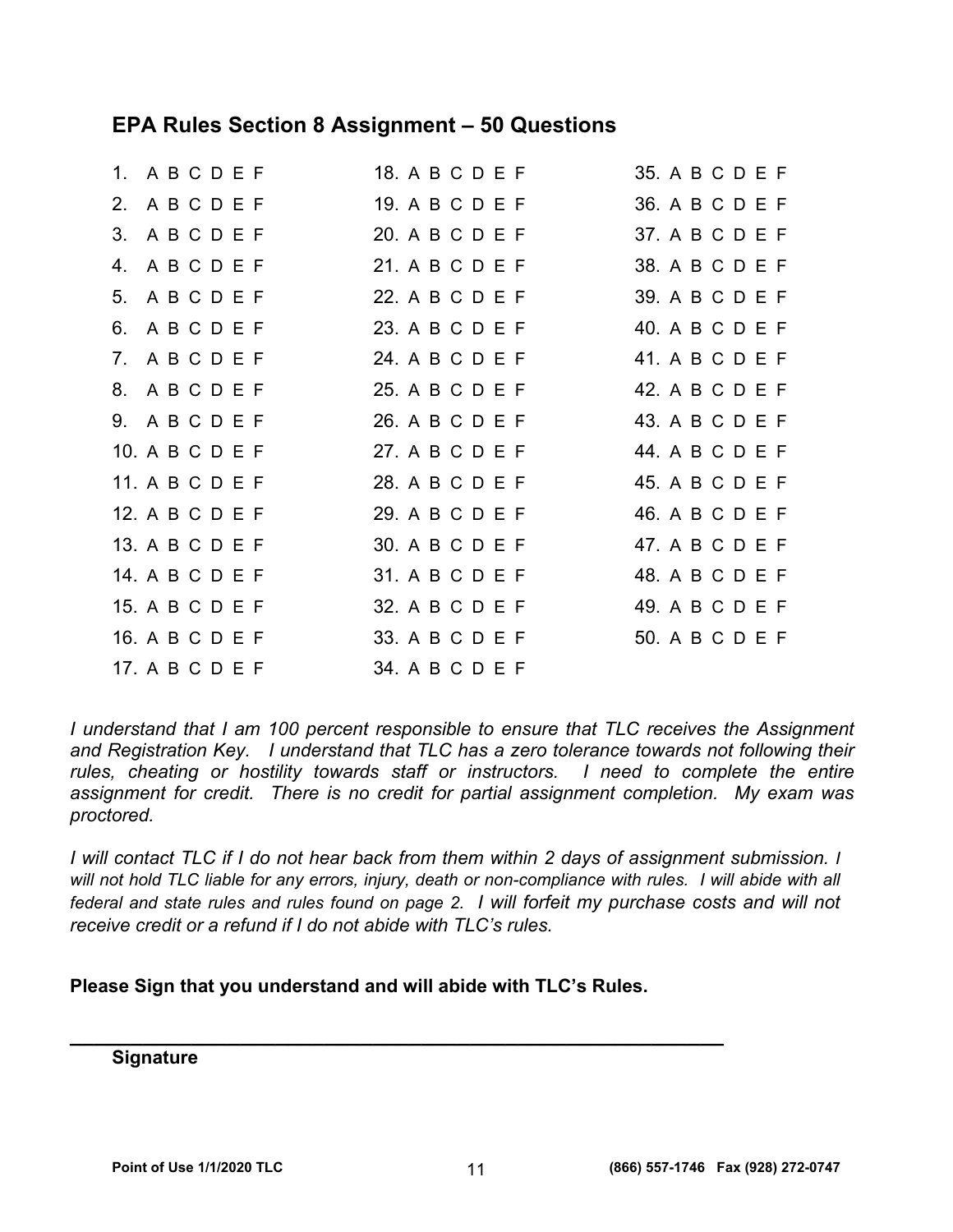*This course contains general EPA's SDWA federal rule requirements. Please be aware that each state implements water / sampling procedures/safety/ environmental / building regulations that may be more stringent than EPA's regulations. Check with your state environmental/health agency for more information. These rules change frequently and are often difficult to interpret and follow. Be careful to not be in non-compliance and do not follow this course for proper compliance.* 

### **When Finished with Your Assignment...**

### **REQUIRED DOCUMENTS**

Please scan the **Registration Page, Answer Key, Proctoring Report, Survey and Driver's License** and email these documents to [info@TLCH2O.com.](mailto:info@TLCH2O.com) 

### **IPhone Scanning Instructions**

If you are unable to scan, take a photo of these documents with your **iPhone** and send these photos to TLC, info@TLCH2O.com.

### **FAX**

If you are unable to scan and email, please fax these documents to TLC, if you fax, call to confirm that we received your paperwork. **(928) 468-0675** 

### **Rush Grading Service**

If you need this assignment graded and the results mailed to you within a 48-hour period, prepare to pay an additional rush service handling fee of \$50.00. This fee may not cover postage costs.

If you need this service, simply write RUSH on the top of your Registration Form. We will place you in the front of the grading and processing line.

For security purposes, please fax or e-mail a copy of your driver's license and always call us to confirm we've received your assignment and to confirm your identity.

Thank you…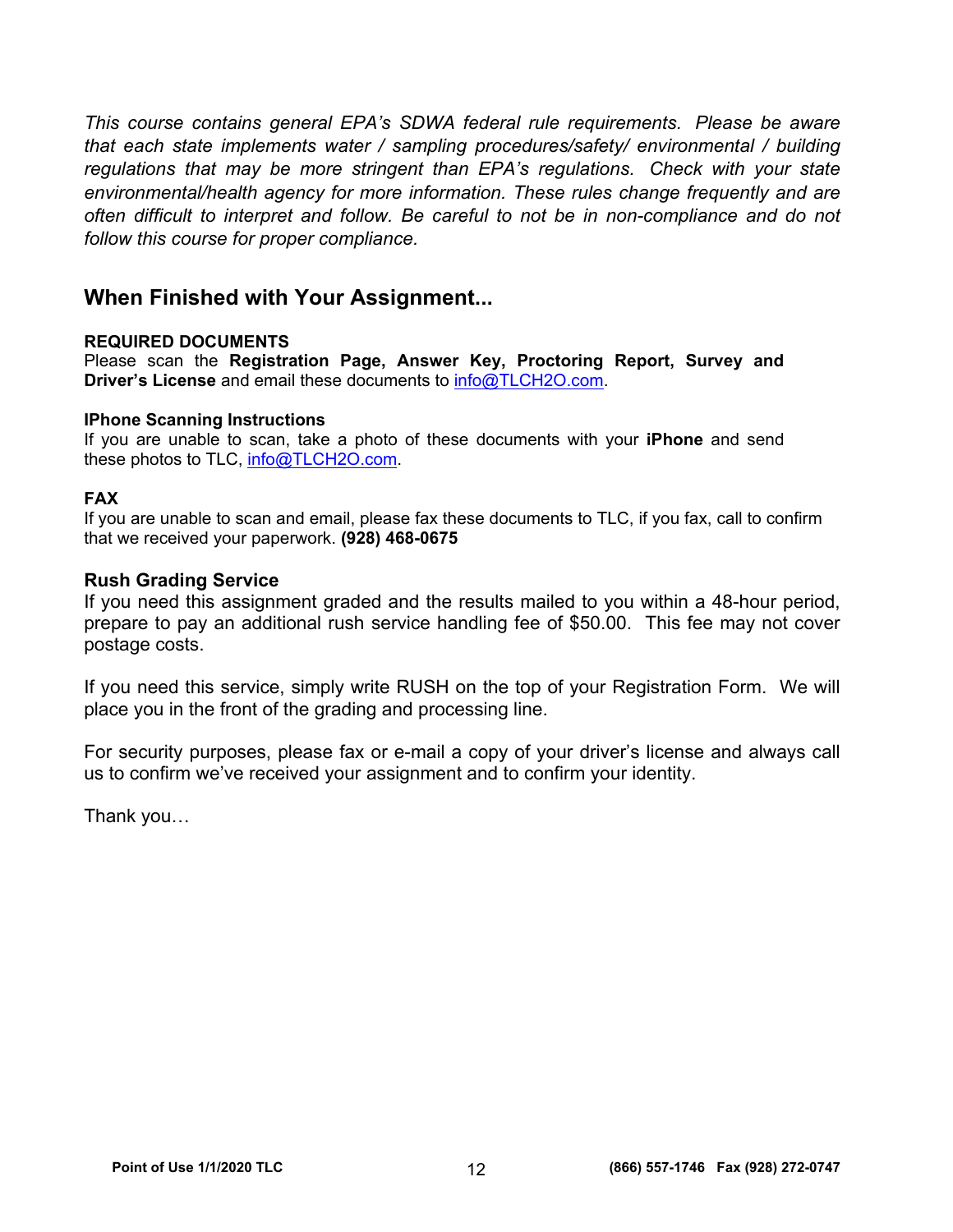*Please e-mail or fax this survey along with your final exam* 

| <b>POINT-OF-USE WATER TREATMENT</b> |
|-------------------------------------|
| <b>CEU TRAINING COURSE</b>          |
| $\overline{\phantom{a}}$            |

*CUSTOMER SERVICE RESPONSE CARD* 

| E-MAIL PHONE PHONE PHONE<br>PLEASE COMPLETE THIS FORM BY CIRCLING THE NUMBER OF THE<br><b>APPROPRIATE ANSWER IN THE AREA BELOW.</b>                        |
|------------------------------------------------------------------------------------------------------------------------------------------------------------|
| 1. Please rate the difficulty of your course.<br>Very Easy 0 1 2 3 4 5 Very Difficult                                                                      |
|                                                                                                                                                            |
| 2. Please rate the difficulty of the testing process.<br>ase rate the unnoulty of the testing process.<br>Very Easy  0   1   2   3   4   5  Very Difficult |
| 3. Please rate the subject matter on the exam to your actual field or work.<br>Very Similar 0 1 2 3 4 5 Very Different                                     |
| 5. What would you do to improve the course?                                                                                                                |
| How about the price of the course?                                                                                                                         |
|                                                                                                                                                            |
| Poor________ Fair _____ Average _____ Good_____ Great______                                                                                                |
| How was your customer service?                                                                                                                             |
| Poor Fair Nerage Good Figure 3.                                                                                                                            |
| Any other concerns or comments.                                                                                                                            |
|                                                                                                                                                            |
|                                                                                                                                                            |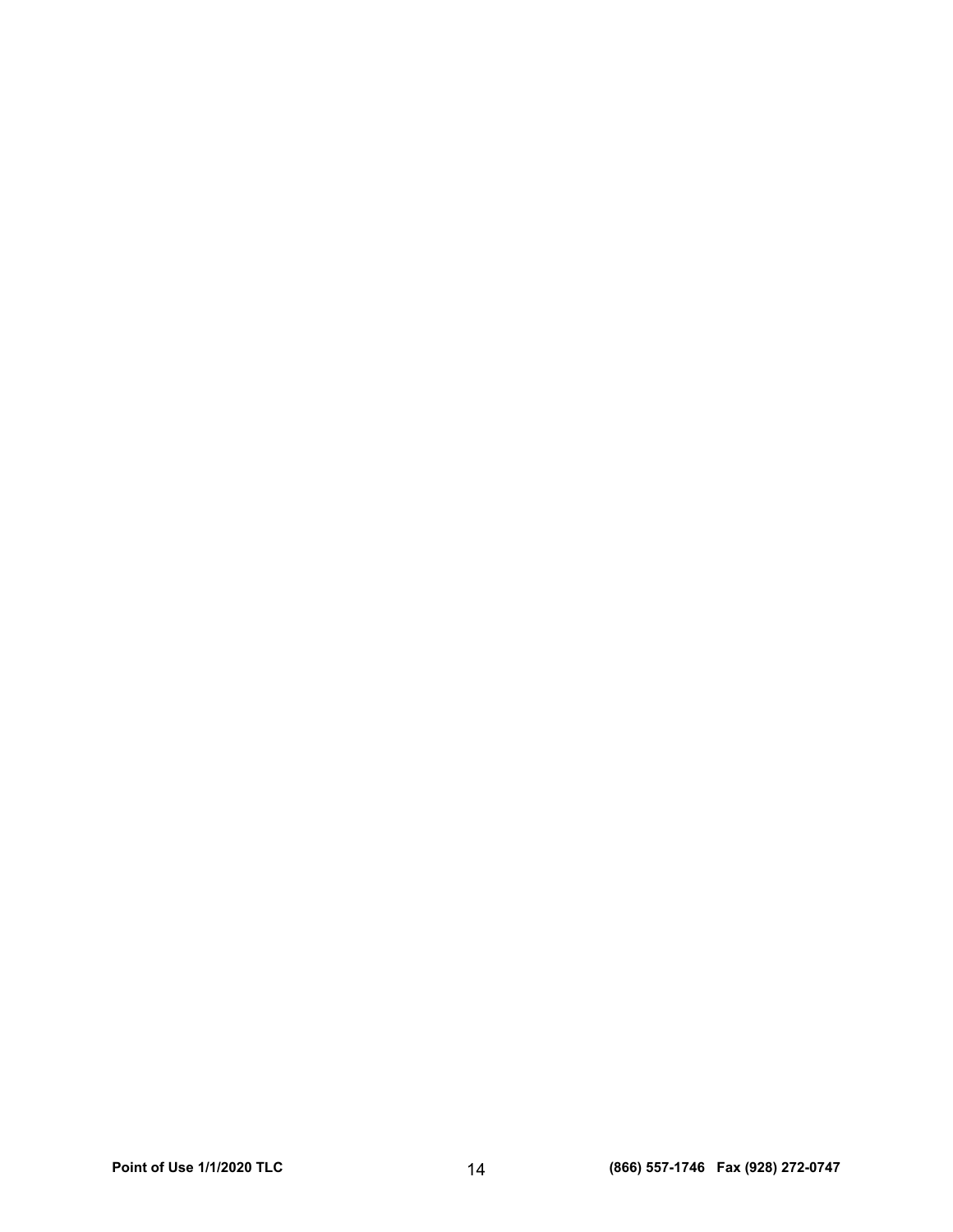### **Point-of-Use Water Treatment CEU Training Course Assignment**

You are required to complete this assignment in order to obtain your CEUs or PDHs. You can find a copy of this assignment in Word format on the website for your convenience. You may email the answer to TLC, **[info@tlch2o.com](mailto:info@tlch2o.com)**. If you need any assistance, utilize the Search function in Adobe Acrobat. You will have 90 days to complete this assignment.

### *If you need Assistance….*

All instructors and administrative staff are obligated to respond within 2 days by email, snail mail or telephone providing proper guidance to successfully complete the assignment. Email and telephone inquiries are handled quickly, generally within 4 hours of the call. We encourage students to complete their work with less frustration and fewer delays by calling or e-mailing us for any concern. We attempt to provide direct interaction similar to conventional classroom training.

You can complete the entire assignment at a time. Only One answer per question

## **Water Chemistry Review Section 1 - 60 Questions**

### **Commonly found Chemical Types**

1. Which of the following terms are often called 'pure' to set them apart from mixtures?

- A. Chemical bond(s) D. Forms of energy
- 
- B. Chemical substance(s) E. Physical chemistry
	-
- C. Chemical(s) G. Chemical(s) E. None of the Above

2. Chemical substances exist as solids, liquids, gases or plasma, and may change between these phases of matter with changes in temperature or pressure.

A. True B. False

3. According to the text, many chemicals are commonly available in?<br>A. Chemistry laboratory **D. Forms of energy** 

- 
- D. Forms of energy B. Chemical substance(s) E. Pure form
- C. Chemical(s) F. None of the Above

4. Which of the following terms is a form of matter that has constant chemical composition and characteristic properties?

- 
- A. Chemical bond(s) D. A chemical substance
- B. Chemical substance(s) E. Chemical reactions
	-
- C. Compound F. None of the Above

5. A chemical substance cannot be separated into components by physical separation methods, i.e. without breaking chemical bonds.

A. True B. False

6. Which of the following terms can be chemical elements, chemical compounds, ions or alloys?

- A. Chemical reactions **D.** A pure chemical compound
- B. Chemical substance(s) E. Physical chemistry
- 
- C. Chemical(s) F. None of the Above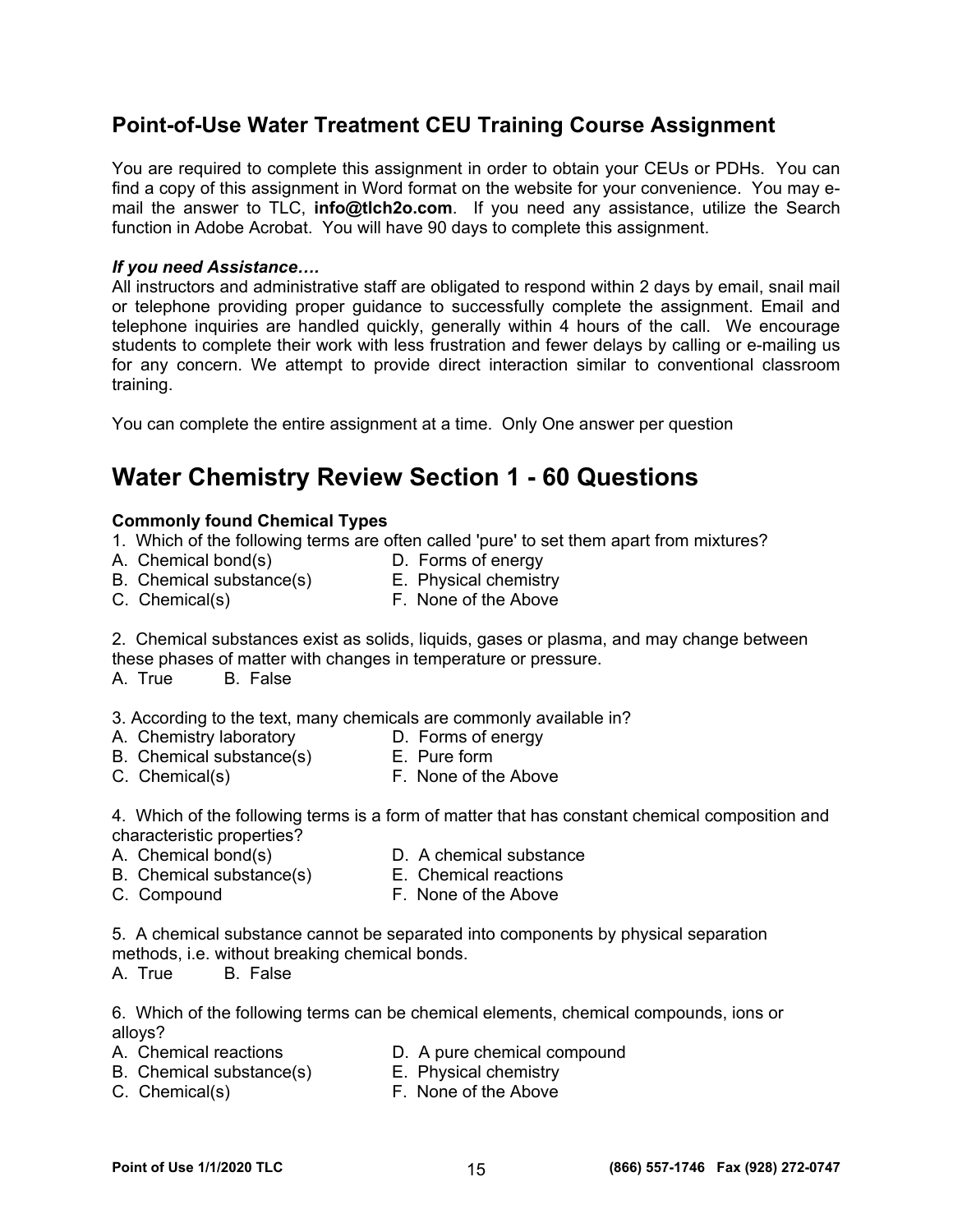- 7. Which of the following terms convert one chemical substance into another?
- A. Chemistry laboratory **D.** Chemical reactions
- B. Chemical substance(s) E. Physical chemistry
- 
- C. Chemical(s) F. None of the Above
- 

8. Forms of energy, such as light and heat, are not considered to be \_\_\_\_\_\_\_\_\_\_\_, and thus they are not "substances" in this regard.

- A. Chemical bond(s) D. Forms of energy
- 
- B. Matter **E. Physical chemistry**
- C. Chemical(s) F. None of the Above

9. Chemical substances (also called pure substances) may well be defined as "any material with a definite chemical composition".

A. True B. False

10. According to this definition a chemical substance can either be a \_\_\_\_\_\_\_\_\_\_or a pure chemical compound.

- A. Pure chemical element D. Pure chemical compound
- B. Chemical substance(s) E. Physical chemistry
	-
- C. Chemical(s) F. None of the Above
- 

### **Principles of Modern Chemistry**

11. What is the study of elementary particles, atoms, molecules, substances, metals, crystals and other aggregates of matter?

- A. Nuclear chemistry D. Analytical chemistry
	-
- 
- B. Neurochemistry E. Traditional chemistry
- C. Organic chemistry F. None of the Above
	-

12. Matter can be studied in solid, liquid, or gas states, in isolation or in combination.

A. True B. False

13. Chemistry is generally the study of various result of interactions between atoms, leading to rearrangements of the \_\_\_\_\_\_\_\_which hold atoms together.

- A. Chemical bonds D. Chemical compound
- B. Chemical substance(s) E. Physical chemistry
- C. Chemical(s) F. None of the Above

14. Which term is a transformation of some substances into one or more different substances?

- A. Chemical element(s) D. A chemical reaction
- B. An electron E. Energy and entropy
- C. Atom F. None of the Above

15. Which term means the basis of a chemical transformation is the rearrangement of electrons in the chemical bonds between atoms?

- A. Chemical element(s) D. Chemical reaction
- B. Metamorphous E. Chemical equation
- C. Chemistry F. None of the Above

16. The chemical transformation can be symbolically depicted through a, which usually involves atoms as subjects.

A. True B. False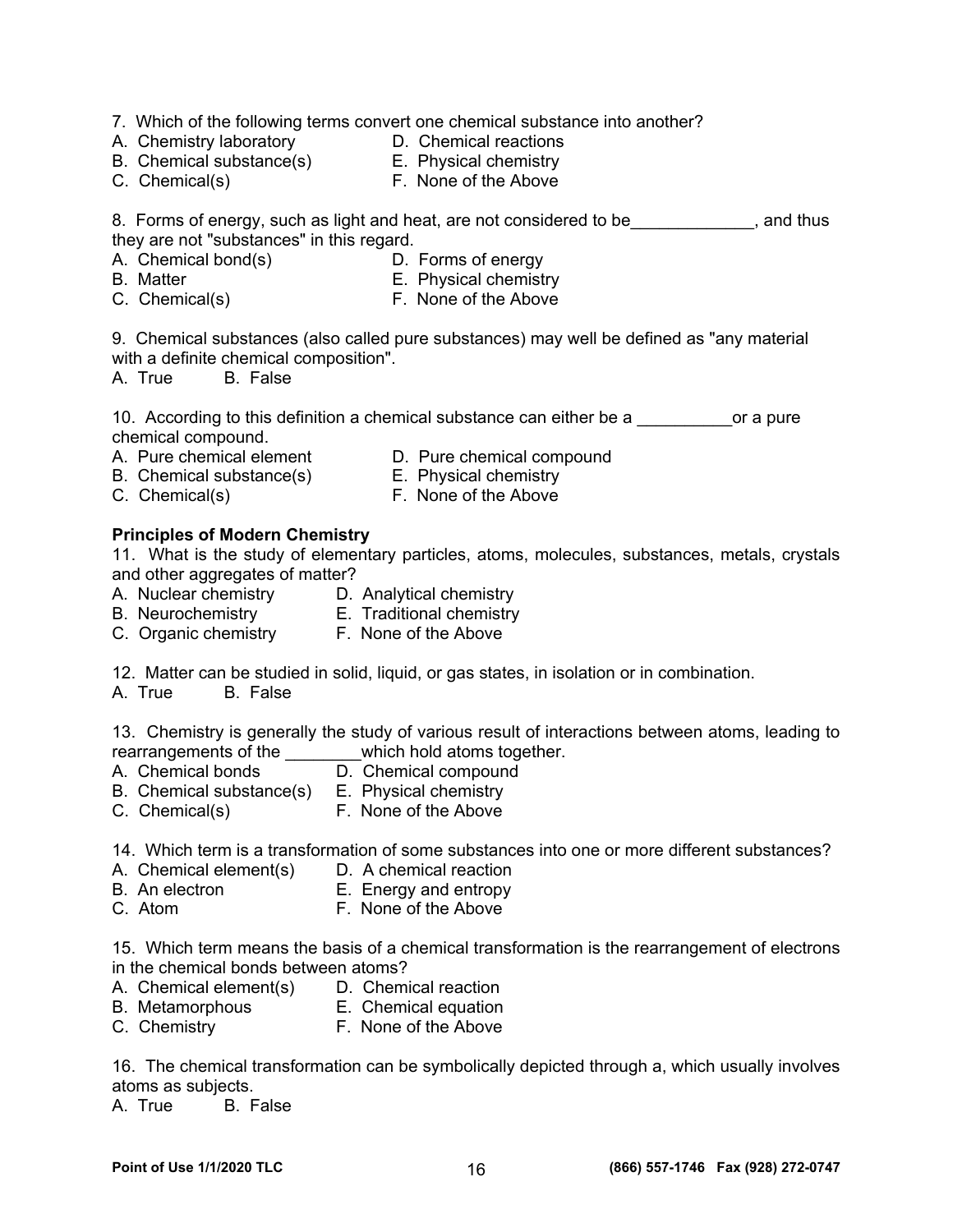- 17. The number of atoms on the left and the right in the equation for a same is equal.
- A. Chemical transformation D. The type of chemical reaction(s)
- B. Atomic balance **E.** Mixture of substances
- C. Chemical propertie(s) F. None of the Above

18. When the number of atoms on either side is unequal, the transformation is referred to as a nuclear reaction or radioactive decay.

A. True B. False

19. What is the term that expresses a type of chemical reaction and the energy changes that may accompany it are constrained by certain basic rules?

- A. Chemical substance(s)  $\qquad \qquad$  D. Chemical law(s)
- 
- B. Atomic balancing E. Mixture of substances
- C. Chemical propertie(s) F. None of the Above
- 

20. What important considerations are invariably important in almost all chemical studies?

- 
- A. Chemical element(s) D. Mixture of substances
- 
- B. An electron **E.** Energy and entropy
- C. The type of chemical reaction(s) F. None of the Above
- 

21. What are classified in terms of their structure, phase, as well as their chemical compositions?

- A. Chemical substance(s) D. The type of chemical reaction(s)
- B. Atom(s) E. Mixture of substances

C. Chemical propertie(s) F. None of the Above

### **Matter**

22. This term is generally defined as anything that has rest mass and volume (it takes up space) and is made up of particles.

- A. Chemical element(s) D. Matter
- B. An electron E. Energy and entropy
- C. Atom F. None of the Above

23. The particles that make up matter have rest mass as well - not all particles have rest mass, such as?

- A. Chemical element(s) D. The photon
- B. An electron E. Energy and entropy
- C. Atom F. None of the Above

24. The particles that make up matter have rest mass as well - not all particles have rest mass, such as?

- A. Chemical element(s) D. The photon
- B. An electron E. Energy and entropy
- C. Atom F. None of the Above
- 25. According to the text, Matter can be a pure chemical substance or?
- A. Chemical bond(s) D. Forms of energy
- B. Chemical substance(s) E. A mixture of substances
- C. Chemical(s) F. None of the Above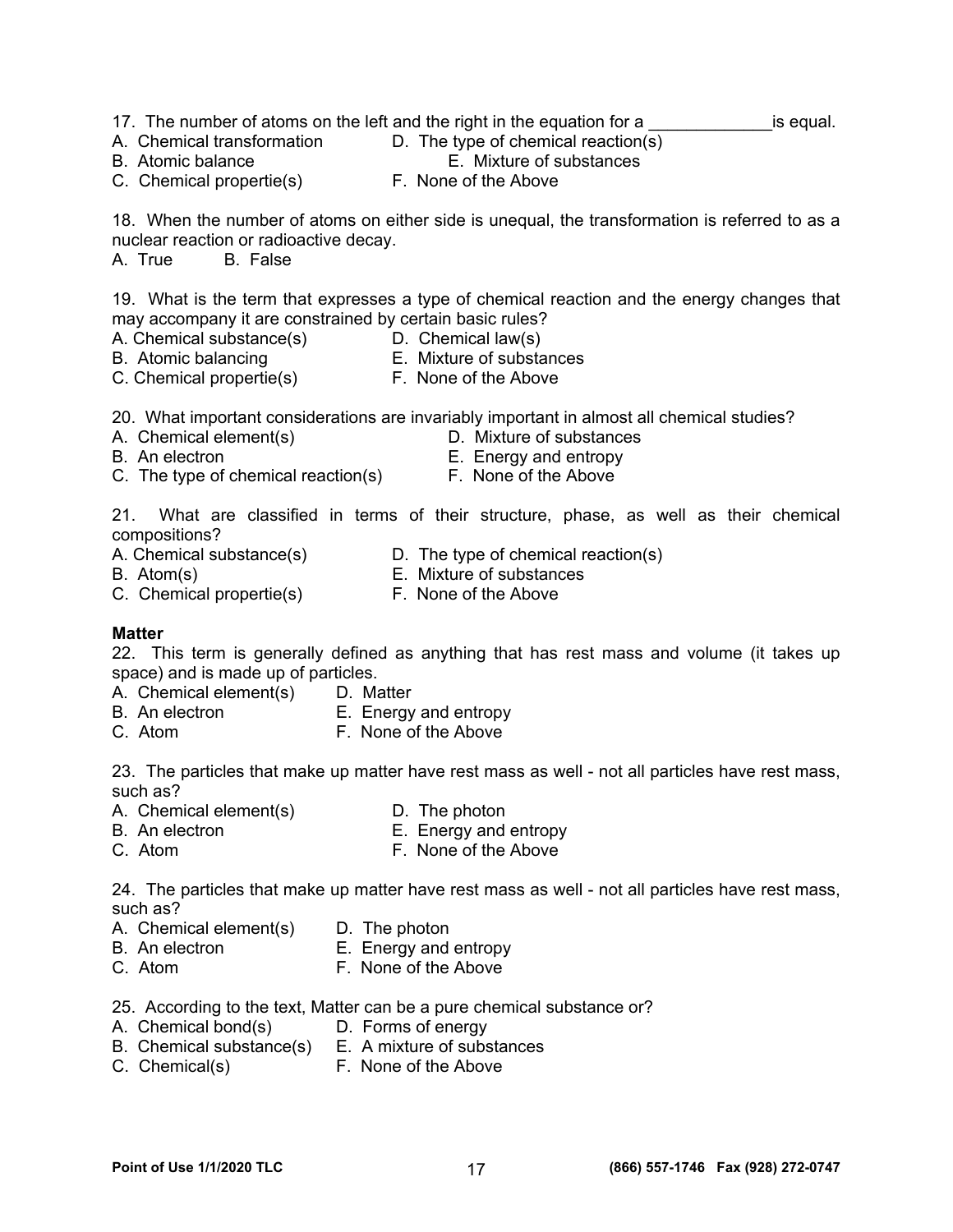### **Atom**

26. The nucleus is made up of positively charged protons and uncharged neutrons while the electron cloud consists of negatively-charged electrons which orbit the nucleus.

A. True B. False

27. What is the space that contains dense core the atomic nucleus?

- A. Chemical element(s) D. Photon
- B. An electron E. Electron cloud
- C. Atom F. None of the Above

28. The nucleus is dense; the mass of a nucleon is 1,836 times that of an electron, yet the radius of \_\_\_\_\_\_\_\_\_\_\_\_\_\_is about 10,000 times that of its nucleus.

- A. Nucleus D. Ion<br>B. An electron E. Cloud
- B. An electron
- C. An atom F. None of the Above

29. What is the smallest entity that can be envisaged to retain the chemical properties of the element, such as electronegativity, ionization potential, preferred oxidation state(s), coordination number, and preferred types of bonds to form (e.g., metallic, ionic, covalent)?

- 
- A. Nucleus D. Negatively-charged electron(s)
- B. An electron E. Positively charged proton(s)
- C. The atom F. None of the Above

### **Element**

30. The standard presentation of which term is in the periodic table, which orders elements by atomic number.

- A. Chemical element(s) D. Photon
- 
- B. An electron E. Energy and entropy
- 
- C. Atom F. None of the Above

### **Compound**

- 31. The properties of a compound bear little similarity to those of its  $\qquad \qquad \ldots$
- A. Chemical bond(s) D. Forms of energy<br>B. Elements B. Physical chemistr
- 
- **E.** Physical chemistry
- 
- C. Chemical(s) F. None of the Above

### **Chemical Compounds**

32. This term means represents substances, but not all substances are compounds.

- A. Bulk chemical(s) D. Compound(s)
- B. Chemical(s) E. A pure chemical compound
- C. Mechanical processe(s) F. None of the Above
- 33. Organic compounds are **Example 23.** based primarily on carbon and hydrogen atoms.
- 
- A. Bulk chemical(s) D. Compound(s)<br>B. Chemical(s) E. A pure chemic E. A pure chemical compound
- C. Mechanical processe(s) F. None of the Above

### 34. Compounds containing bonds between carbon and a metal are called  $\sim$

- A. Organometallic compound(s) D. Mixture(s)
- B. Chemical substance(s) E. Chemical substance(s)
- 
- C. Isomer(s) F. None of the Above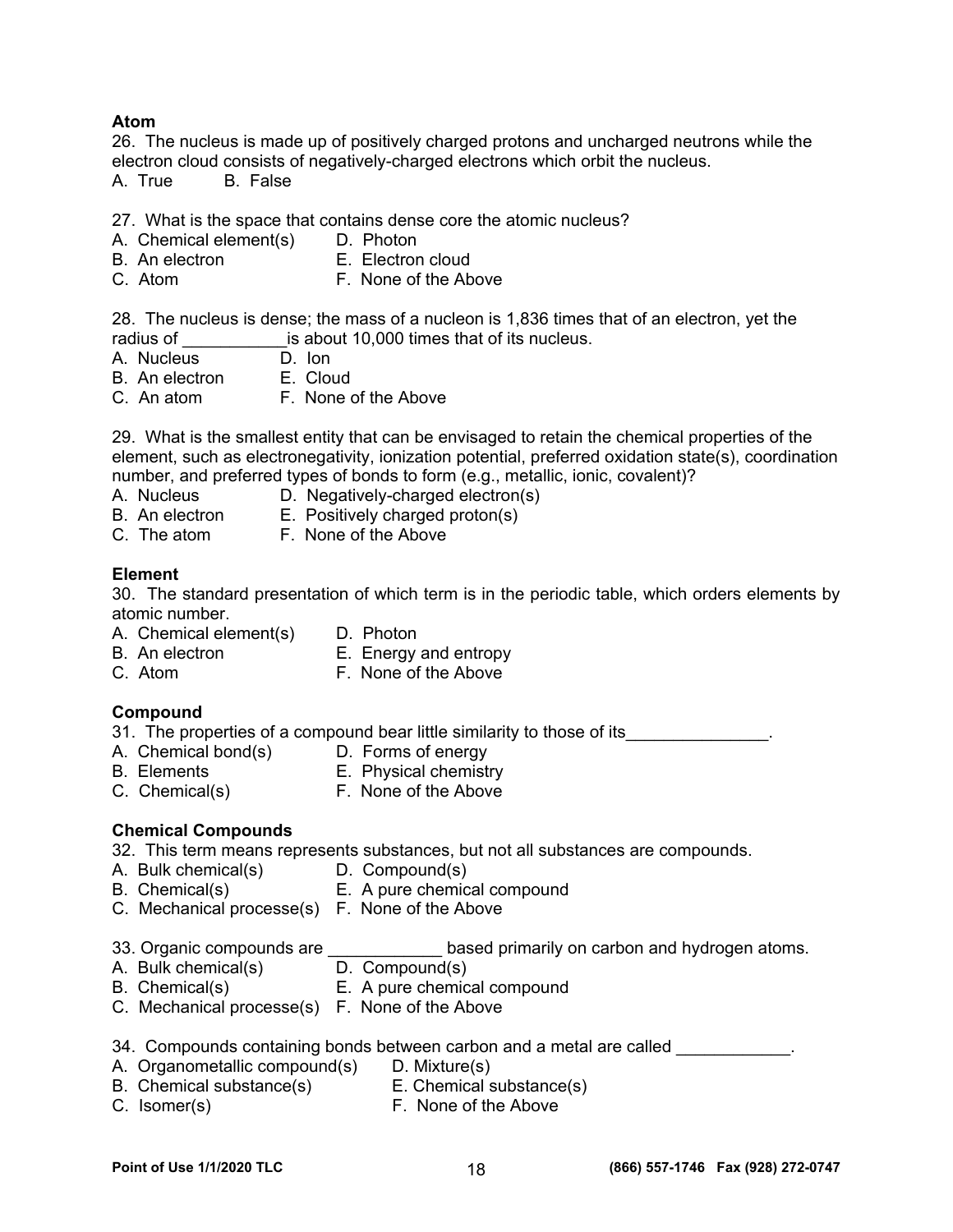- 35. Covalent compounds are compounds in which components share?
- A. Nucleus **D. Negatively-charged electrons**
- B. Electrons E. Positively charged protons
- C. The atom F. None of the Above

36. In organic chemistry, this term represents that there can be more than one chemical compound with the same composition and molecular weight.

- A. Organometallic compound(s) D. Mixture(s)
- B. Chemical substance(s) E. Chemical substance(s)
- 
- 
- C. Isomer(s) The South C. Isomer(s) F. None of the Above

37. Which term usually have substantially different chemical properties, may be isolated and do not spontaneously convert to each other?

- A. Isomers D. Compound(s)
	-
- B. Chemical(s) E. A pure chemical compound
- C. Mechanical processe(s) F. None of the Above

### **Substances versus Mixtures**

38. All matter consists of various elements and Theorem and These are often intimately mixed together.

- A. Chemical compounds D. Mixture(s)
- B. Chemical substance(s) E. Chemical mixtures
- 
- 
- 
- C. Isomer(s) The South C. Isomer(s) F. None of the Above

### **Chemicals versus Chemical Substances**

39. What is the best term that is synonymous with "chemical" for professional chemists, the meaning of the word chemical varies for non-chemists?

- A. Organometallic compound(s) D. Mixture(s)
- B. Chemical mixtures E. Chemical substance(s)
- C. Isomer(s) The South C. Isomer(s) F. None of the Above
- 
- **Molecule**

40. A molecule is the smallest indivisible portion of a pure chemical substance that is, its potential to undergo a certain set of **with other substances**.

- A. Tetra atomic molecule(s) D. Existence of identifiable molecule(s)
- 
- 
- B. Ions E. Isolated chemical element(s)
- 
- C. Chemical reactions F. None of the Above

41. Molecules are a set of atoms bound together by covalent bonds, such that the structure is electrically neutral and \_\_\_\_\_\_\_\_\_\_\_\_\_\_\_\_\_\_\_\_ are paired with other electrons either in bonds or in lone pairs.

- 
- A. Molecule(s) D. Charged polyatomic collection(s)
- B. Ionic compounds E. All valence electrons
- C. Structure F. None of the Above
- 42. Molecules exist as electrically neutral units, unlike ions. When this rule is broken, giving the "molecule" a charge, the result is sometimes named a molecular ion or?
- A. Tetra atomic molecule(s) D. A polyatomic ion
- 
- B. Ions E. Isolated chemical element(s)
- C. A molecule **F. None of the Above** 
	-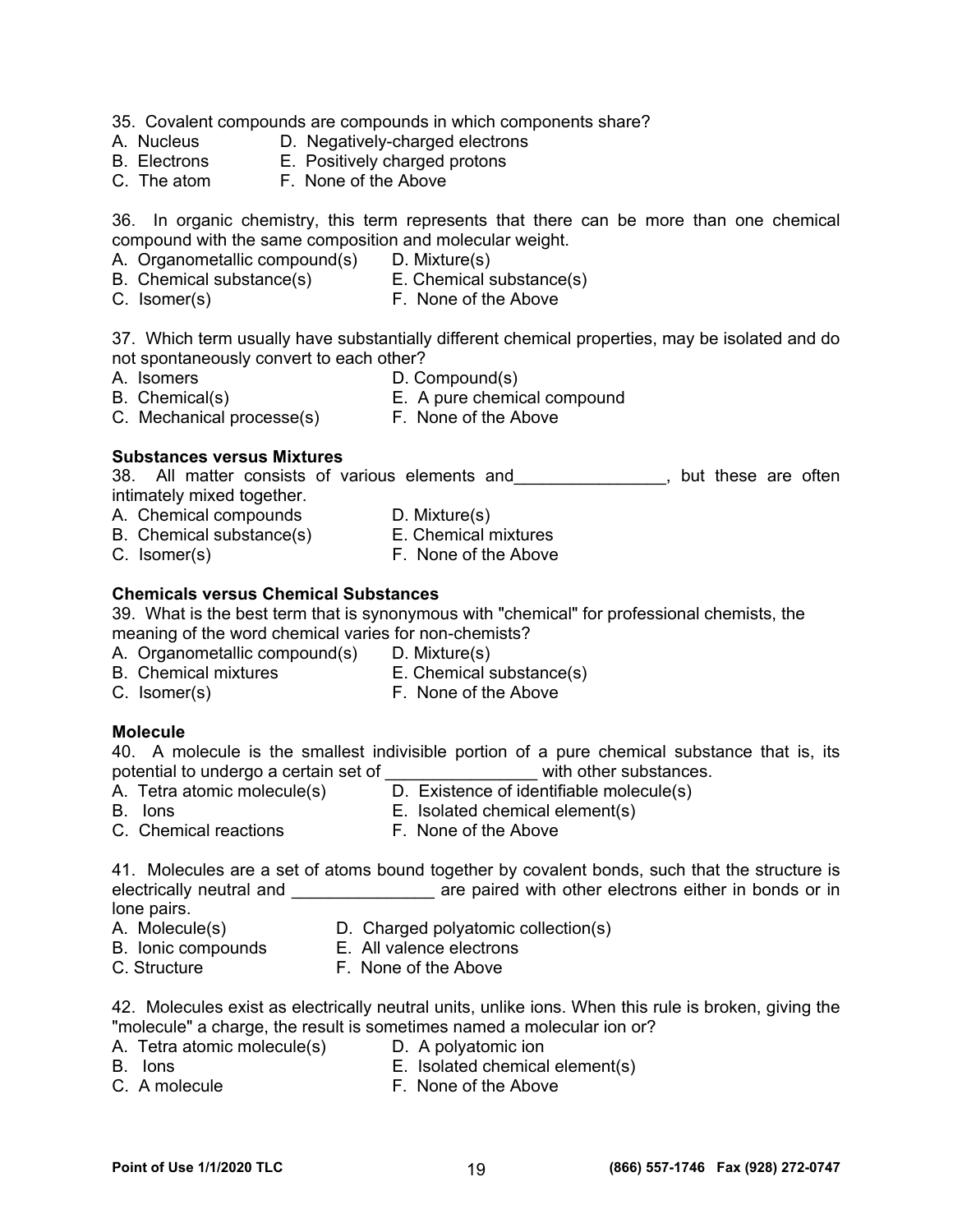43. Which term is residing in solids (for example, common sulfate or nitrate ions) are generally not considered "molecules" in chemistry?

- A. Molecule(s) **D.** Charged polyatomic collection(s)
- B. Ionic compounds E. A chemical substance
- 
- C. Structure **F. None of the Above**

44. The "inert" or noble gas elements (helium, neon, argon, krypton, xenon and radon) are composed of lone atoms as their smallest discrete unit, but the other isolated?

- A. Tetra atomic molecule(s) D. Existence of identifiable molecule(s)
- B. Ions E. Chemical element(s)
- C. A molecule F. None of the Above

45. Which term is used to compose familiar substances such as water, air, and many organic compounds like alcohol, sugar, gasoline, and the various pharmaceuticals?

- 
- A. Identifiable molecules **D. Existence of identifiable molecule(s)**
- B. Ions E. Isolated chemical element(s)
- 
- C. A molecule F. None of the Above

46. Not all substances or chemical compounds consist of discrete molecules, and indeed most of the solid substances that make up the solid crust, mantle, and core of the Earth are chemical compounds without?

- A. Molecule(s) **D.** Charged polyatomic collection(s)
- B. Ionic compounds E. A chemical substance
- C. Structure F. None of the Above

47. These other types of substances, such as **Example 20** and network solids, are organized in such a way as to lack the existence of identifiable molecules.

- A. Tetra atomic molecule(s) D. Existence of identifiable molecule(s)
- B. Ions E. Isolated chemical element(s)
- C. Ionic compounds F. None of the Above

48. One of the main characteristics of a **witch its intervalled** its geometry often called its structure.

- A. Molecule(s) **D. Charged polyatomic collection(s)**
- B. Ionic compounds E. A chemical substance
	-
- C. Structure **F. None of the Above**

49. While the structure of diatomic, triatomic or tetra atomic molecules may be trivial, (linear, angular pyramidal etc.) \_\_\_\_\_\_\_\_\_\_\_\_\_\_, that are constituted of more than six atoms (of several elements) can be crucial for its chemical nature.

- A. Tetra atomic molecule(s) D. Existence of identifiable molecule(s)
- B. Ions E. The structure of polyatomic molecules
- 
- C. A molecule **F. None of the Above**

### **Substance and Mixture**

50. Which term is a kind of matter with a definite composition and set of properties?

- A. Molecule(s) **D.** Charged polyatomic collection(s)
- B. Ionic compounds E. A chemical substance
- C. Structure **F. None of the Above**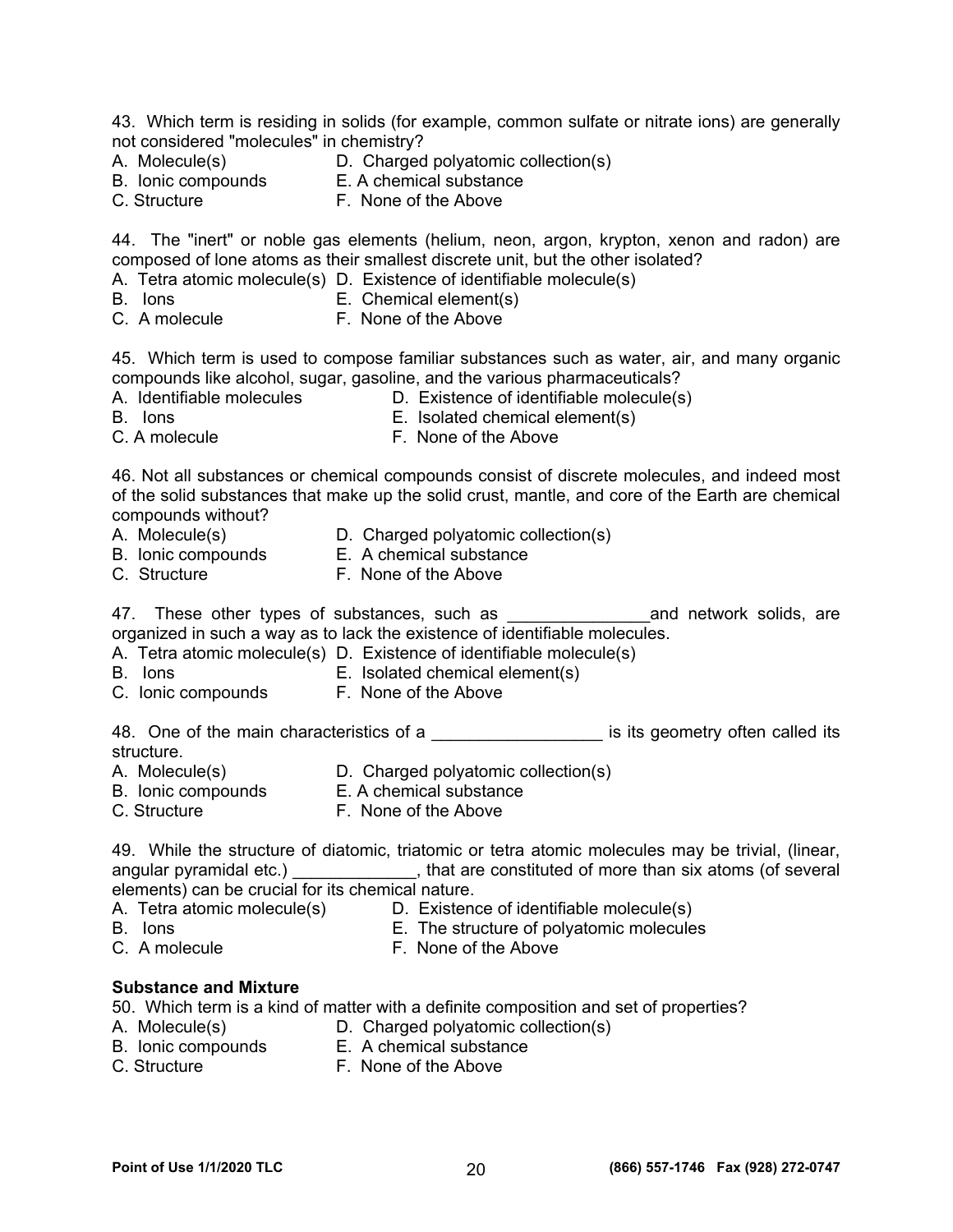#### **Mole and Amount of Substance**

- 51. The mole is a unit of measurement that denotes an amount of substance also called?
- A. An amount of substance D. Chemical amount
- B. A triple point E. Multipole balance
- C. Crystal structure F. None of the Above

#### **Phase**

52. The chemical classifications are independent of these \_\_\_\_\_\_\_\_\_\_\_\_\_\_ classifications; however, some more exotic phases are incompatible with certain chemical properties.

- A. An ionic bond **D.** Phase transition
- B. Another atom **E. Bulk phase**
- 
- C. Multiple solid phases F. None of the Above

53. Which term is of a chemical system that have similar bulk structural properties, over a range of conditions, such as pressure or temperature?

- A. An amount of substance D. A phase is a set of states
- B. A triple point **E. Multipole balance**
- C. Crystal structure F. None of the Above
- 

54. The phase of matter is defined by \_\_\_\_\_\_\_\_\_\_\_\_\_, which is when energy put into or taken out of the system.

- A. An ionic bond **D.** The phase transition
- B. Another atom E. Bulk phase
- C. Multiple solid phases F. None of the Above

55. Sometimes the distinction between phases can be continuous instead of having a discrete boundary, in this case the matter is considered to be in?

- A. An amount of substance D. A supercritical state
- B. A triple point E. Multipole balance
- C. Crystal structure F. None of the Above

56. There are three phases of solid iron (alpha, gamma, and delta) that vary based on?

- 
- A. An ionic bond **D. Phase transition**
- B. Another atom E. Temperature and pressure
- C. Multiple solid phases F. None of the Above

57. Another phase commonly encountered is the **EXAC CONCOCOL**, which is the state of substances dissolved in aqueous solution (that is, in water).

- A. An amount of substance D. Aqueous phase
- B. A triple point **E. Multipole balance**
- C. Crystal structure F. None of the Above

58. Less familiar phases include plasmas, \_\_\_\_\_\_\_\_\_\_\_\_\_\_\_\_\_\_condensates and fermionic condensates and the paramagnetic and ferromagnetic phases of magnetic materials.

- A. Bose–Einstein **D. Phase transition**
- B. Another atom E. Bulk phase
- 
- C. Multiple solid phases F. None of the Above
	-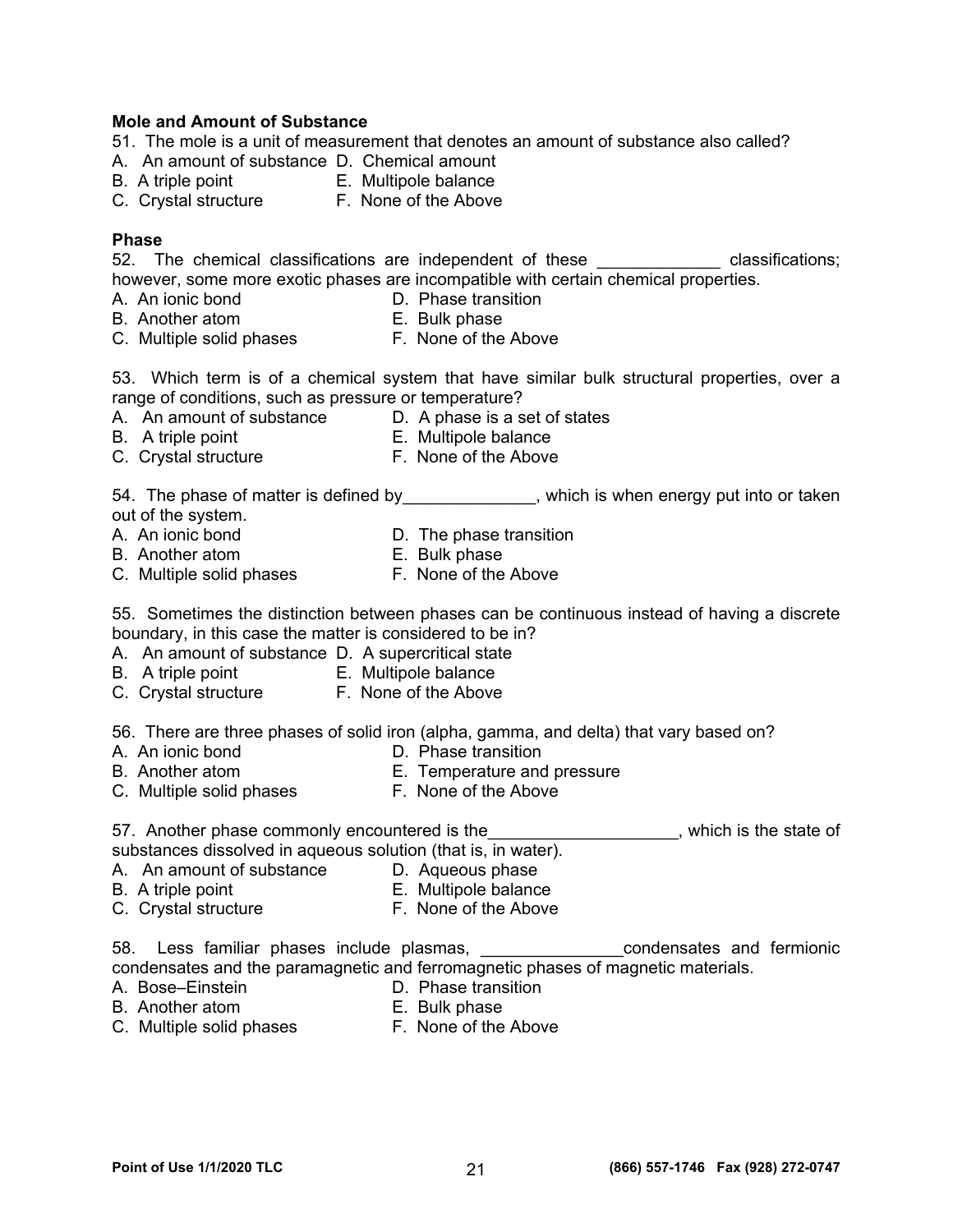#### **Bonding**

59. Atoms sticking together in \_\_\_\_\_\_\_\_\_\_\_\_\_\_\_\_\_\_\_are said to be bonded with one another.

A. An amount of substance **D. Pressure or temperature** 

- 
- B. A triple point **E. Multipole balance**
- C. Molecules or crystals F. None of the Above
- -

### **Energy**

60. What type of transformation is accompanied by a change in one or more of these kinds of structures, it is invariably accompanied by an increase or decrease of energy of the substances involved?<br>A. Chemical reaction(s)

- 
- D. Breaking of chemical bonds<br>E. Chemical
- B. Energy exchange
- C. Chemical equation F. None of the Above
- 

(S) Means the answer can be plural or singular in nature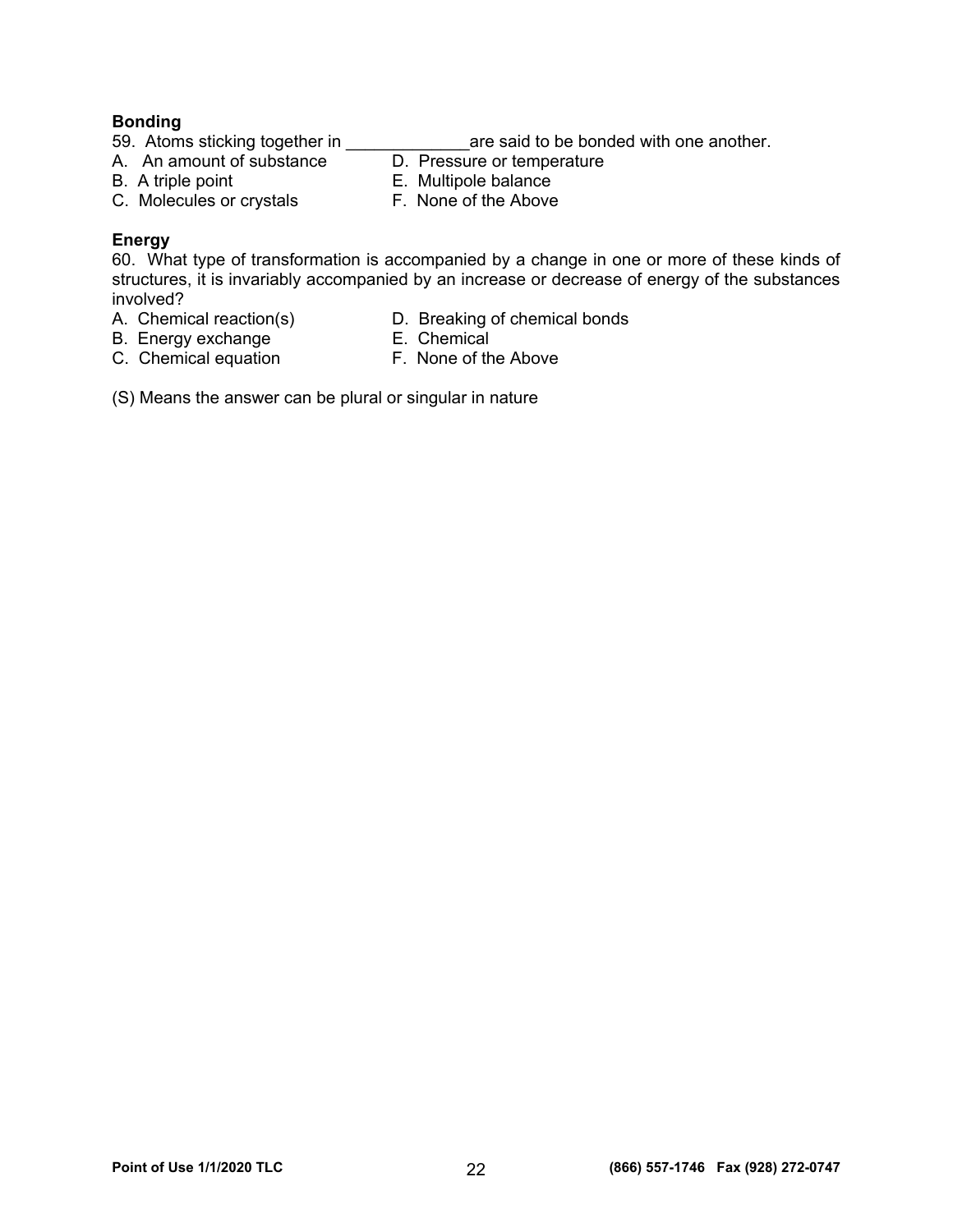## **pH Review Section 2 Assignment – 20 Questions**

(S) Means the answer can be plural or singular in nature

#### **pH Section**

1. What is the theory which states than an acid is a substance that produces Hydronium ions when it is dissolved in water, and a base is one that produces hydroxide ions when dissolved in water?

- A. Newton's **D. Amadeus**<br>B. Alkalinity **B. Arrhenius**
- B. Alkalinity
- C. Lord Calvin's F. None of the Above
- 2. Pure water has a pH very close to \_\_\_\_\_\_\_\_\_\_\_\_\_\_\_\_\_\_\_\_.
- A. 5 D. 7.7
- B. 6 E. 7.5
- C. 7 F. None of the Above

3. According to the manual, which of the following parameter/methods/measurements determine a parameter using a concentration cell with transference by measuring the potential difference.

- A. Primary pH standard values D. pH measurement(s)
- B. Alkalinity E. Measurement of pH
- C. pH F. None of the Above

4. Mathematically speaking, pH is the negative logarithm of the activity of the (solvated) hydronium ion, often expressed as the measurement of

- A. Electrons **D. Cation measurement(s)**
- B. Alkalinity E. Ions
- C. Hydronium ion concentration F. None of the Above

5. What is the term associated with a charged species, an atom or a molecule, that has lost or gained one or more electrons?

- A. A proton D. An electron
- B. Ion E. A cation
- C. Anti-matter F. None of the Above

6. What is a substance that has the ability to reduce other substances and is said to be reductive in nature?

- A. Protons **D. Electrons**
- B. An electron donor E. Cations
- C. Anti-matter F. None of the Above

7. When measuring alkalinity in determining a stream's ability to neutralize acidic pollution from rainfall or wastewater, this measurement can be one of the best measures of the sensitivity of the stream to acid inputs.

A. True B. False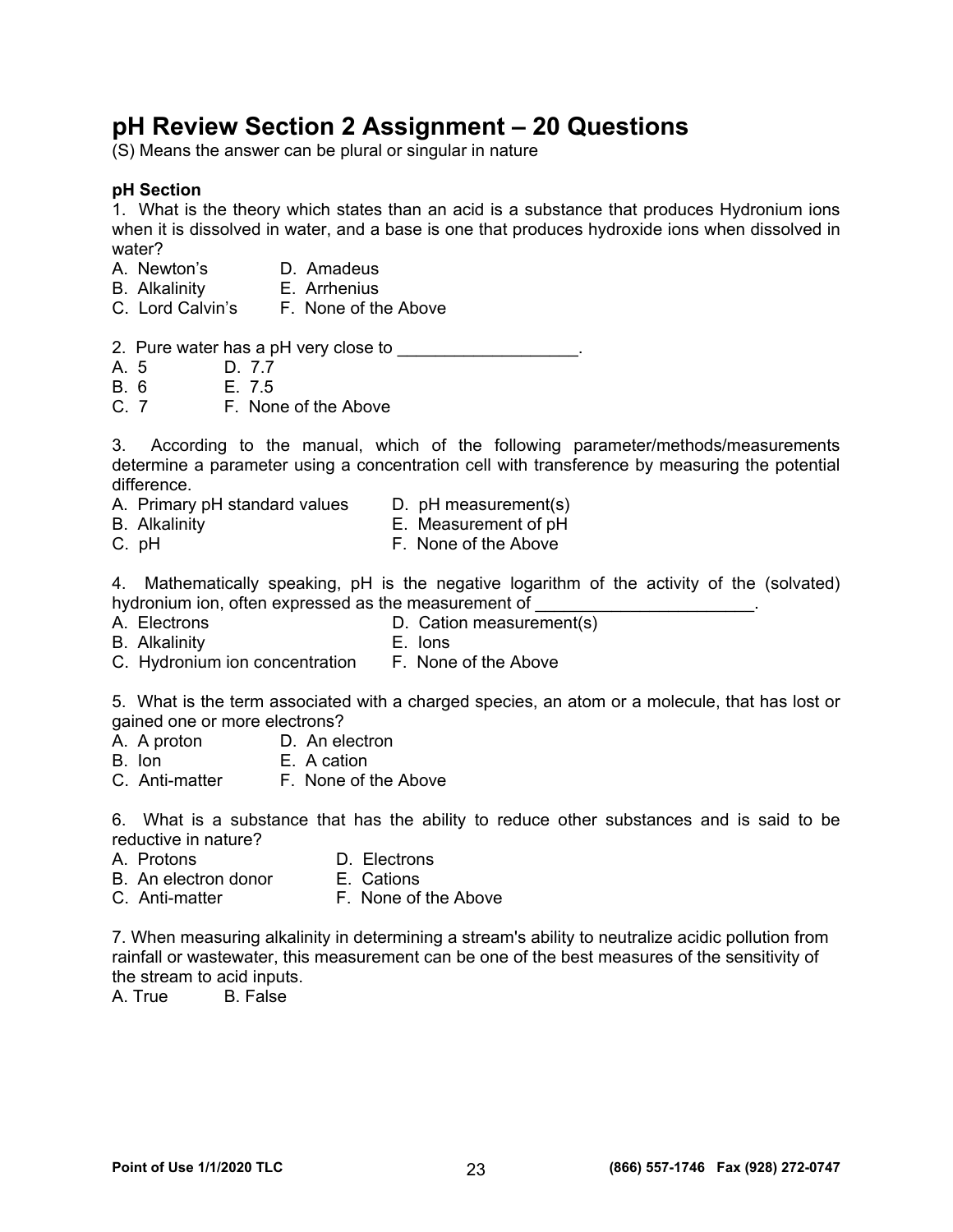8. One definition of pH is that it is defined as the decimal logarithm of the reciprocal of the  $\overline{A}$ . Hydrogen ion activity **and the solution.**<br>A. Hydrogen ion activity **D.** E

- 
- D. Brønsted–Lowry acid–base theory
- B. Ion-selective electrode(s) E. Acid-base behavior C. (Solvated) hydronium ion F. None of the Above

9. With respect to standard buffer values, when more than two buffer solutions are used the electrode can be calibrated by fitting observed pH values to a straight line. A. True B. False

10. Commercial standard buffer solutions usually comes with information about value and a correction factor to be applied for what temperatures?

- A. 4 °C D. 10 °C<br>B. 25 °C E. 70 °F
- B.  $25 °C$
- $C. 39 °F$  F. None of the Above

11. Because the pH scale is logarithmic, therefore pH is?

- A. Universal indicator D. Excess of Ion concentrations
- B. A dimensionless quantity E.A set of non-linear equations
- C. A Spectrophotometer **F. None of the Above**
- 12. While the general case requires the pH solution of?
- 
- 
- C. The solution of a squared equation F. None of the Above
- A. The solution of a cubic equation **D.** A set of linear simultaneous equations
- B. The solution of a linear equationE.A set of non-linear simultaneous equations
	-

13. Because alkalinity is significant in many uses and treatments of natural waters and wastewaters, the measured values also may include contributions from or other bases if these are present.

- A. Acids D. Borates, phosphates, silicates
- B. Light metals **E. Caustics**
- C. Rare earths **F. None of the Above**

14. Calculations are not necessary except in extreme situations for strong acids and bases.

- The pH of a solution containing a weak acid requires
- A. The concentration value **D.** Visual comparison
	-
- B. The solution of a quadratic equation E.The solution of a cubic equation
	-
- C. The Spectrophotometer **F. None of the Above**
- 15. What factor is key in in determining the suitability of water for irrigation?
- A. pH of 8 **D.** Alkaline earth metal concentrations
- B. pH of 7E.Borates, phosphates, silicates
- C. pH of 3 F. None of the Above
- 16. Since pH is a logarithmic scale, a difference of one pH unit is equivalent to a \_\_\_\_\_\_\_\_\_\_\_\_\_\_\_ fold difference in hydrogen ion concentration
- A. 1 D. 10
- B. 2 E. 100
- C. 5 F. None of the Above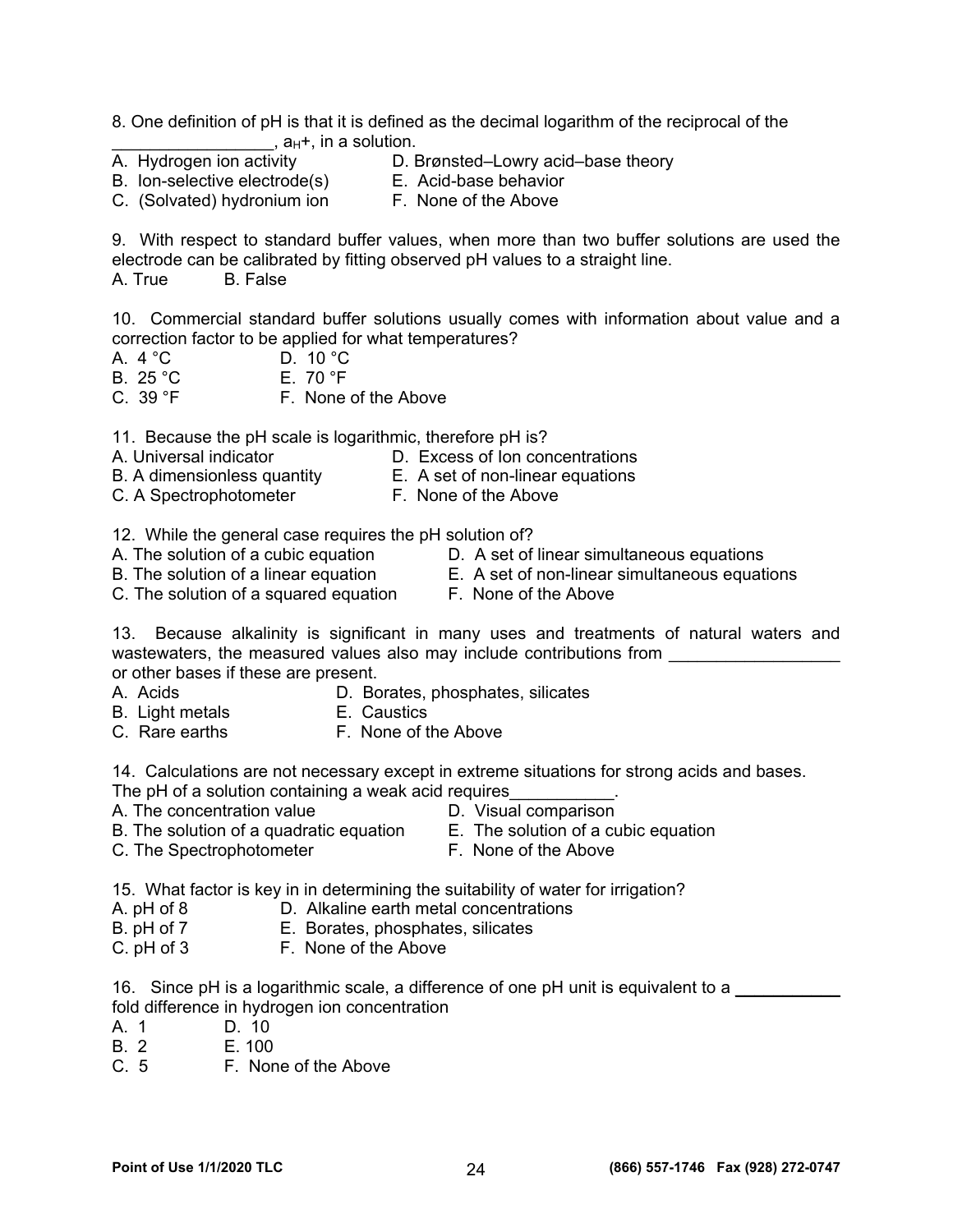17. According to the manual, this key water measurement is used in the interpretation and control of water and wastewater treatment processes.

- A. Acid D. Chemical ion
- B. Alkalinity E. Hydrogen bond formation
- C. pH F. None of the Above

18. According to the text, what is the pH of pure water at 50 °C?

- A. 7.7 D. 6.55
- 
- B. 8.0 E. 7.00<br>C. 9.0 F. None F. None of the Above

#### **Hard Water Section**

19. Water contains various amounts of the same of which impart a quality known as hardness.

- 
- 
- A. Water hardness **D. Calcium (Ca) and magnesium (Mg)**
- B. Carbonate hardness E. Dissolved minerals
- C. The calcium-magnesium distinction F. None of the Above

#### **Occurrence of Hard Water**

20. Hard water is caused by soluble, divalent, 100 moral exactive ions having valence of 2). The principal chemicals that cause water hardness are calcium (Ca) and magnesium (Mg).

- A. Water hardness D. Calcium (Ca) and magnesium (Mg)
- B. Metallic cations E. Noncarbonate hardness
- C. Carbon dioxide  $(CO_2)$  F. None of the Above
	-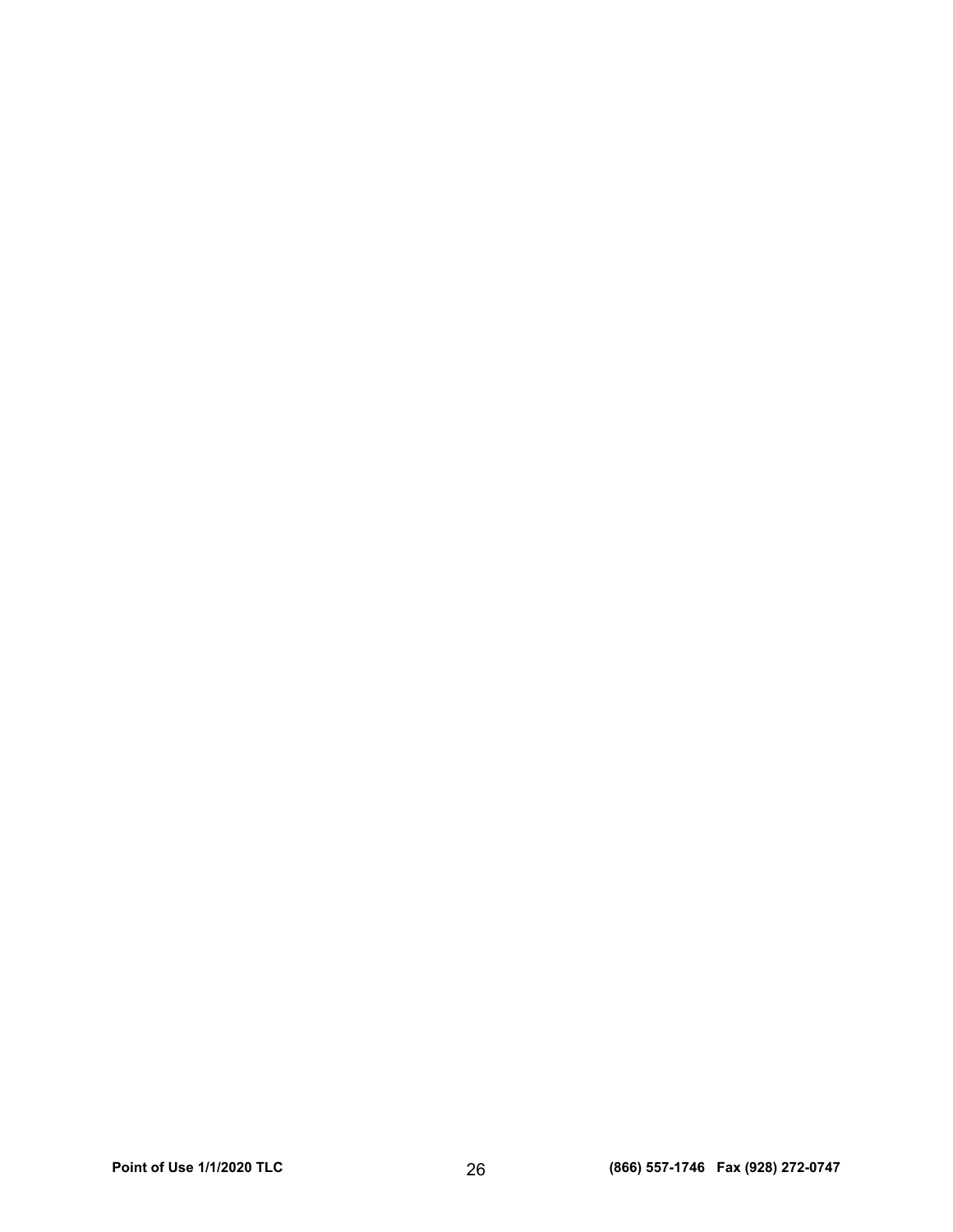## **Point-of-Use Water Treatment Section 3 Assignment 30 Questions**

#### **Types of Processes**

1. Which of the following terms operate without heating and therefore use less energy than conventional thermal separation processes such as distillation, sublimation or crystallization?

- A. Brackish groundwater D. Conventional thermal separation process(es)
- B. Macromolecule(s) E. Membrane separation processes
- C. RO membrane(s) F. None of the Above

2. Which of the following terms uses membrane technology and is widely used in the food technology, biotechnology and pharmaceutical industries?

- A. The recovery of organic vapor(s) D. A selective barrier
	-
- B. Fractional distillation E. Thermal separation method(s)
	-
- 
- C. Cold separation **F. None of the Above**

3. According to the text, it is impossible to separate the constituents of azeotropic liquids or solutes which form isomorphic crystals by distillation or recrystallization but such separations can be achieved using

- D. Conventional thermal separation process(es) A. Brackish groundwater <br>B. Macromolecule(s) E. RO membrane(s)
- 
- C. Membrane technology F. None of the Above

4. Applications include the production of drinking water by **Example 20** (worldwide approximately 7 million cubic meters annually), filtrations in the food industry, the recovery of organic vapors such as petro-chemical vapor recovery and the electrolysis for chlorine production.

- A. The recovery of organic vapor(s) D. A selective barrier
- B. Fractional distillation E. Thermal separation method(s)
- C. Reverse osmosis **F. None of the Above** 
	-

5. Wastewater treatment membrane technology is becoming increasingly important. With the help of **Example 20** it is possible to remove particles, colloids and macromolecules, so that waste-water can be disinfected in this way.

- A. Ultra/microfiltration D. Conventional thermal separation process(es)<br>B. Macromolecule(s) E. RO membrane(s)
- B. Macromolecule(s)
	-
- C. Solute(s) F. None of the Above

6. Many azeotropic mixtures of pairs of compounds are known, and many azeotropes of three or more compounds are also known, it is not possible to separate the components by

- $\mathcal{L}_\text{max}$  . The set of the set of the set of the set of the set of the set of the set of the set of the set of the set of the set of the set of the set of the set of the set of the set of the set of the set of the set A. The recovery of organic vapor(s) D. A selective barrier
	-
- 
- C. Large molecules, or ions F. None of the Above
- B. Fractional distillation E. Thermal separation method(s)
	-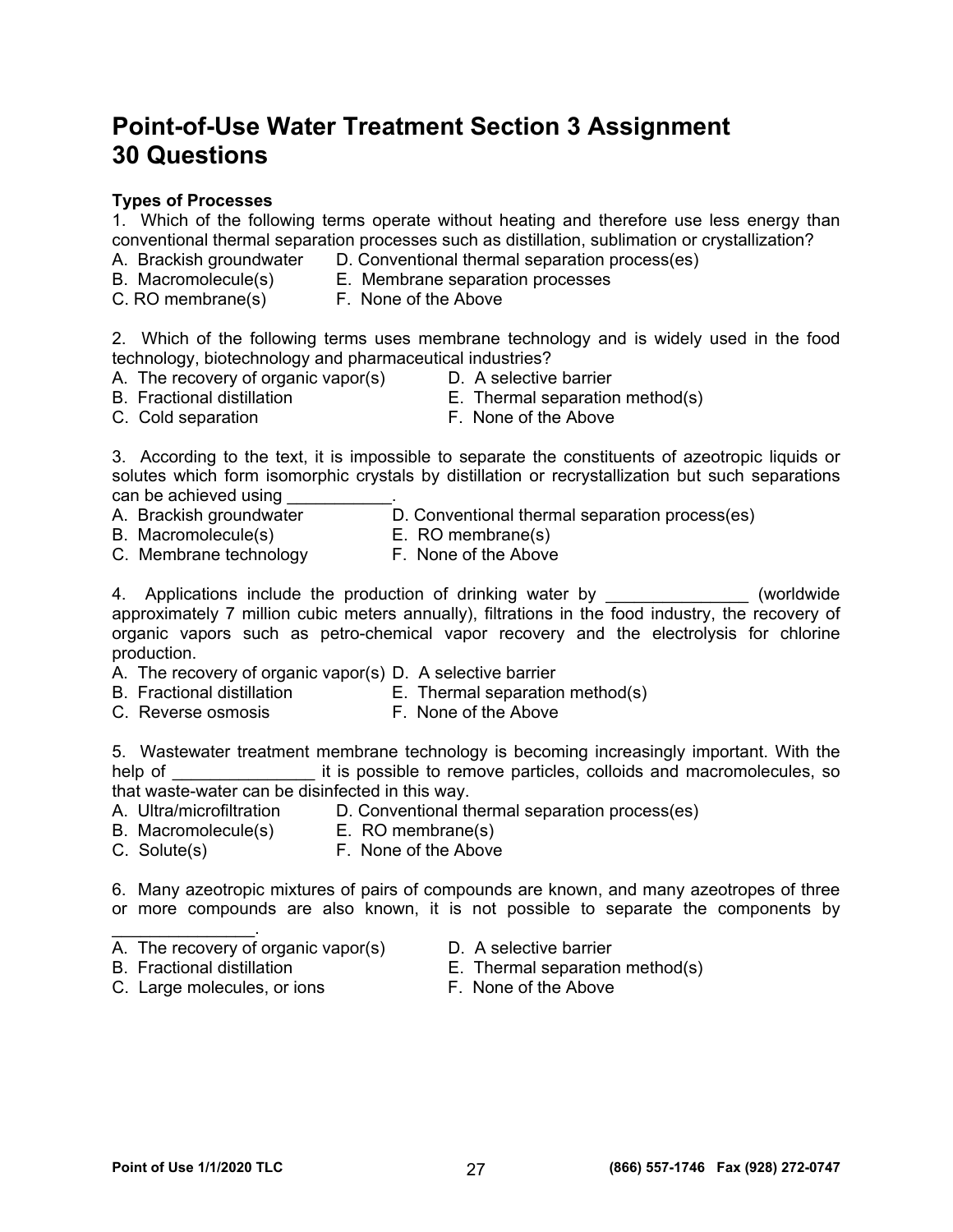### **Membrane Filtration Processes**

7. Which of the following terms enables some water systems having contaminated water sources to meet new, more stringent regulations?<br>A. Membrane technology D. Conventio

- 
- D. Conventional thermal separation process(es)<br>E. RO membrane(s)
- B. Macromolecule(s)
- 
- 
- C. Solute(s) F. None of the Above

#### **Description of Membrane Filtration Processes**

8. Which of the following terms water is forced through a porous membrane under pressure, while suspended solid, large molecules, or ions are held back or rejected?

- A. The recovery of organic vapor(s) D. A selective barrier
- 
- 
- B. Fractional distillation E. Thermal separation method(s)
- C. Membrane processes F. None of the Above
- 

### **Microfiltration**

9. The current primary use of MF is by industries to remove very fine particles from process water, the process has also been used as a pretreatment for?

- A. Reverse osmosis or RO D. Direct filtration process
- B. Potable water treatment E. Microfiltration or MF
	-
- C. Other membrane processes F. None of the Above

10. RO membranes are susceptible to clogging or filter binding unless the being processed is already quite clean.

- A. Process liquid D. Material
	-
- B. Chloride and sodium E. Water
- C. Total dissolved solids (TDS) F. None of the Above

11. Which of the following terms has been proposed as a filtering method for particles resulting from the direct filtration process?

- A. Reverse osmosis or RO D. Direct filtration process
- B. Potable water treatment E. Microfiltration or MF
- C. Colloids and substances F. None of the Above

12. The use of filter aids to improve filtering efficiency, especially for small particles that could contain \_\_\_\_\_\_\_\_\_\_\_\_\_\_\_\_ are recommended.

- A. Process liquid D. Material
- B. Chloride and sodium E. Bacterial and protozoan life
- C. Total dissolved solids (TDS) F. None of the Above
- **Ultrafiltration**

13. The smaller pore size is designed to remove colloids and substances that have larger molecules, which are called?

- A. Reverse osmosis or RO D. Direct filtration process
	-
- B. Potable water treatment E. Microfiltration or MF
- C. High-molecular-weight materials F. None of the Above

14. UF membranes can be designed to pass material that weigh less than or?

- A. Process liquid **D. Material**
- B. Chloride and sodium E. Equal to a certain molecular weight
- C. Total dissolved solids (TDS) F. None of the Above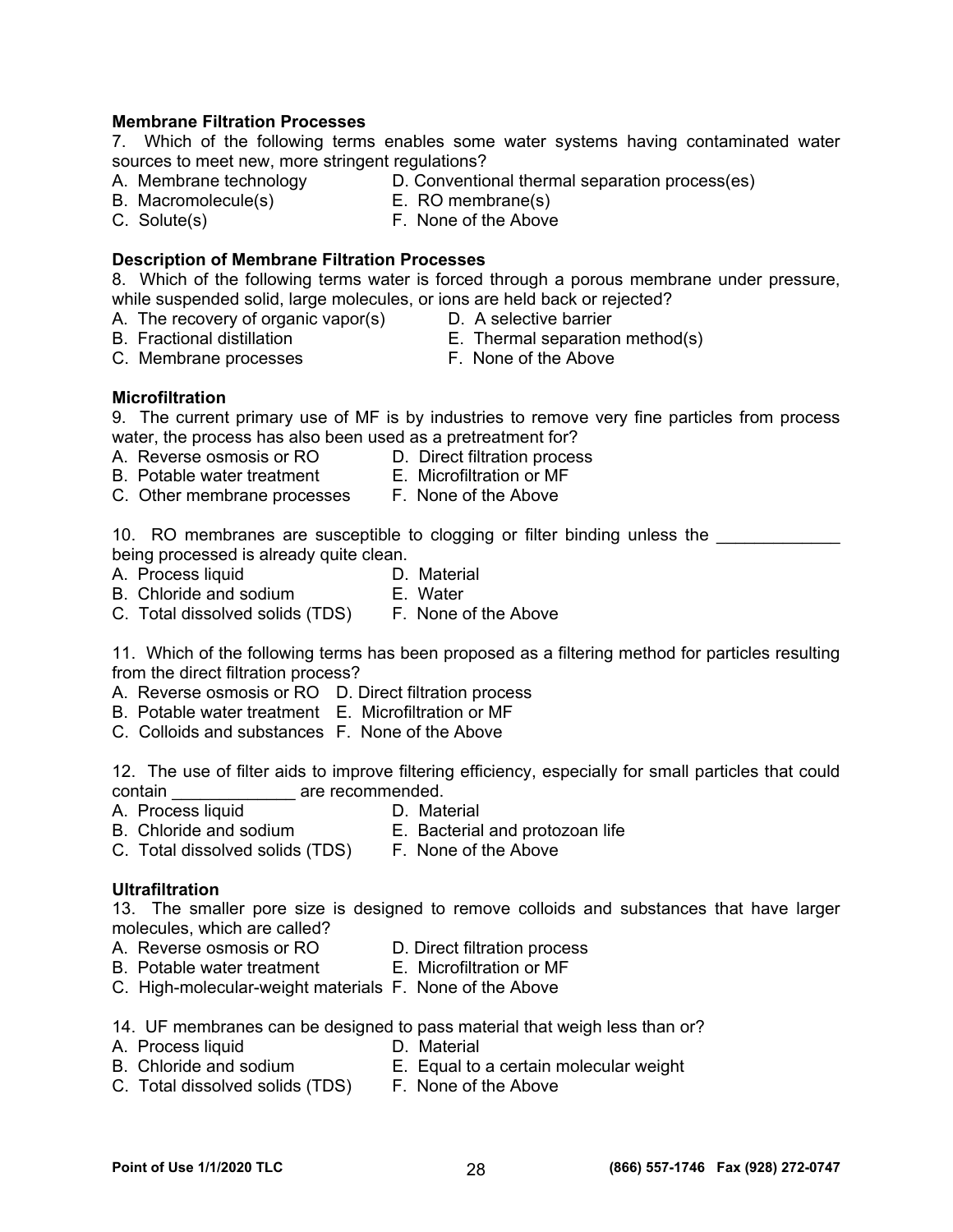- A. Process liquid **D. Material** 
	-
- B. Chloride and sodium E. Salt or dissolved solids
- C. Total dissolved solids (TDS) F. None of the Above

### **Nanofiltration**

16. Nanofiltration (NF) process has been used primarily for water softening and reduction of?

- A. Process liquid **D. Material**
- B. Chloride and sodium E. Bacterial and protozoan life
- C. Total dissolved solids (TDS) F. None of the Above
	-

17. NF capability will undoubtedly increase the use of The Matematic for potable water treatment.

- A. Reverse osmosis or RO D. Direct filtration process
- B. Potable water treatment E. Microfiltration or MF
- C. NF F. None of the Above

### **Reverse Osmosis**

18. RO membranes have very low MWC pore size that can reject ions at very high rates, including?

- A. Process liquid **D. Material**
- 
- B. Chloride and sodium E. Bacterial and protozoan life
	-
- C. Total dissolved solids (TDS) F. None of the Above
- 19. RO also works most organic chemicals, and radionuclides and microorganisms. Industrial water uses such as semiconductor manufacturing is also an important?
- 
- A. RO process D. Direct filtration process
- B. Potable water treatment E. Microfiltration or MF
	-
- C. Colloids and substances F. None of the Above
- 

### **Microfiltration Specific Process**

20.Microfiltration is a type of physical filtration process where a contaminated fluid is passed through a special pore-sized membrane to separate microorganisms and suspended particles from?

A. Process liquid **D. Material** 

- B. Chloride and sodium E. Bacterial and protozoan life
- 
- C. Total dissolved solids (TDS) F. None of the Above
- 

21. Which of the following terms works with such as ultrafiltration and reverse osmosis to provide a product stream which is free of undesired contaminants?

- A. Various other separation processes D. Batch or semi-continuous filtration
- 
- B. MF membranes E. Retentate and product streams
- C. Ultrafiltration and reverse osmosis F. None of the Above
- 22. Microfiltration usually serves as a pre-treatment for other separation processes such as?
- A. Cross flow filtration **D.** Ultrafiltration
	-
- B. Filtration process(es) E. Microfiltration process C. Performance of microfiltration F. None of the Above
-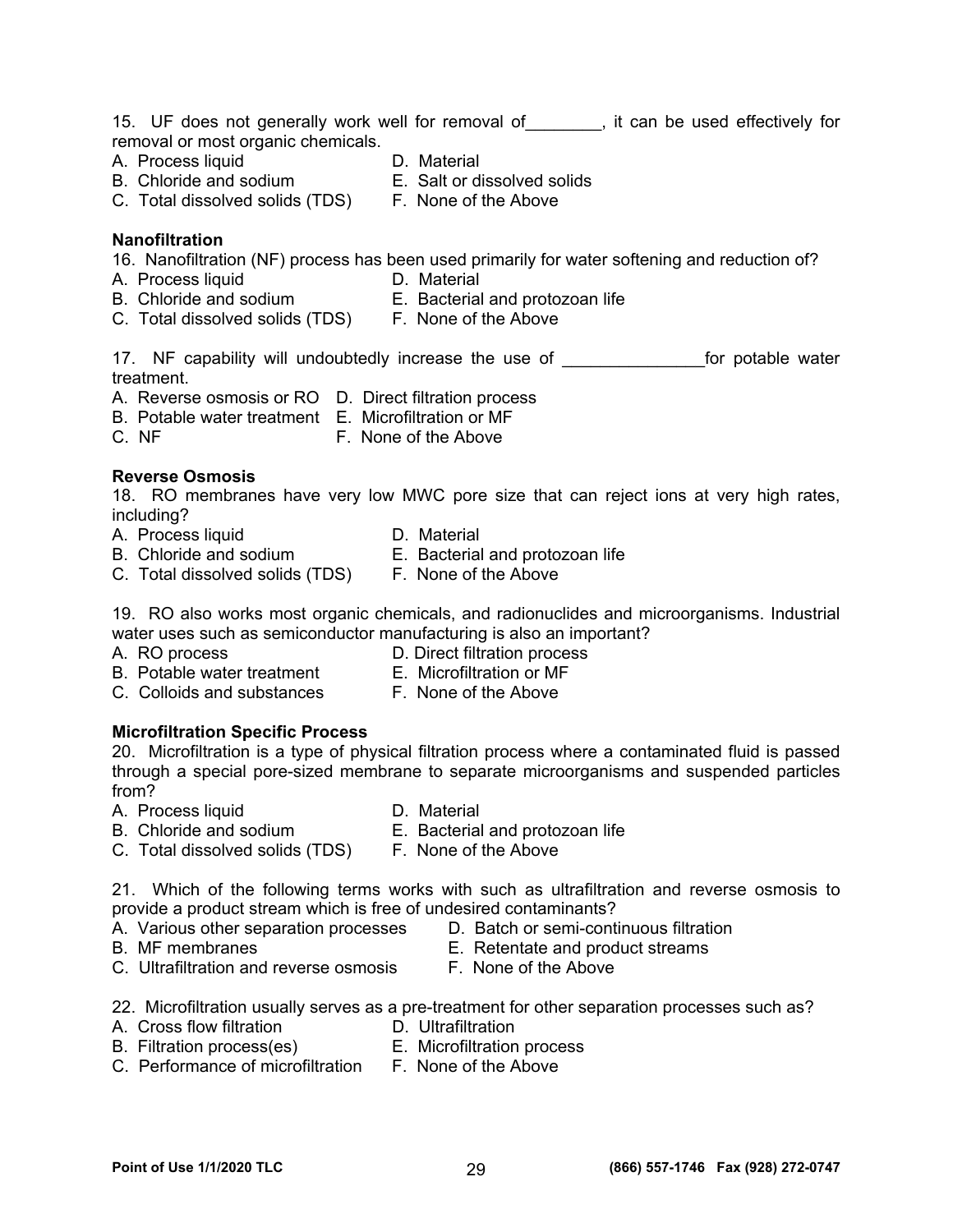### **Common Applications**

### **Water Treatment Process**

23. Which of the following terms presents a physical means of separation (a barrier) as opposed to a chemical alternative?

- 
- C. Ultrafiltration and reverse osmosis F. None of the Above
- A. Fouling D. Batch or semi-continuous filtration
- B. MF membranes E. Retentate and product streams
	-

24. Which of the following terms are used in secondary wastewater effluents to remove turbidity but also to provide treatment for disinfection?<br>A. Cross flow filtration b. MF m

- A. Cross flow filtration **D. MF membranes** 
	-
- B. Filtration process(es) E. Microfiltration process
- C. Performance of microfiltration F. None of the Above

### **Driving Force, Retentate Stream and Permeate Streams**

25. Which of the following terms can be distinguished by three major characteristics; Driving force, retentate stream and permeate streams?

- 
- A. Membrane filtration processes D. Batch or semi-continuous filtration
- 
- B. MF membranes E. Retentate and product streams
- C. Ultrafiltration and reverse osmosis F. None of the Above
	-

26. Which of the following terms is pressure driven with suspended particles and water as retentate and dissolved solutes plus water as permeate?

- A. Cross flow filtration **D.** Species such as phosphorus and arsenic
- B. Filtration process(es) E. Microfiltration process
- C. Performance of microfiltration F. None of the Above
- 27. Which of the following terms accelerates the separation process by increasing the flow rate (flux) of the liquid stream but does not affect the chemical composition of the species in the
- retentate and product streams?
- 
- A. Fouling D. Batch or semi-continuous filtration
- B. The use of hydraulic pressure **E.** Retentate and product streams
- C. Ultrafiltration and reverse osmosis F. None of the Above
	-

### **Fouling**

28. A major characteristic that limits the performance of microfiltration or any membrane technology is a process known as?

- A. Cross flow filtration **D. Fouling**
- 
- B. Filtration process(es) E. Microfiltration process
- C. Performance of microfiltration F. None of the Above

29. Which of the following terms describes the deposition and accumulation of feed components such as suspended particles, impermeable dissolved solutes or even permeable solutes, on the membrane surface and or within the pores of the membrane?

- 
- A. Fouling D. Batch or semi-continuous filtration
- B. MF membranes E. Retentate and product streams
- C. Ultrafiltration and reverse osmosis F. None of the Above
	-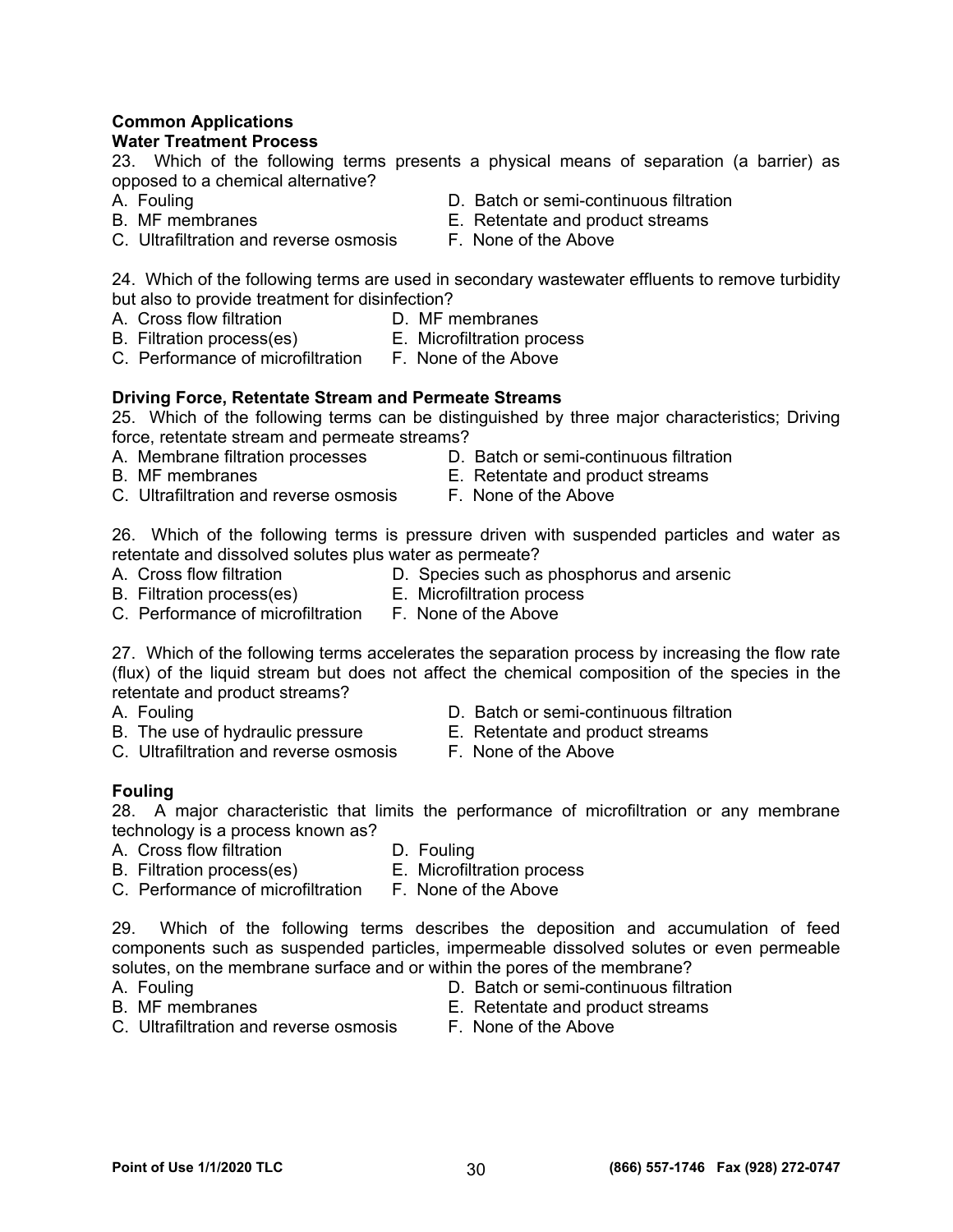30. Fouling of the membrane during the filtration processes decreases the flux and thus overall efficiency of the operation. This is indicated when the pressure drop increases to a certain point. It occurs even when operating parameters are constant (pressure, flow rate, temperature and concentration)

A. True B. False

(S) Means the answer can be plural or singular in nature

## **Nanofiltration (NF) Section 4 Assignment - 20 Questions**

1. Nanofiltration is a relatively recent membrane filtration process used most often with low total dissolved solids water with the purpose of softening (polyvalent cation removal) and removal of such as natural organic matter and synthetic organic matter.<br>A. Process liquid **D. Disinfection by-product precursors** 

- 
- 
- 
- A. Process liquid **D.** Disinfection by-product precursors<br>B. Chloride and sodium **E. Partial (monovalent ion)** deminerali E. Partial (monovalent ion) demineralization
- 
- C. Material F. None of the Above

2. Nanofiltration is also becoming more widely used in food processing applications and for and partial (monovalent ion) demineralization.

- A. Process liquid D. Natural organic matter and synthetic organic matter
- B. Chloride and sodium E. Simultaneous concentration
- C. Material F. None of the Above

3. Which of the following terms is a membrane filtration-based method that uses nanometer sized cylindrical through-pores that pass through the membrane at 90°?

- A. Reverse osmosis or RO D. Direct filtration process
- B. Potable water treatment E. Microfiltration or MF
- 
- C. Nanofiltration F. None of the Above

4. Nanofiltration membranes have pore sizes from 1-10 nanometers, smaller than that used in microfiltration and?

- A. Reverse osmosis or RO D. Direct filtration process
- B. Potable water treatment E. Microfiltration or MF
- 
- C. Ultrafiltration **F. None of the Above**

5. Which of the following terms are controlled by pH, temperature and time during development

- with pore densities ranging from 1 to 106 pores per cm<sup>2</sup>?<br>A. Gentle molecular separation D. Pore dimensions A. Gentle molecular separation
- B. Method of softening water **E. Tracking**
- C. Solvent-stable membrane(s) F. None of the Above

6. Membranes made from polyethylene terephthalate are referred to as \_\_\_\_\_\_\_\_\_\_\_\_, named after the way the pores on the membranes are made.<br>A. Track-etch" membrane(s) D. Organic solve

- 
- D. Organic solvent nanofiltration technology B. Membrane(s) E. Nanofiltration
- 
- C. Nanofilter(s) F. None of the Above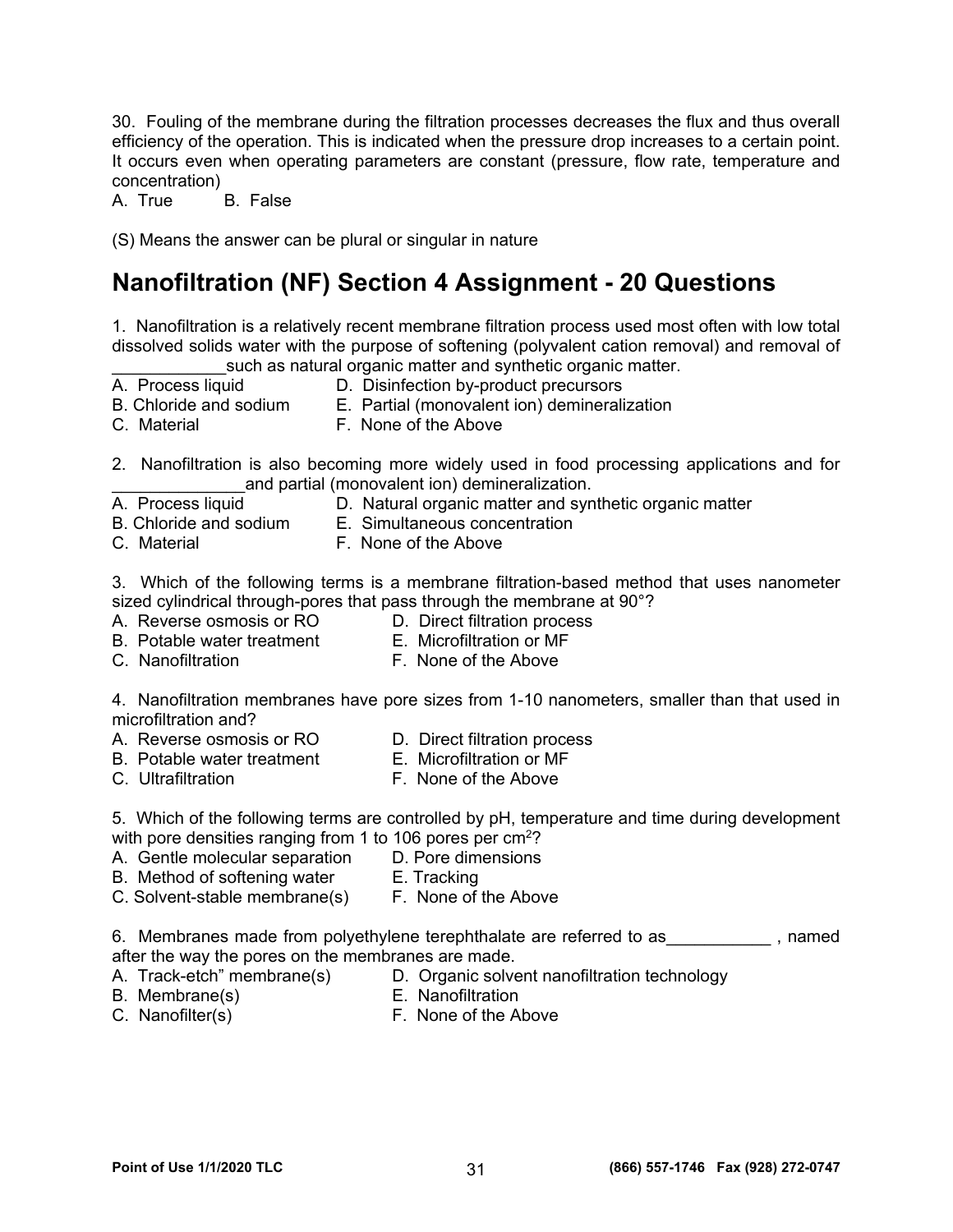- 7. "Tracking" results in making tracks that are chemically developed into the membrane, or into the membrane, which are the pores.
- A. Gentle molecular separation D. "Etched"<br>B. Method of softening water B. Tracking
- B. Method of softening water
- C. Solvent-stable membrane(s) F. None of the Above

8. According to the text, membranes created from metal such as example are made by electrochemically growing a thin layer of aluminum oxide from aluminum metal in an acidic medium.

- 
- A. Track-etch" membrane(s) D. Organic solvent nanofiltration technology
- 
- B. Membrane(s) E. Alumina membranes
- C. Nanofilter(s) F. None of the Above
	-

### **Range of Applications**

- 9. The original uses for nanofiltration were water treatment and?
- A. Gentle molecular separation D. Water softening
- B. Method of softening water **E. Tracking**
- C. Solvent-stable membrane(s) F. None of the Above

10. Which of the following terms can "soften" water by retaining scale-forming, hydrated divalent ions (e.g.  $Ca^{2+}$ , Mg<sup>2+</sup>) while passing smaller hydrated monovalent ions?

- A. Track-etch" membrane(s) D. Organic solvent nanofiltration technology
- B. Membrane(s) E. Nanofiltration
- C. Nanofilter(s) F. None of the Above

11. Which of the following terms has allowed the application for nanofiltration membranes to extend into new areas such as pharmaceuticals, fine chemicals, and flavor and fragrance industries?

- A. Gentle molecular separation D. Water softening
	-
- B. Method of softening water **E. Tracking**
- C. Solvent-stable membrane(s) F. None of the Above

12. Organic solvent nanofiltration technology and **the used has extended possibilities** for applications in a variety of organic solvents ranging from non-polar through polar to polar aprotic.

- A. Track-etch" membrane(s) D. Commercialization of membranes
- 
- B. Membrane(s) E. Nanofiltration
- C. Nanofilter(s) F. None of the Above
	-

### **Advantages and Disadvantages**

13. One of the main advantages of nanofiltration as a method of softening water is that during the process of retaining calcium and magnesium ions while passing smaller hydrated monovalent ions, filtration is performed without adding extra sodium ions, as used in Ion exchangers.

A. True B. False

14. Which of the following terms do not operate at room temperature (e.g. distillation), which greatly increases the cost of the process when continuous heating or cooling is applied?<br>A. Track-etch" membrane(s) D. Organic solvent nanofiltration technology

- 
- D. Organic solvent nanofiltration technology

- 
- B. Membrane(s) E. Many separation processes C. Nanofilter(s) F. None of the Above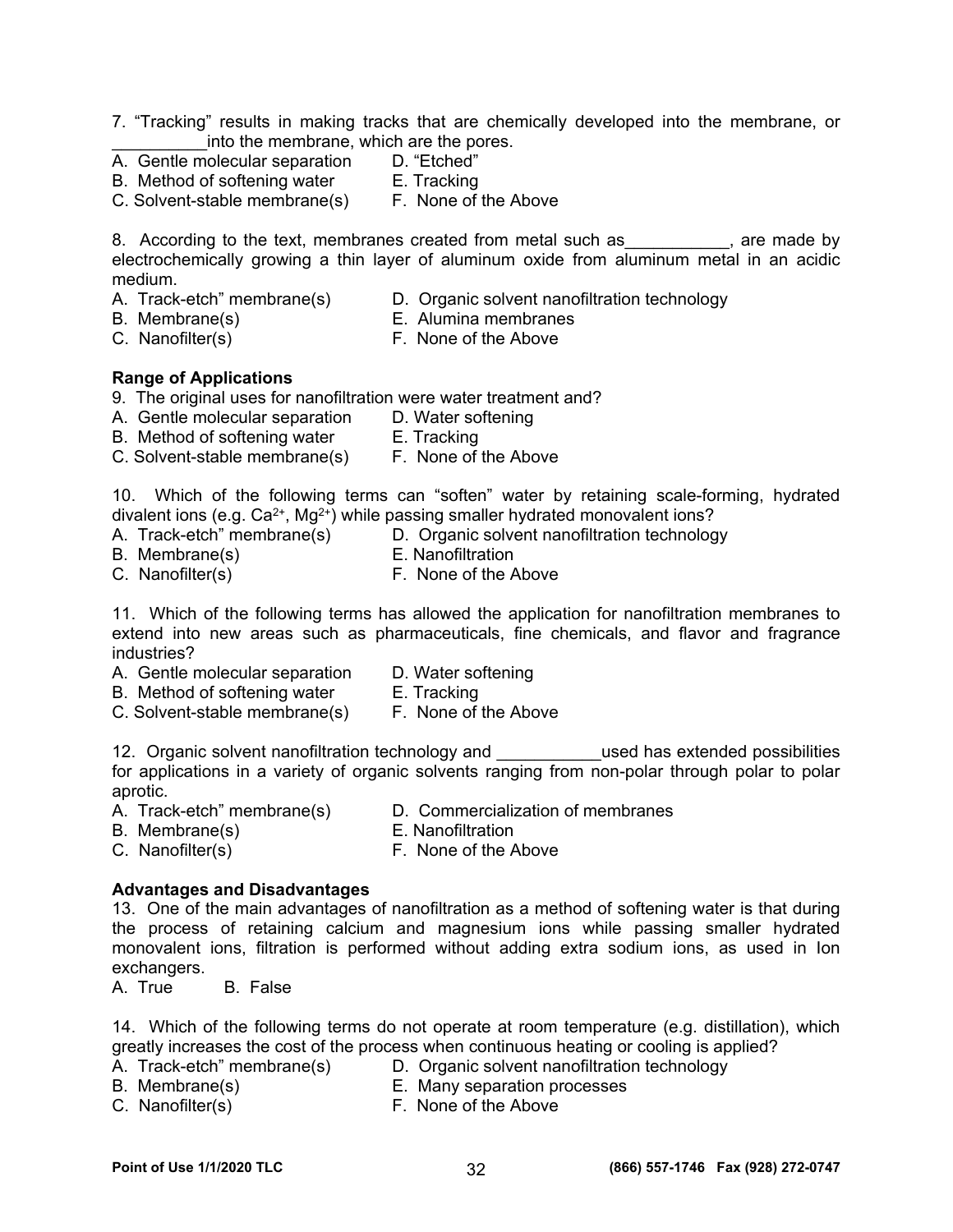15. Which of the following terms is linked with nanofiltration that is often not included with other forms of separation processes (centrifugation)?

- A. Gentle molecular separation D. Water softening<br>B. Method of softening water E. Tracking
	-
- B. Method of softening water E. Tracking<br>C. Solvent-stable membrane(s) F. None of the Above C. Solvent-stable membrane(s)

16. Which of the following terms has a very favorable benefit of being able to process large volumes and continuously produce streams?

- A. Reverse osmosis or RO D. Direct filtration process
- B. Potable water treatment E. Microfiltration or MF
- 
- C. Nanofiltration **F. None of the Above**

17. Anything smaller, reverse osmosis is used and anything larger is used for?

- A. Ultrafiltration **D. Direct filtration process**
- B. Potable water treatment E. Microfiltration or MF
- C. NF F. None of the Above

18. Which of the following terms can also be used in cases where nanofiltration can be used, due to it being more conventional?

- A. Reverse osmosis or RO D. Ultrafiltration
- B. Potable water treatment E. Microfiltration or MF
- C. NF **F. None of the Above**

19. Which of the following terms membranes are an expensive part of the process. Repairs and replacement of membranes is dependent on total dissolved solids, flow rate and components of the feed?

- A. Reverse osmosis or RO D. Direct filtration process
	-
- B. Potable water treatment E. Microfiltration or MF
- C. Nanofiltration F. None of the Above

20. Which of the following terms being used across various industries, only an estimation of replacement frequency can be used?

- A. Reverse osmosis or RO D. Direct filtration process<br>
B. Potable water treatment E. Microfiltration or MF
	-
- B. Potable water treatment
- C. Nanofiltration **F. None of the Above**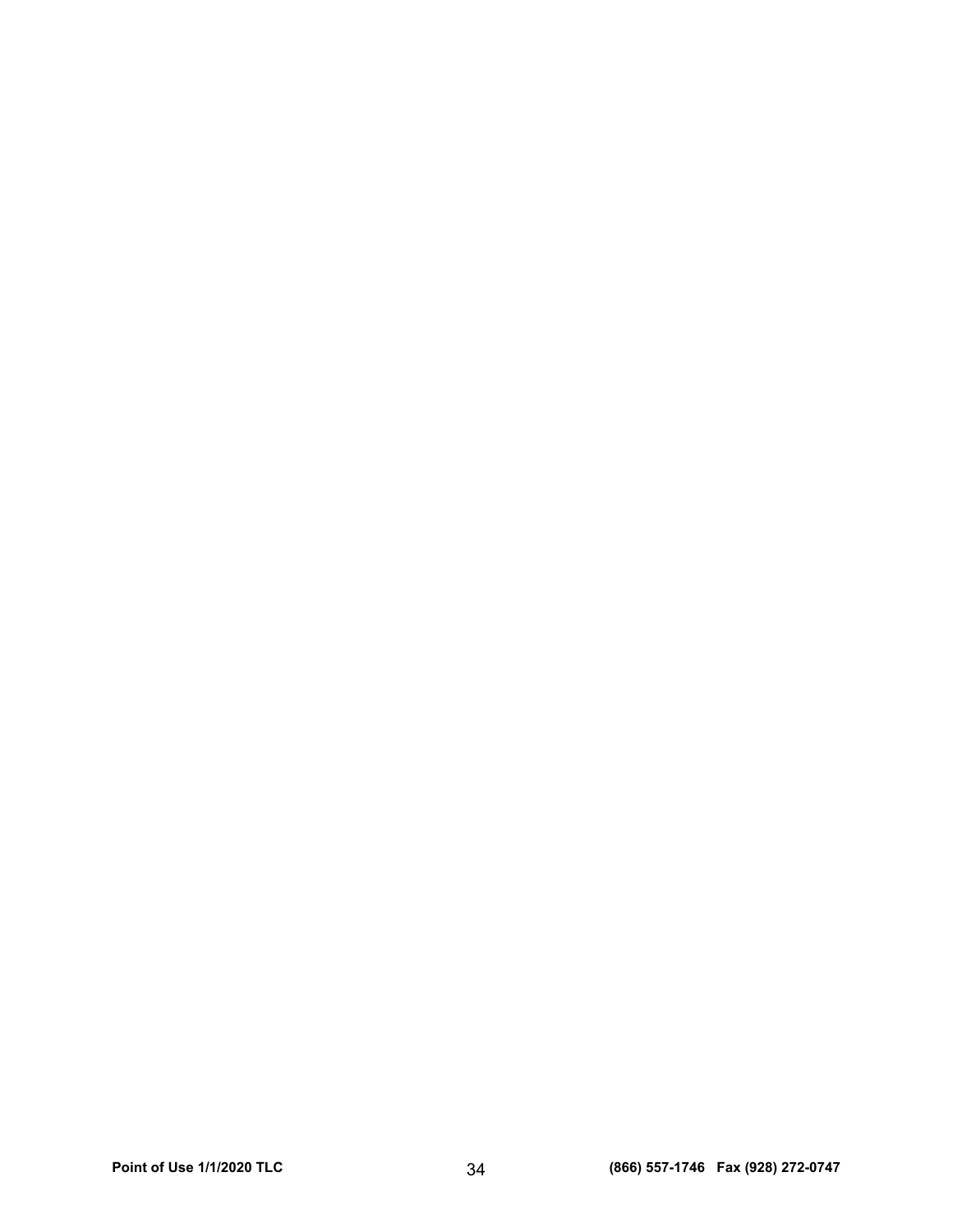## **Osmotic Processes Section 5 Assignment - 35 Questions**

#### **Reverse Osmosis Process Section**

1. Osmosis is a natural phenomenon in which a liquid - water in this case - passes through a semi-permeable membrane from a relatively dilute solution toward a more concentrated solution. This flow produces a measurable pressure, called osmotic pressure. A. True B. False

2. Which of the following terms produces high quality water at low cost compared to other purifications processes?

- A. Pressure differential D. RO
- 
- 
- B. Osmotic pressure E. Waste (concentrate)
- C. Higher molecular weights F. None of the Above

3. Which of the following is determined by the total dissolved solids content of the saline solution, or contaminated solution on one side of the membrane?

- 
- A. This pressure differential  $\qquad \qquad$  D. Virtually 100% of colloidal and suspended matter
- 
- B. Osmotic pressure E. Waste (concentrate)
- C. Higher molecular weights F. None of the Above
	-
- 4. The higher the content of dissolved solids, the higher the?
- A. Pressure differential **D.** Virtually 100% of colloidal and suspended matter
- B. Osmotic pressure E. Waste (concentrate)
- C. Higher molecular weights F. None of the Above
- 
- 5. Which of the following result in higher osmotic pressures?
- A. Pressure differential **D. Colloidal and suspended matter**
- B. Osmotic pressure E. Waste (concentrate)
- C. Higher molecular weights F. None of the Above
	-

6. According to the text, common tap water as found in most areas may have an osmotic pressure of about 10 PSI (Pounds per Square Inch), or about?

- A. 36,000 PPM D. 1.68 Bar
- B. A pressure of 10 PSI E. 376 PSI
- C. Osmotic pressure(s) F. None of the Above

7. According to the text, Seawater at The Taylor extraordive has an osmotic pressure of about 376 PSI (26.75 Bar).

- A. 36,000 PPM D. 1.68 Bar
	-
- B. A pressure of 10 PSI E. 56 PSI<br>C. Osmotic pressure(s) F. None of the Above
- C. Osmotic pressure(s)

8. To reach the point at which osmosis stops for tap water, a pressure of 10 PSI would have to be applied to the saline solution, and to stop osmosis in seawater, a pressure of would have to be applied to the seawater side of the membrane.<br>D. 1.68 Bar

A. 36,000 PPM

- 
- B. A pressure of 10 PSI E. 376 PSI
- C. Osmotic pressure(s) F. None of the Above

**Point of Use 1/1/2020 TLC (866) 557-1746 Fax (928) 272-0747** 35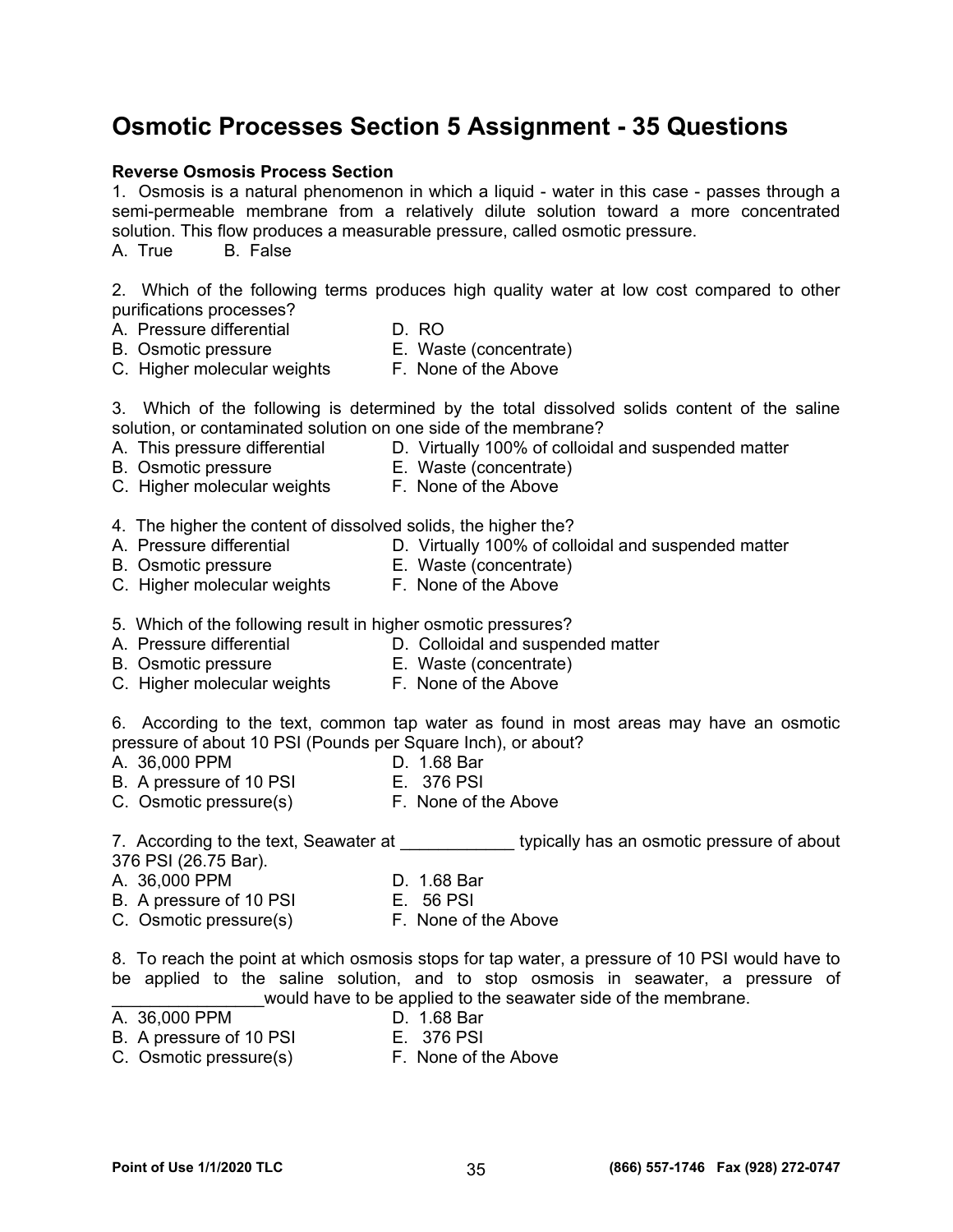#### **Brine Channel**

9. Concentrated raw water is called the reject stream or concentrate stream, it may also be called brine if it is coming from a?<br>A. Each sheet of membrane material

- 
- B. Microporous support layer E. Concentrations of TDS
- 
- D. Amount of permeate or product water
- 
- C. Salt water source F. None of the Above

10. Which of the following terms when sufficient flows are maintained, serves to carry away the impurities removed by the membrane, thus keeping the membrane surface clean and functional?

- A. Pressure differential **D.** The concentrate
- 
- B. Osmotic pressure E. Waste (concentrate)
- C. Higher molecular weights F. None of the Above
- 

11. The membrane material itself is a special thin film composite (TFC) polyamide material, cast in a microscopically thin layer on another, thicker cast layer of Polysulfone called?

- A. Membrane material **D.** Amount of permeate or product water
	-
- B. Microporous support layer E. Concentrations of TDS C. Brine material **F. None of the Above**

12. Each sheet of membrane material is inspected at special light tables to ensure the quality of the membrane coating, before being assembled into the?

- 
- B. Microporous support layer E. Concentrations of TDS
- 
- A. Spiral wound element design Theorem D. Amount of permeate or product water
	-
- C. Brine channel F. None of the Above
- 13. To achieve Reverse Osmosis, the **really pressure is generally doubled.** 
	-
- A. Each sheet of membrane material D. Amount of permeate or product water
- B. Osmotic E. Concentrations of TDS
- C. Brine channel **C.** Brine channel **F.** None of the Above
- 14. The inverse occurs with lower temperatures, in that salt passage decreases (reducing the

in the permeate or product water), while operating pressures increase. Or, if operating pressures do not increase, then the amount of permeate or product water is reduced.

- A. TDS D. Salt
- B. Raw water **E. Concentrate**
- C. Seawater and brackish water F. None of the Above

15. The rejection rate is the percentage of \_\_\_\_\_\_\_\_\_\_\_\_\_\_ rejected, or prevented from passing through the membrane.

- A. Percentage of permeate D. Dissolved solids
- B. Raw water **E.** Concentrate
- C. Seawater and brackish water F. None of the Above

16. A membrane with a rejection rate of 99% (usually based on Na (Sodium)) will allow only 1% of the concentration of \_\_\_\_\_\_\_\_\_\_to pass through into the permeate.<br>A. Percentage of permeate D. Dissolved solids

- A. Percentage of permeate
- B. Raw water **E.** Concentrate
- C. Seawater and brackish water F. None of the Above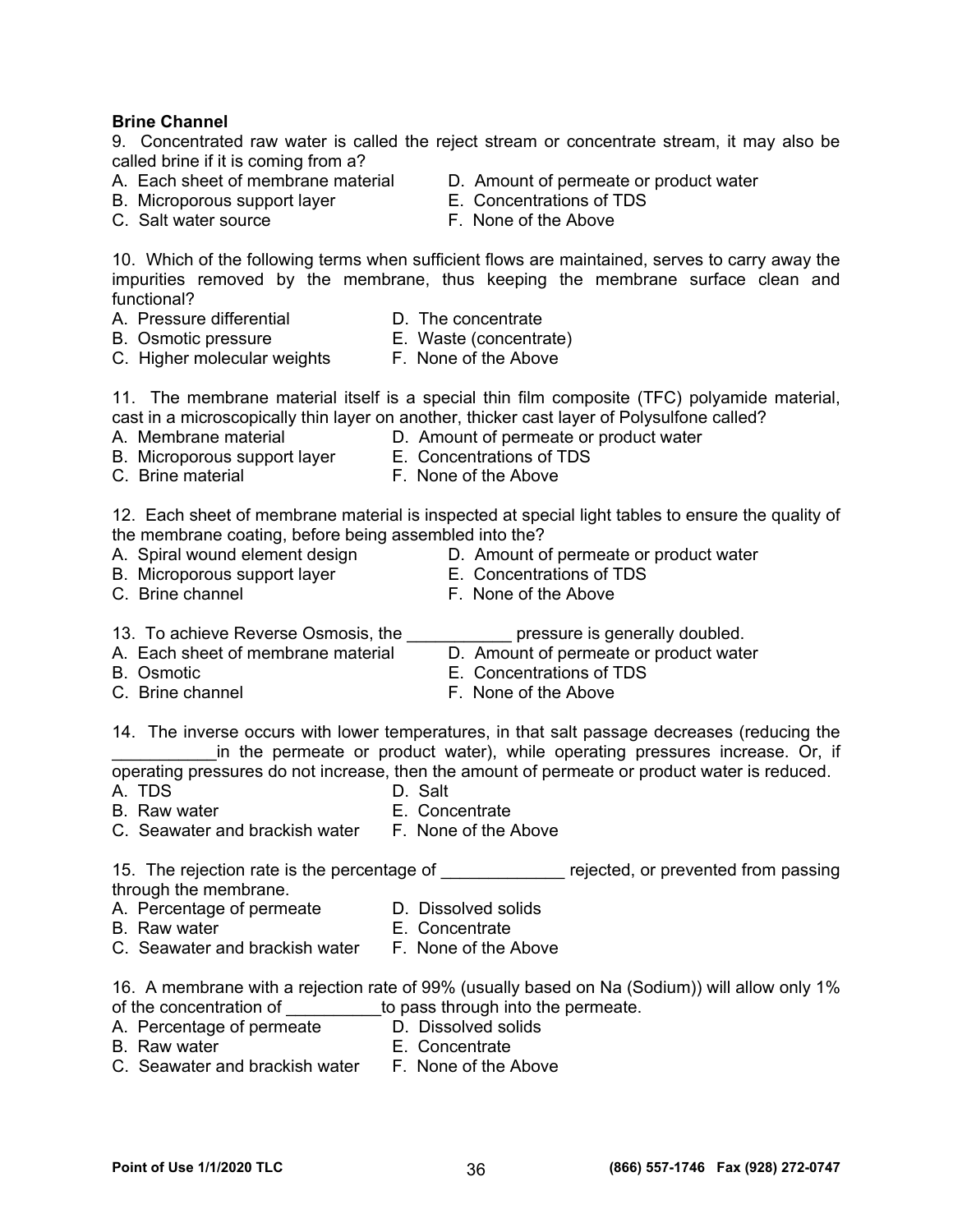17. As the raw water is processed, the concentrations of \_\_\_\_\_\_\_\_\_\_\_\_\_\_increase as it passes along the membrane's length and usually multiple membranes are employed, with each membrane in series seeing progressively higher dissolved solids levels.<br>A. Percentage of permeate <br>D. TDS

- A. Percentage of permeate
- 
- B. Raw water **E. Concentrate**
- C. Seawater and brackish water F. None of the Above

18. Typically, starting with seawater of 36,000 PPM, standard rejection membranes produce?

- A. Each sheet of membrane material D. Amount of permeate or product water
- B. Permeate below 500 PPM E. Concentrations of TDS
- C. Brine F. None of the Above
	-
- 19. Optimum flows and pressures, optimum recovery rates (the The Last Trom a given stream of raw water), prefiltration and other pretreatment considerations, and so forth.
- 
- B. Microporous support layer E. Concentrations of TDS
- 
- A. Percentage of permeate **D.** Amount of permeate or product water
	-
- 

20. Well-designed systems employ multiple stages of prefiltration, tailored to the application, including and one or more stages of cartridge filtration. A. Each sheet of membrane material D. Amount of permeate or product water<br>A. Each sheet of membrane material D. Amount of permeate or product water

- 
- B. Microporous support layer E. Concentrations of TDS
- C. Multi-media filtration **F. None of the Above**
- -

### **Clean in Place" (CIP) System**

21. Which of the following terms has proved to be the most reliable and cost effective method of desalinating water, and hence its use has become more and more widespread?

A. Reverse Osmosis D. Direct filtration process

- B. Potable water treatment E. Microfiltration or MF
	-
- C. Nanofiltration **F. None of the Above**

22. Which of the following terms is usually some 70% less than for comparable evaporation technologies?<br>A. Reverse Osmosis

- 
- B. Potable water treatment E. Energy consumption
- 
- 

D. Direct filtration process

C. Nanofiltration **F. None of the Above** 

23. Which of the following terms have been improved as well, reducing maintenance and down time?

- A. Each sheet of membrane material D. Amount of permeate or product water
- B. Microporous support layer **E. Component parts**
- C. Brine channel **C.** Brine channel **F.** None of the Above
- 

24. Which of the following terms delivers product water or permeate having essentially the same temperature as the raw water source?

- 
- A. Reverse Osmosis D. Direct filtration process
- B. Potable water treatment E. Microfiltration or MF
- 
- 
- C. Nanofiltration **F. None of the Above**

C. Brine channel **C.** Brine channel **F.** None of the Above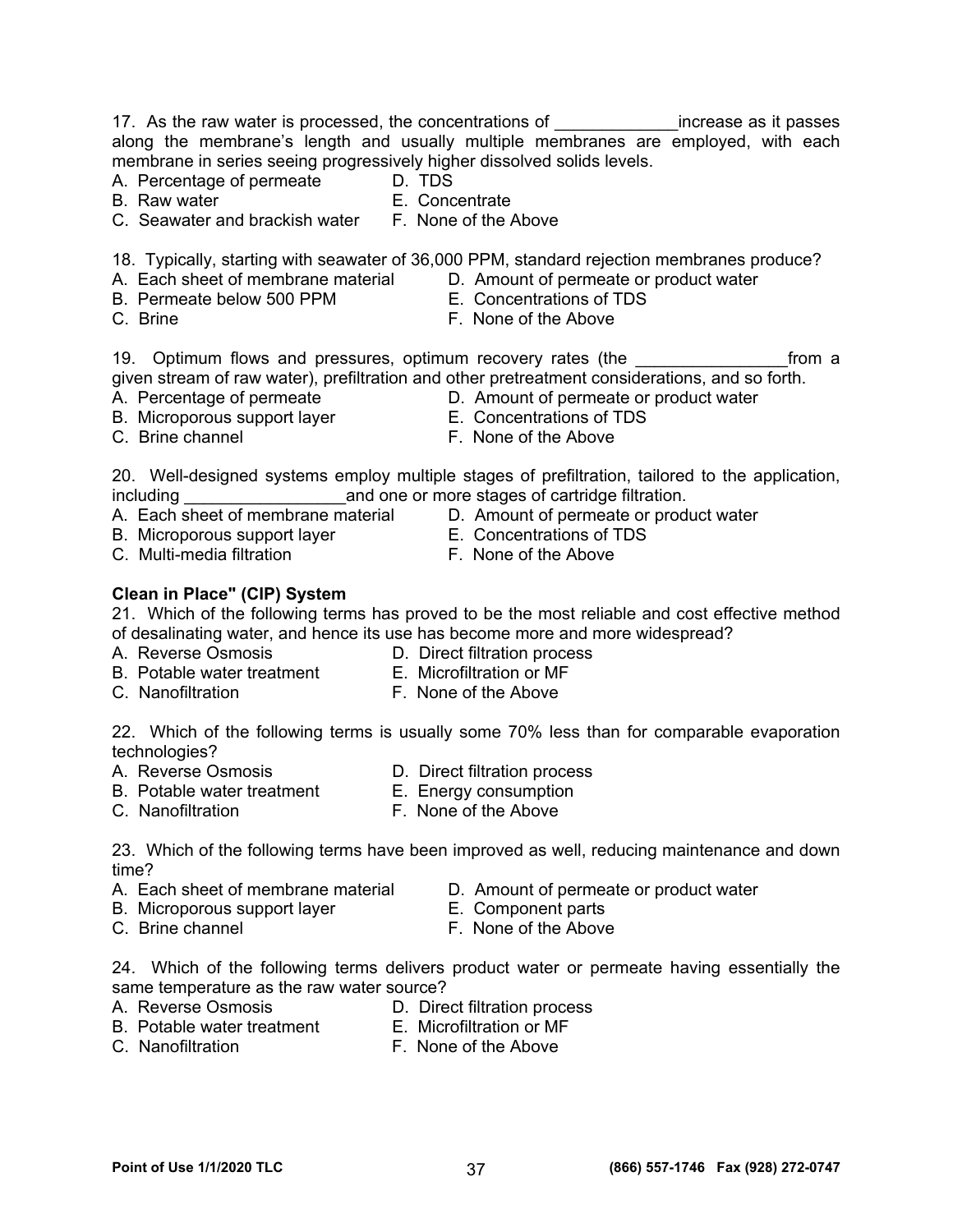- 25. R/O Systems can be designed to deliver virtually any?
- 
- B. Microporous support layer **E. Concentrations of TDS**<br>C. Required product water quality **E. None of the Above**
- C. Required product water quality
- A. Each sheet of membrane material D. Amount of permeate or product water
	-
	-
- 26. Reverse osmosis, also known as?
- A. Hyperfiltration D. Direct filtration process
- B. Potable water treatment E. Microfiltration or MF
- 
- 
- 
- C. Nanofiltration **F. None of the Above**

27. Reverse osmosis is used to purify water and remove salts and other impurities in order to improve the color, taste, or properties of the?

- A. Percentage of permeate **D. Fluid**
- B. Raw water **E. Concentrate**
- C. Seawater and brackish water F. None of the Above

28. RO can be used to purify fluids such as ethanol and glycol, which will pass through the reverse osmosis membrane, while rejecting?

- A. Percentage of permeate D. Salt
- B. Raw water **E. Concentrate**
- C. Ions and contaminants F. None of the Above

29. RO is used to produce \_\_\_\_\_\_\_\_\_\_\_\_\_\_that are currently in place.

- A. Permeate B. Water that meets the most demanding specifications<br>B. Raw water B. Concentrate
- E. Concentrate
- C. Water **F. None of the Above**

30. Reverse osmosis technology uses a process known as \_\_\_\_\_\_\_\_\_\_\_\_\_\_\_\_\_\_\_ to allow the membrane to continually clean itself.

- A. Percentage of permeate D. Cross-flow
- B. Raw water **E.** Concentrate
- C. Seawater and brackish water F. None of the Above

31. Which of the following terms passes through the membrane the rest continues downstream, sweeping the rejected species away from the membrane?

- A. Some of the fluid D. Purify fluid(s)
- B. The higher the pressure E. Cross-flow
- C. A driving force F. None of the Above

32. According to the text, the process of reverse osmosis Through the membrane, and the most common force is pressure from a pump.

- A. Percentage of permeate D. Salt
- B. Raw water **E. Concentrate**
- C. A driving force to push the fluid F. None of the Above

33. Which of the following terms of the fluid being rejected increases, the driving force required to continue concentrating the fluid increases?

- A. The concentration D. Purify fluid(s)
- B. The higher the pressure E. Cross-flow
- C. A driving force **F. None of the Above**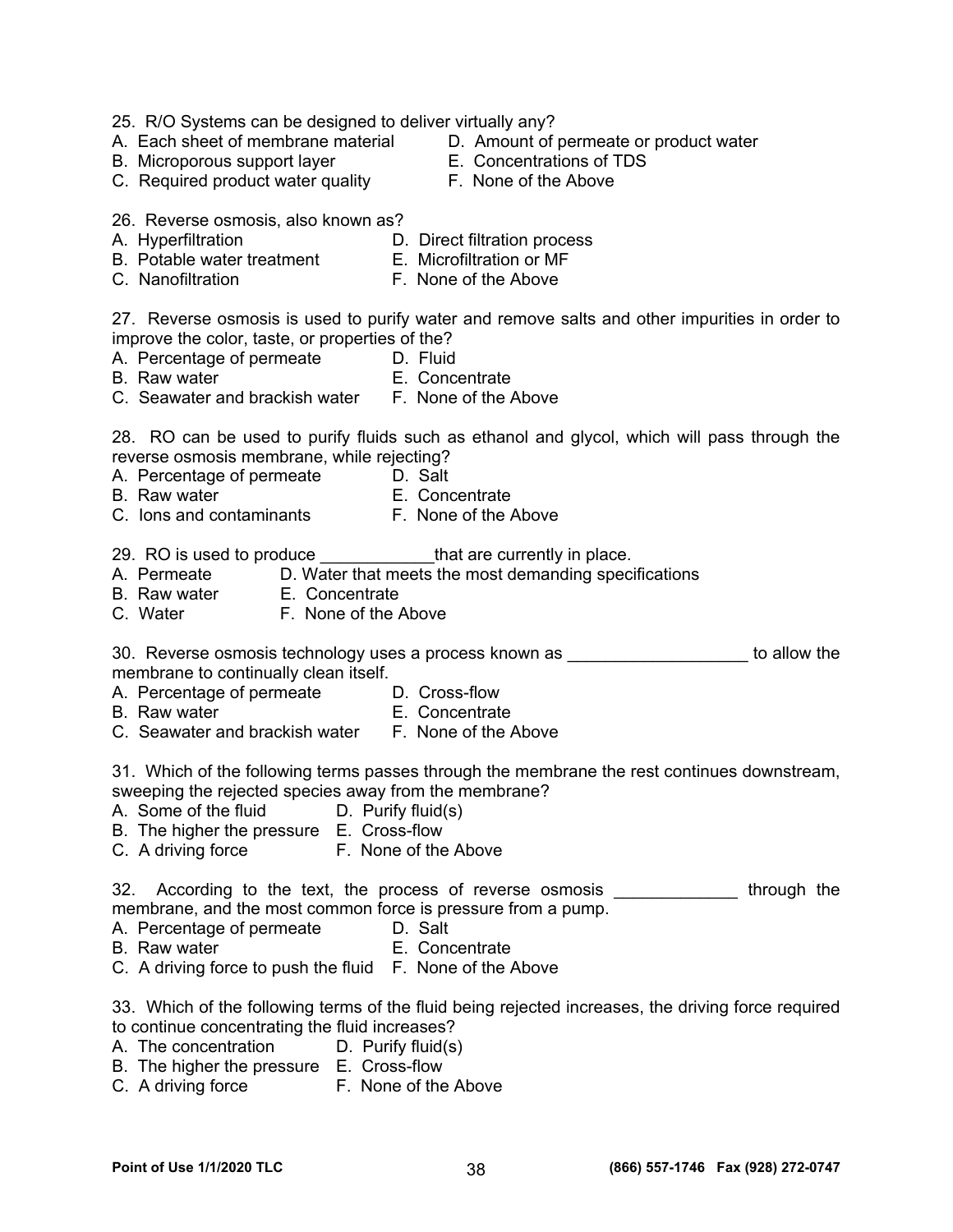34. RO is capable of rejecting bacteria, salts, \_\_\_\_\_\_\_\_, proteins, particles, dyes, and other constituents that have a molecular weight of greater than 150-250 daltons.

- A. Percentage of permeate D. Sugars
- 
- 
- B. Raw water **E. Concentrate**<br>C. Seawater and brackish water **E. None of the Above** C. Seawater and brackish water

35. The separation of ions with reverse osmosis is aided by?

- A. Charged Particles **D. Filter aids**
- B. The higher the pressure E. Cross-flow
- C. A driving force F. None of the Above

## **Alternative Water Disinfectant Section 6 Assignment – 50 Questions**

1. Which of the following terms - people who use drinking water containing this substance well in excess of the EPA's standard could experience irritating effects to their eyes and nose?

- A. Chlorine Dioxide D. Trihalomethanes
- B. Ozone E. Chloramine
- C. UV F. None of the Above

2. Which of the following terms - infants and young children who drink water containing this substance in excess of the EPA's standard could experience nervous system effects.<br>A. Chlorine Dioxide **D. Aluminum** 

- A. Chlorine Dioxide
- B. Ozone E. Chloramine
- C. UV **F. None of the Above**

3. Which of the following terms - in excess of the EPA's standard. Some people may experience anemia.

- A. Chlorine Dioxide D. Iron
- B. Ozone E. Chloramine
- C. UV F. None of the Above

4. Which of the following terms - some people who use drinking water containing this substance well in excess of the EPA's standard could experience irritating effects to their eyes and nose?

- A. Copper D. Chlorine
- B. Ozone E. Chloramine
- C. UV F. None of the Above

### **Disinfection Byproducts**

5. Which of the following terms - form when disinfectants added to drinking water to kill germs react with naturally-occurring organic matter in water?

- 
- A. Chlorite D. Total Trihalomethanes
- B. Haloacetic Acids E. Disinfection byproducts
- C. Bromate F. None of the Above

6. Which of the following terms - Some people who drink water containing this substance in excess of the EPA's standard over many years may have an increased risk of getting cancer?

- 
- A. Chlorite D. Total Trihalomethanes
- B. Haloacetic Acids E. Disinfection byproducts
- C. Copper F. None of the Above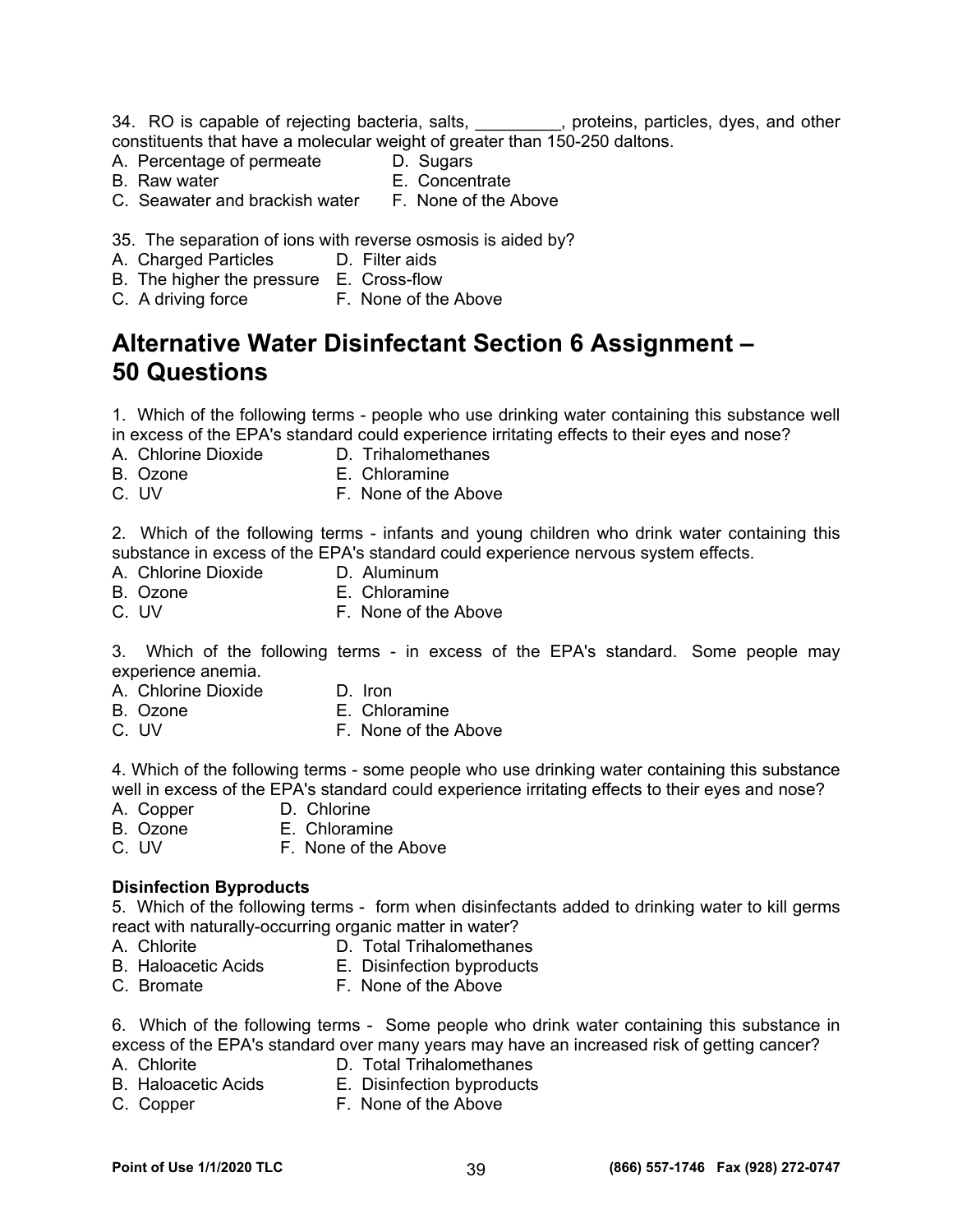7. Which of the following terms - Some people who drink water containing this substance in excess of the EPA's standard over many years may have an increased risk of getting cancer?

- 
- A. Chlorite **D. Total Trihalomethanes**
- B. Neutral pH E. Disinfection byproducts
- C. Bromate F. None of the Above

(S) Means the answer can be plural or singular in nature

8. Which of the following terms - Some people who drink water containing this substance in excess of EPA's standard over many years may experience problems with their liver, kidneys, or central nervous systems, and may have an increased risk of getting cancer?

- A. Chlorite D. Total Trihalomethanes
- B. Haloacetic Acids E. Disinfection byproducts
- C. Bromate F. None of the Above

9. Which of the following terms - Some infants and young children who drink water containing this substance in excess of the EPA's standard could experience nervous system effects?

- A. Chlorite D. Total Trihalomethanes
- B. Haloacetic Acids E. Disinfection byproducts
- C. Bromate F. None of the Above

#### **Ozone Sub-Section**

10. Which of the following terms - is probably the strongest oxidizing agent available for water treatment?

- A. Oxygen and nascent oxygen D. Chloramines or THMs
- B. Oxygen E. Liquid ozone
- 
- C. Ozone  $(O_3)$  F. None of the Above

11. Ozone is obtained by passing a flow or air of Theorem is between two electrodes that are subjected to an alternating current in the order of 10,000 to 20,000 volts.

- A. Oxygen and nascent oxygen D. Chloramines or THMs
- B. Oxygen E. Liquid ozone
- C. Ozone  $(O_3)$  F. None of the Above
- 12. Which of the following terms is very unstable and can readily explode?
- A. Oxygen and nascent oxygen D. Chloramines or THMs
- B. Oxygen **E. Liquid ozone**
- C. Ozone  $(O_3)$  F. None of the Above
- 13. In use, ozone breaks down into?
- A. Oxygen and nascent oxygen D. Chloramines or THMs
- 
- B. Oxygen **E. Liquid ozone**
- C. Ozone  $(O_3)$  F. None of the Above

14. It is the \_\_\_\_\_\_\_\_\_\_\_\_\_that produces the high oxidation and disinfections, and even sterilization. Each water has its own ozone demand, in the order of 0.5 ppm to 5.0 ppm. Contact time, temperature, and pH of the water are factors to be determined.

- A. Nascent oxygen D. Chloramines or THMs
- 
- B. Oxygen E. Liquid ozone
- C. Ozone  $(O_3)$  F. None of the Above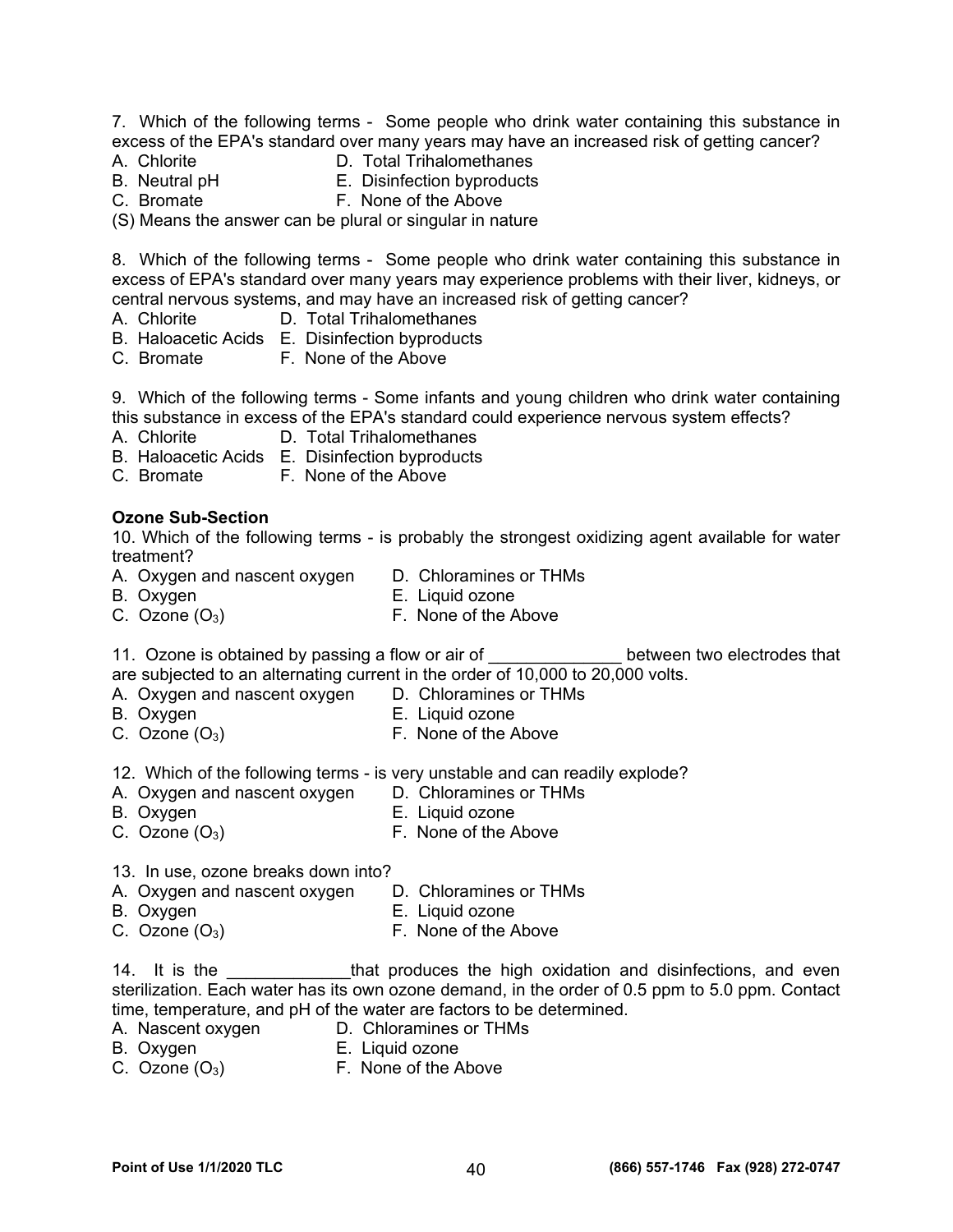- 15. THMs, it may produce others when followed by?
- A. Oxygen and nascent oxygen D. Chloramines or THMs
- 
- 
- B. Oxygen  $E.$  Chlorination<br>
C. Ozone (O<sub>3</sub>)  $E.$  None of the *i* F. None of the Above

16. Which of the following terms - is not practical for complete removal of chlorine or chloramines, or of THM and other inorganics?

- A. Oxygen and nascent oxygen D. Chloramines or THMs
- B. Oxygen **E. Liquid ozone**
- 
- C. Ozone F. None of the Above

### **Significance of Ozone**

17. Ozone is a very powerful oxidant, even more powerful than?

- A. VOCs and other compounds **D. Oxygen**
- B. Carcinogenic by-products E. Cyanides, sulfides, nitrites
- C. Chlorine **C.** Chlorine **F.** None of the Above

### **In Addition, Ozone:**

- 18. Oxidizes and mitigates pollutants from?
- A. Water and wastewater **D. Chlorine**
- B. Cyanides, sulfides, nitrites E. Oxygen
- C. Ozone F. None of the Above

19. Which of the following terms - such as, phenols, benzene, pesticides and other aromatic hydrocarbons?

- 
- 
- C. Iron and manganese **F. None of the Above**
- A. IOCs and other compounds **D.** Volatile organic compounds (VOC)
	-
	-
- 20. Breaks down inorganic compounds such as?
- A. Water and wastewater **D. Chlorine**
- B. Cyanides, sulfides, nitrites E. Oxygen
- C. Ozone F. None of the Above

21. Removes soluble \_\_\_\_\_\_\_\_\_\_\_\_\_\_\_\_ indirectly by converting them to filterable insoluble solids.

- A. VOCs and other compounds **D. Oxygen**
- B. Carcinogenic by-products E. Cyanides, sulfides, nitrites
- C. Iron and manganese **F. None of the Above**

22. Which of the following terms - is very friendly to the environment. The extra atom of oxygen makes ozone very unstable?

- A. Water and wastewater **D. Chlorine** 
	-
- B. Cyanides, sulfides, nitrites E. Oxygen
	-
- 
- C. Ozone F. None of the Above

- 
- B. Carcinogenic by-products E. Cyanides, sulfides, nitrites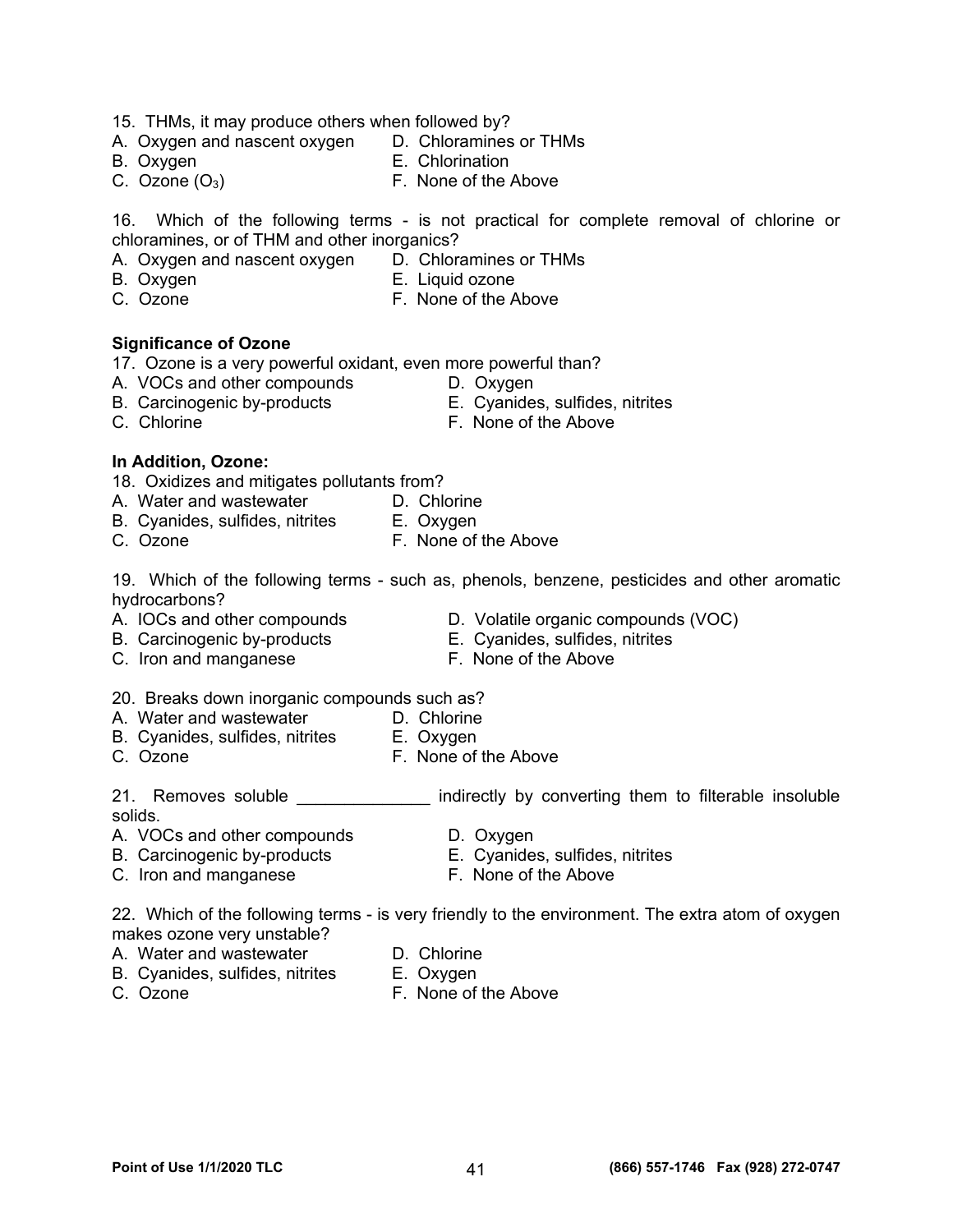#### 23. While it has a half-life of about 20 minutes in Tall Life in dirty water is even shorter as it is consumed by the microorganisms, VOCs and other compounds.

- A. Clean water **D.** Oxygen
- 
- C. Iron and manganese **F. None of the Above**
- 
- B. Carcinogenic by-products E. Cyanides, sulfides, nitrites
	-

24. Because it breaks down to oxygen, 2000 modified and leave any toxic or carcinogenic by-products. It does not impart any taste, odor, color or solids.

- A. Water and wastewater **D. Chlorine**
- B. Cyanides, sulfides, nitrites E. Oxygen
- C. Ozone F. None of the Above

25. By comparison, chlorine forms carcinogenic by-products, such as trihalomethanes (THM) and?

- A. VOCs and other compounds D. Oxygen
- B. Carcinogenic by-products E. Other halogenated compounds
- C. Iron and manganese **F. None of the Above**
- 
- 

26. When added to water, chlorine hydrolyzes to **with the and then to hypochlorite ion**, both of which can linger on and adversely affect our hydrological system.

- A. Water and wastewater **D. Hypochlorous acid**
- B. Cyanides, sulfides, nitrites E. Oxygen
- C. Ozone F. None of the Above

27. Which of the following terms - reverts to oxygen very quickly it cannot be packaged and stored?

- A. VOCs and other compounds **D. Oxygen**
- B. Carcinogenic by-products E. Ozone
- C. Iron and manganese **F. None of the Above** 
	-

### **Commercial Production**

28. Ozone is produced commercially in the same way it is formed naturally by lightning or?

- 
- A. Ozone D. UV radiation from the sun
- B. Natural UV radiation E. Radiation from the sun
- C. O2 F. None of the Above

29. Which of the following terms - is passed through an electrified field (corona) generated by a high voltage between positive and negative grids?

- A. Thermal destruction D. Dried air or oxygen
- B. Ozone E. O2
- C. Chemical reaction(s) F. None of the Above
- 30. The high voltage splits the molecular oxygen into?
- A. Ozone D. Electrolytic and chemical reactions
- B. Natural UV radiation E. Atomic oxygen
- C. O2 F. None of the Above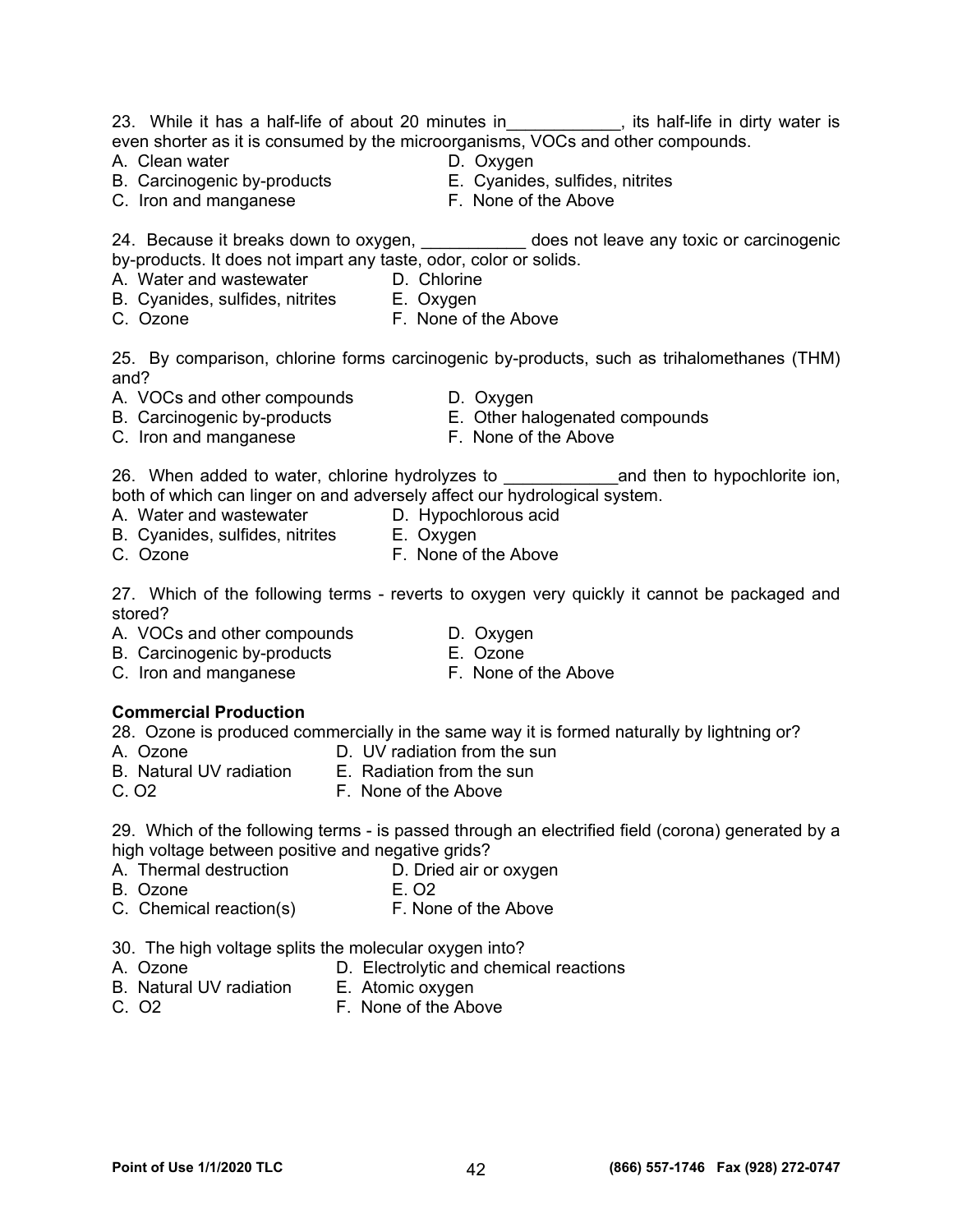31. Which of the following terms - is used as a feed gas, you can get ozone between 6 and 12 percent by weight?

- A. Thermal destruction **D. Corona discharge** 
	-
- B. Ozone **E. Oxygen**<br>C. Chemical reaction(s) **E. None of the Above** C. Chemical reaction(s)
- 32. Natural UV radiation is simulated commercially by?
- A. Ozone D. Electrolytic and chemical reactions
- B. Natural UV radiation E. Radiation from the sun
- C. UV lamps F. None of the Above

33. Which of the following terms - is passed through a chamber between the UV lamp and a shield?

- A. Thermal destruction D. Corona discharge
- B. Ozone E. Air
- C. Chemical reaction(s) F. None of the Above

34. Which of the following terms - and is usually suitable for small applications?

- A. Ozone D. Electrolytic and chemical reactions
- B. Natural UV radiation E. A very low level of ozone
- C. O2 F. None of the Above

#### **Potential Health Hazards**

35. Ozone in the upper atmosphere, referred to as\_\_\_\_\_\_\_\_\_\_\_\_\_\_\_\_, helps filter out damaging ultraviolet radiation from the sun.

- A. Stratospheric ozone D. Corona discharge
- B. Ozone E. O2
- C. Chemical reaction(s) F. None of the Above

36. OSHA has issued a threshold limit value (TLV) on \_\_\_\_\_\_\_\_\_\_\_\_\_exposure to 0.1 ppm over eight hours per day and five days per week, or 0.3 ppm for a 15-minute continuous exposure.

- A. Ozone D. Electrolytic and chemical reactions
- B. Natural UV radiation E. Radiation from the sun
- C. O2 F. None of the Above
- 37. Because of the potential health hazards, it is crucial to destroy any excess  $\mathsf{in}$  a safe way.
- A. Thermal destruction **D. Corona discharge**
- B. Ozone E. O2
	-
- C. Chemical reaction(s) F. None of the Above

#### **How is Ozone Injected?**

38. Which of the following terms - is typically injected into water via a venture?

- A. Ozone D. Electrolytic and chemical reactions
- B. Natural UV radiation E. Radiation from the sun
	-
- C. O2 F. None of the Above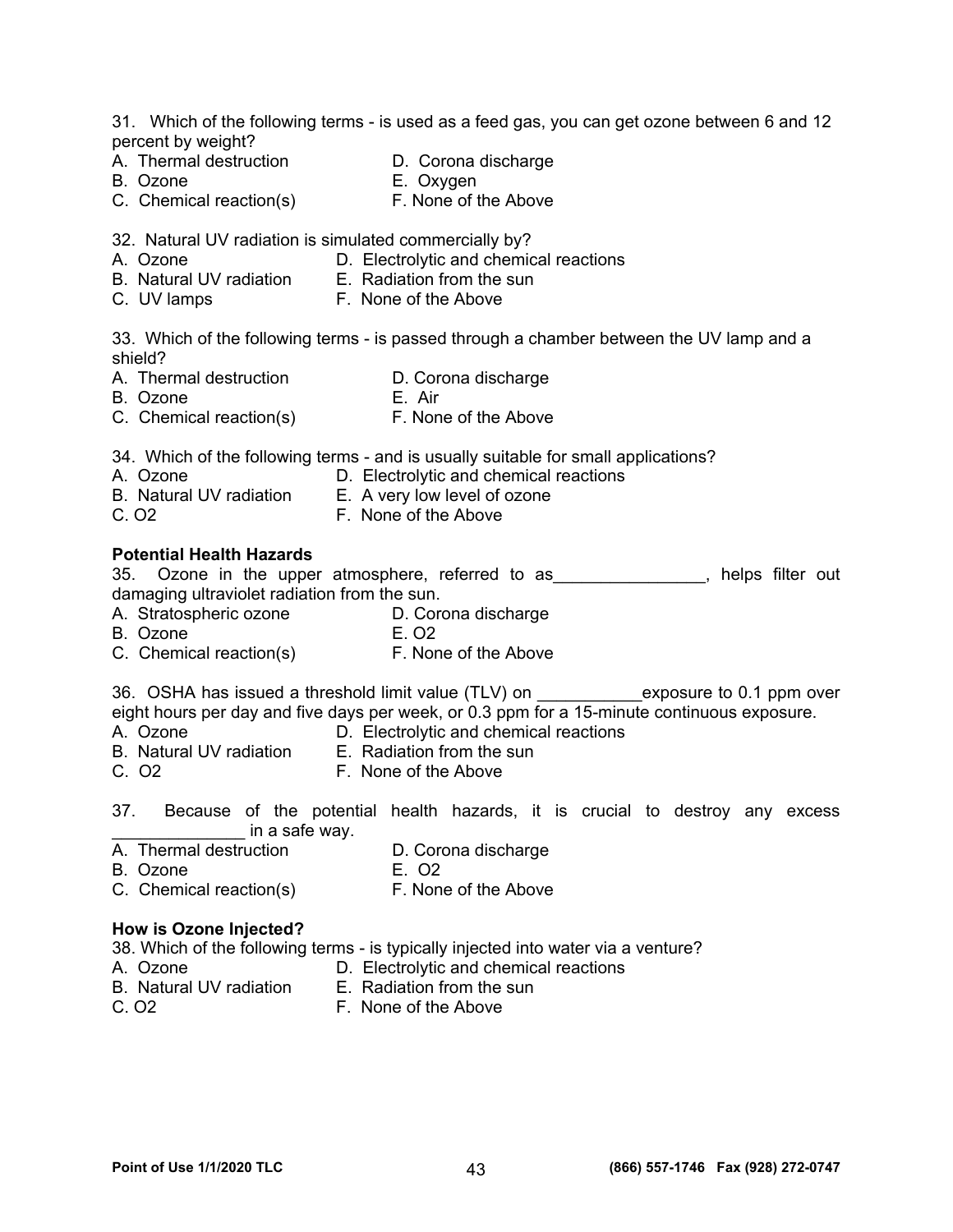39. Which of the following terms - is injected under pressure through diffusers creating bubble  $column - much$  like air diffusers in aquariums?

- A. Thermal destruction **D. Corona discharge**<br>B. Ozone **B. Corona**
- B. Ozone
- C. Chemical reaction(s) F. None of the Above

#### **Destroying Ozone**

40. Ozone can be destroyed by catalytic conversion units, activated carbon filters, thermal destructors or by?

- A. Ozone D. Electrolytic and chemical reactions
- B. Ultraviolet radiation E. Radiation from the sun
- C. O2 F. None of the Above

41. Activated carbon filtration decomposes ozone but **the interpretent is also consumed in the** process.

- A. Thermal destruction **D. Carbon**
- B. Ozone E. O2
- C. Chemical reaction(s) F. None of the Above

42. In thermal destruction, \_\_\_\_\_\_\_\_\_\_\_\_ is destroyed by heating it in excess of 300 degrees Celsius.<br>A. Ozone

- D. Electrolytic and chemical reactions
- B. Natural UV radiation E. Radiation from the sun
- C. O2 F. None of the Above
- 43. Which of the following terms -decomposes ozone at the wavelength of 254 nanometers?
- A. Thermal destruction D. Corona discharge
- B. Ultraviolet radiation E. O2
- C. Chemical reaction(s) F. None of the Above

### **Pneumophilia**

44. Microbial is a concern because it contributes to and \_\_\_\_\_\_\_\_\_\_\_\_\_\_\_ by acting as a nucleation point or catalyst for these problems.

- A. Intended disinfection D. Amplifies deposition, corrosion and fouling
- B. localized corrosion E. Corrosion and fouling inhibitor
- C. A bio-dispersant F. None of the Above
- 45. Ozone failed to prevent mineral deposits under other conditions, such as super saturation, \_\_\_\_\_\_\_\_\_\_\_\_\_, and alkalinity.
- A. Injection point D. Non-oxidizing biocides and oxidizing biocides
- B. Excessive hardness E. Ozone level at the injection point
	-
- C. Ozone **F. None of the Above**

46. Because microorganisms also induce other problems such as corrosion and fouling, ozone was also marketed early on as a corrosion and fouling inhibitor, under similar biological pretext. Likewise, ozone failed to prevent these problems under?

- A. Intended disinfection D. Non-biological conditions
- B. localized corrosion E. Corrosion and fouling inhibitor
- 
- C. A bio-dispersant F. None of the Above
-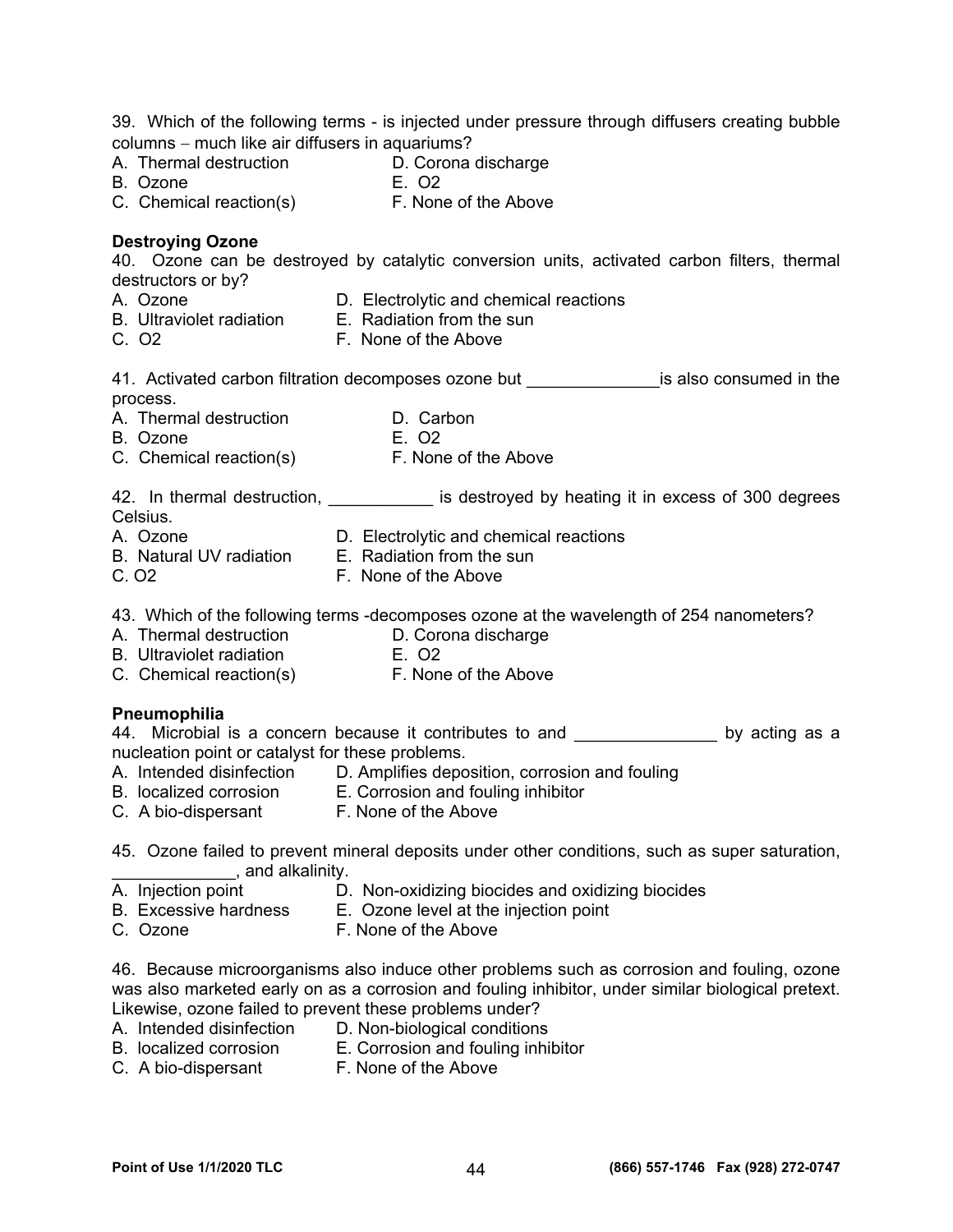- 47. Which of the following terms and oxidizing biocides are used to control microbial?
- 
- A. Injection point D. Non-oxidizing biocides and oxidizing biocides
- B. Non-oxidizing biocides E. Ozone level at the injection point
- C. Ozone F. None of the Above

48. There is a growing pressure to reduce or restrict entity and suppose ally if the water is being discharged to a waterway.

- A. Intended disinfection D. These biocides in the blowdown water
- B. localized corrosion E. Corrosion and fouling inhibitor
- C. A bio-dispersant F. None of the Above

#### **Limitations**

49. Which of the following terms - levels drop off rapidly as time progresses and as it moves away from the injection point, decreasing its disinfecting efficacy?

- 
- A. Injection point D. Non-oxidizing biocides and oxidizing biocides
- B. Alkalinity E. Ozone level at the injection point
- C. Ozone **F. None of the Above**

50. Which of the following terms - can be added to penetrate and disperse the sessile bacteria so that they can become planktonic, thus enabling the bacteria to be transported to the ozone injection point for destruction?

- A. Intended disinfection D. Chlorine, bromine and chlorine dioxide
- 
- B. localized corrosion E. Corrosion and fouling inhibitor
- C. A bio-dispersant F. None of the Above

## **Hard Water Section 7 Assignment - 35 Questions**

1. Which of the following terms - Water contains this of which impart a quality known as hardness?

- 
- A. Hardness D. Various amounts of dissolved minerals
- B. Precipitation process E. Hard water
- C. Lime softening F. None of the Above

2. The precipitation process most frequently used is generally known as the?<br>A. Hardness **D. Softening** 

- D. Softening
- B. Precipitation process E. Lime process or lime soda process
- C. Lime softening F. None of the Above

3. Which of the following terms - can be used for treatment of either groundwater or surface water sources?

- A. Hardness D. Softening
- B. Precipitation process E. Hard water
- C. Lime softening F. None of the Above

4. Which of the following terms - can also be accomplished using membrane technology, electrodialysis, distillation, and freezing. Of these, the membrane methods seem to have the greatest use potential.

- A. Hardness D. Softening
	-
- B. Precipitation process E. Hard water<br>C. Lime softening F. None of the Above
- C. Lime softening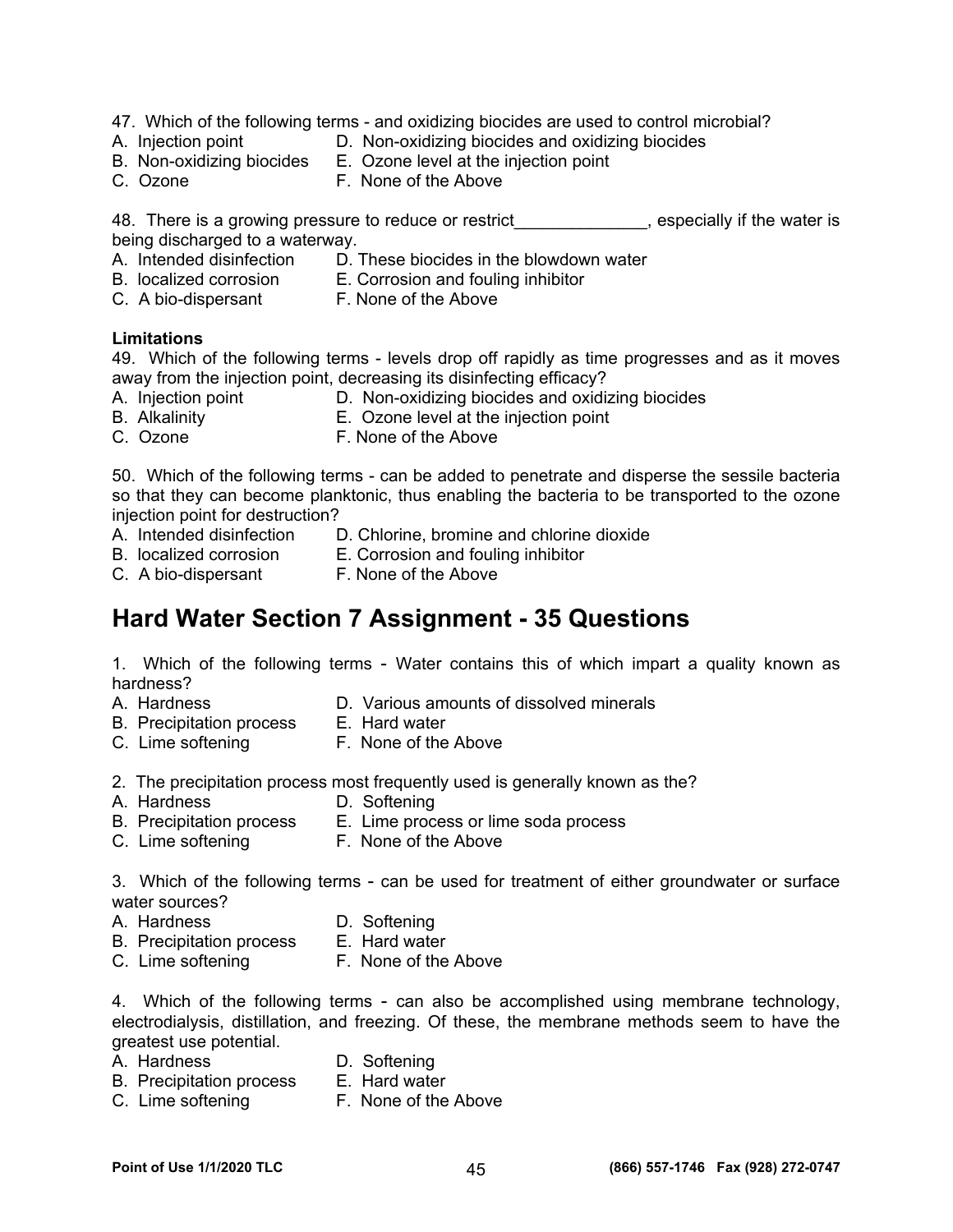### **Occurrence of Hard Water**

5. Which of the following terms is caused by soluble, divalent, metallic cations, (positive ions having valence of 2)?

- 
- D. Carbonate hardness
- B. Permanent hardness E. Hard water
- C. Temporary hardness F. None of the Above

6. Water hardness varies considerably and is due to different geologic formations, and is also a function of the contact time between water and?

- A. CaCO<sub>3</sub> D. Limestone deposits
- B. Water hardness **E. Carbonate-noncarbonate**
- C. Calcium-magnesium F. None of the Above
- 7. According to the text, Magnesium is dissolved as water passes over and through and other magnesium-bearing minerals.
- A. Hardness ions D. Dolomite
- B. Permanent hardness E. Calcium and magnesium
- C. Temporary hardness F. None of the Above

#### **Expressing Hardness Concentration**

8. Which of the following terms that consumer consider objectionable will vary, depending on other qualities of the water and on the hardness to which they have become accustomed?

- A. The degree of hardness D. These salts
- B. Water hardness E. Carbonate-noncarbonate
- C. Calcium-magnesium F. None of the Above

#### **Types of Hardness**

9. Hardness can be categorized by either of two methods: calcium versus magnesium hardness and?

- 
- 
- A. Hardness ions D. Carbonate hardness<br>B. Permanent hardness E. Carbonate versus no E. Carbonate versus non-carbonate hardness
- C. Temporary hardness F. None of the Above

10. Which of the following terms - distinction is based on the minerals involved?

- A.  $CaCO<sub>3</sub>$  D. These salts
- B. Water hardness E. Carbonate-noncarbonate
- C. Calcium-magnesium F. None of the Above
- 11. Which of the following terms caused by magnesium is called magnesium hardness?
- 
- A. Hardness ions **D. Carbonate hardness**
- B. Permanent hardness E. Hardness
- C. Temporary hardness F. None of the Above

#### **Carbonate-Noncarbonate Distinction**

12. According to the text, the carbonate-noncarbonate distinction, however, is based on hardness from either the bicarbonate salts of calcium or the **with the calculate in** involved in causing water hardness.

- A. CaCO3 D. Normal salts of calcium and magnesium
- B. Water hardness E. Carbonate-noncarbonate
- 
- C. Calcium-magnesium F. None of the Above
-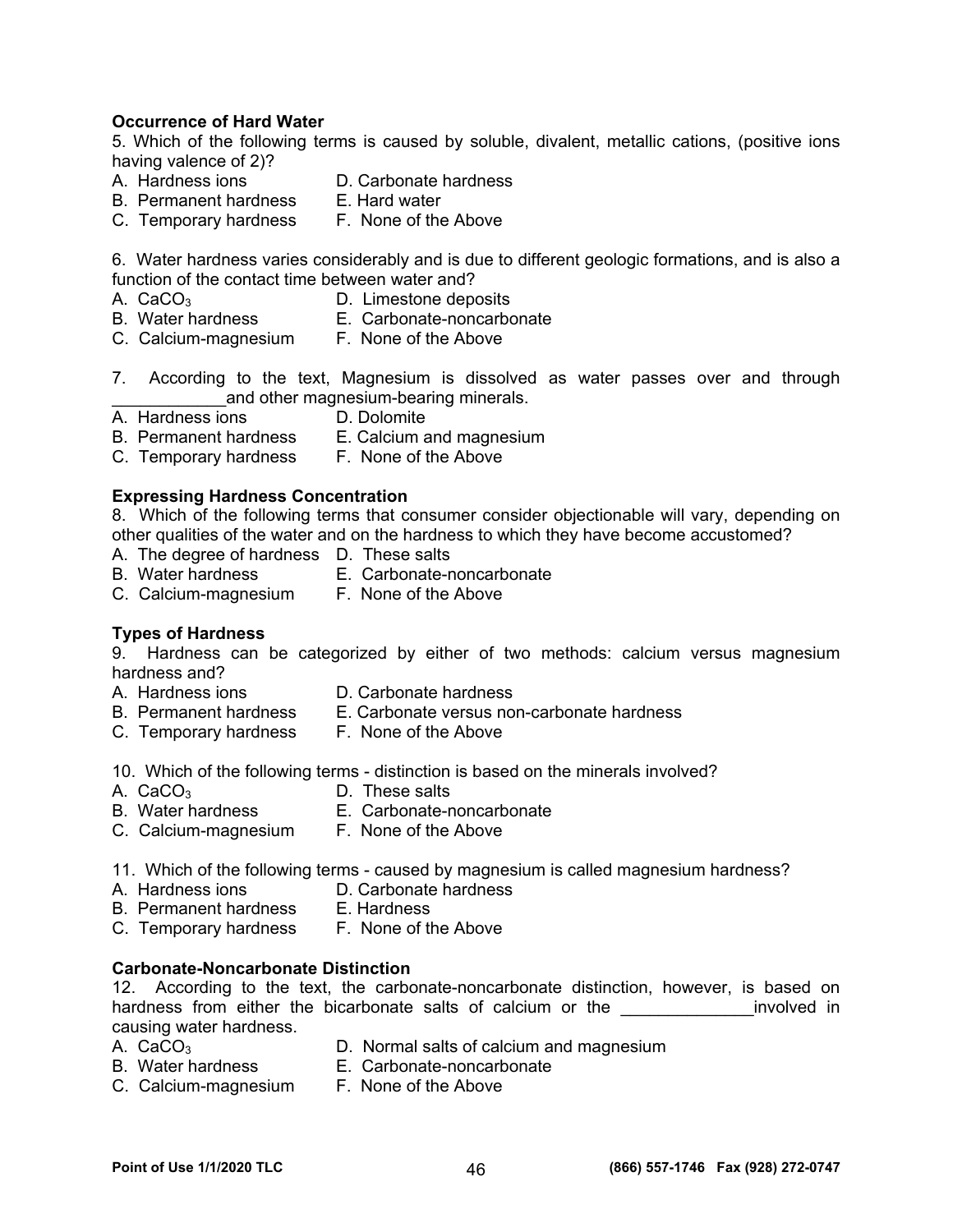13. Which of the following terms - is caused primarily by the bicarbonate salts of calcium and magnesium, which are calcium bicarbonate,  $Ca(HCO<sub>3</sub>)<sub>2</sub>$ , and magnesium bicarbonate  $Mg(HCO<sub>3</sub>)2?$ <br>A. Hardness ions A. Hardness ions **D. Carbonate hardness**<br>B. Permanent hardness **E. Calcium and magnes** E. Calcium and magnesium C. Temporary hardness F. None of the Above 14. Which of the following terms - combined with carbonate  $(CO<sub>3</sub>)$  also contribute to carbonate hardness? A.  $CaCO<sub>3</sub>$  D. These salts B. Water hardness E. Carbonate-noncarbonate C. Calcium and magnesium F. None of the Above 15. Which of the following terms - is a measure of calcium and magnesium salts other than carbonate and bicarbonate salts? A. Hardness ions **D. Carbonate hardness** B. Permanent hardness E. Noncarbonate hardness C. Temporary hardness F. None of the Above 16. Which of the following terms - are calcium sulfate, calcium chloride, magnesium sulfate  $(MgSO<sub>4</sub>)$ , and magnesium chloride  $(MgCl<sub>2</sub>)$ ? A.  $CaCO<sub>3</sub>$  D. These salts B. Water hardness E. Carbonate-noncarbonate C. Calcium-magnesium F. None of the Above 17. When hard water is boiled, the same of the same is driven off, bicarbonate salts of calcium and magnesium then settle out of the water to form calcium and magnesium carbonate precipitates. A. Hardness ions D. Carbonate hardness B. Permanent hardness  $E.$  Carbon dioxide  $(CO<sub>2</sub>)$ C. Temporary hardness F. None of the Above 18. Because it can be removes by heating, carbonate hardness is sometimes called? A.  $CaCO<sub>3</sub>$  D. Temporary hardness B. Water hardness E. Carbonate-noncarbonate C. Calcium-magnesium F. None of the Above 19. Because noncarbonated hardness cannot be removed or precipitated by prolonged boiling, it is sometimes called? A. Hardness ions **D. Carbonate hardness** B. Permanent hardness E. Calcium and magnesium C. Temporary hardness F. None of the Above **Objections to Hard Water**  20. When the magnesium hardness is more than about 40 mg/l (as  $CaCO<sub>3</sub>$ ), \_scale will deposit in hot water heaters that are operated at normal temperature of  $140-150$ <sup>o</sup>F (60-66<sup>o</sup>C). A. Magnesium hydroxide D. These salts

- 
- B. Water hardness E. Carbonate-noncarbonate
- C. Calcium-magnesium F. None of the Above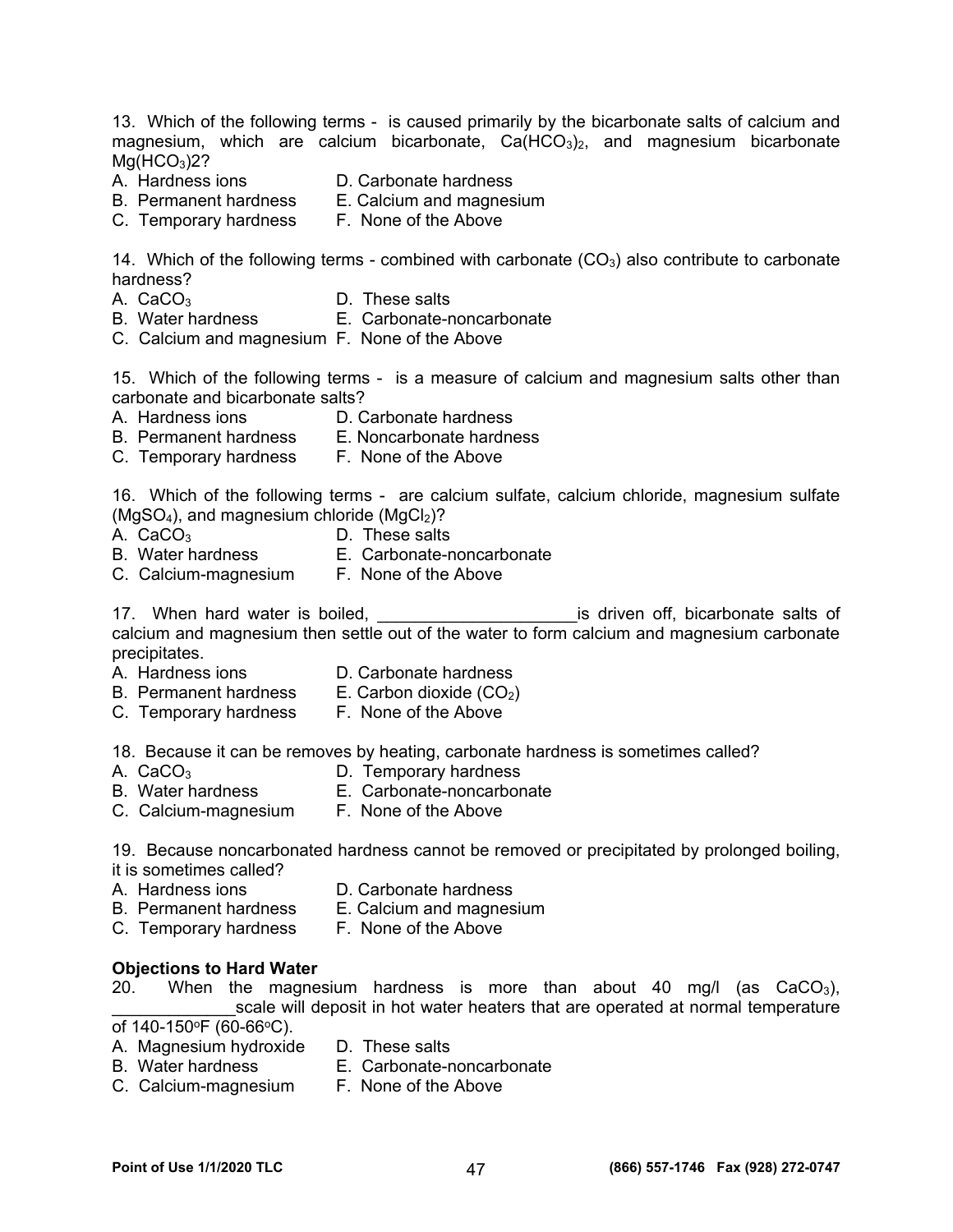- 21. Which of the following terms form precipitates with soap?
- A. Hardness D. Softening
- 
- B. Precipitation process E. Hard water<br>C. Hardness jons F. None of the Above C. Hardness ions

22. Which of the following terms - such as the familiar bathtub ring, as well as reduced efficiency in washing and laundering?

- A. Hardness D. Softening
- B. Precipitation E. Hard water
- C. Curd **F. None of the Above**

23. Modern detergents counteract many of the problems of?

- A. Hardness D. Softening
- B. Precipitation process E. Hard water
- C. Lime softening F. None of the Above

#### **Water Softening Summary**

24. Which of the following terms - is a method of removing from water the minerals that make it hard?

- A. Brine D. Hardness
- B. Hard water E. Water softening
- C. Soft water F. None of the Above

25. In the lime soda process, Soda ash and lime are added to the water in amounts determined by chemical tests. These chemicals combine with the calcium and magnesium in the water to make insoluble compounds that settle to the bottom of the water tank. A. True B. False

26. In the ion exchange process, the water filters through minerals called zeolites. As the water passes through the filter, the sodium ions in the zeolite are exchanged for the Calcium and magnesium ions in the water, and the water is softened.

A. True B. False

27. When household softeners become exhausted, a strong solution of \_\_\_\_\_\_\_\_\_\_\_\_\_\_\_\_\_is passed through the filter to replace the sodium that has been lost.

- A. Sodium chloride (salt) D. Hardness
- B. Hardness minerals **E.** Iron
- C. Calcium and magnesium F. None of the Above

28. Water softening units also remove?

- A. Sodium content **D. Hardness**<br>B. Hardness minerals **D. Hardness**
- B. Hardness minerals
- C. Calcium and magnesium F. None of the Above

29. Softeners may be safely used to remove up to about 5 milligrams per liter of dissolved iron if the water softener is rated for that amount of  $\frac{\qquad \qquad \text{removal.}}{A \quad \text{Brine}}$ 

- D. Hardness
- B. Hard water E. Calcium and magnesium
- C. Iron **F. None of the Above**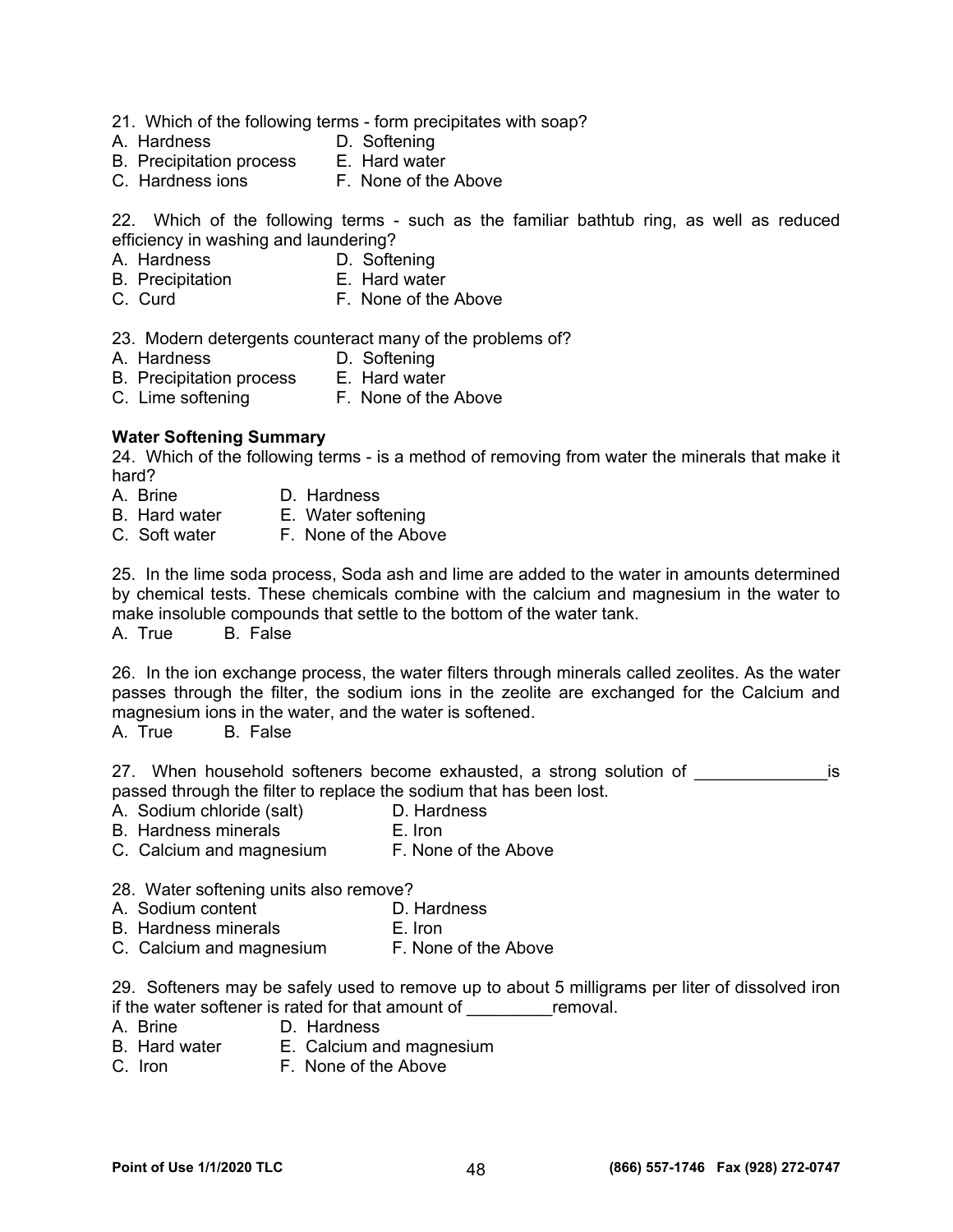30. The principle behind water softening is really just simple chemistry. A water softener contains resin beads which hold?

- A. Sodium content D. Hardness
	-
- B. Hardness minerals **E. Electrically charged ions**
- C. Calcium and magnesium F. None of the Above
- 

31. When hard water passes through the softener, calcium and magnesium ions are attracted to the charged resin beads, resulting removal of calcium and magnesium ions that produces?

- A. Brine D. Hardness
- B. Hard water E. Calcium and magnesium<br>C. Soft water F. None of the Above
- C. Soft water

32. Which of the following terms - from the water softening salt reactivate the resin beads so they can continue to do their job?

- A. Sodium content D. Hardness
- 
- B. Hardness minerals E. Sodium ions<br>C. Calcium and magnesium F. None of the Above C. Calcium and magnesium

### **Mechanical Water Treatment Softeners**

33. Mechanical water treatment softening units can be permanently installed into the plumbing system to continuously remove?

- A. Brine D. Hardness
- B. Hard water E. Calcium and magnesium
- C. Soft water F. None of the Above

34. Water treatment softeners operate on the ion exchange process; the beads are supersaturated with?

- 
- A. Sodium D. Hardness
- B. Hardness minerals E. Iron
- C. Calcium and magnesium F. None of the Above

35. The ion exchange process takes place as \_\_\_\_\_\_\_\_\_\_\_\_\_\_\_\_\_ passes through the softening material.<br>A. Brine

- 
- D. Hardness
- B. Hard water E. Calcium and magnesium B. Hard water E. Calcium and magn<br>C. Soft water F. None of the Above
- 

## **EPA Rules Section 8 Assignment – 50 Questions**

### **Inorganic Chemical Introduction**

**What are Inorganic Compounds?** 

into the molecular structure.

- 
- B. Synthetic Organic Chemicals (SOCs) E. Organic compounds
- C. Polychlorinated Biphenyls (PCBs) F. None of the Above
- 1. The synthesis of \_\_\_\_\_\_\_\_\_\_\_\_\_\_\_\_\_\_\_\_ in biological systems incorporates carbohydrates
- A. Volatile Organic Compounds (VOCs) D. Maximum Contaminant Levels (MCL)
	-
	-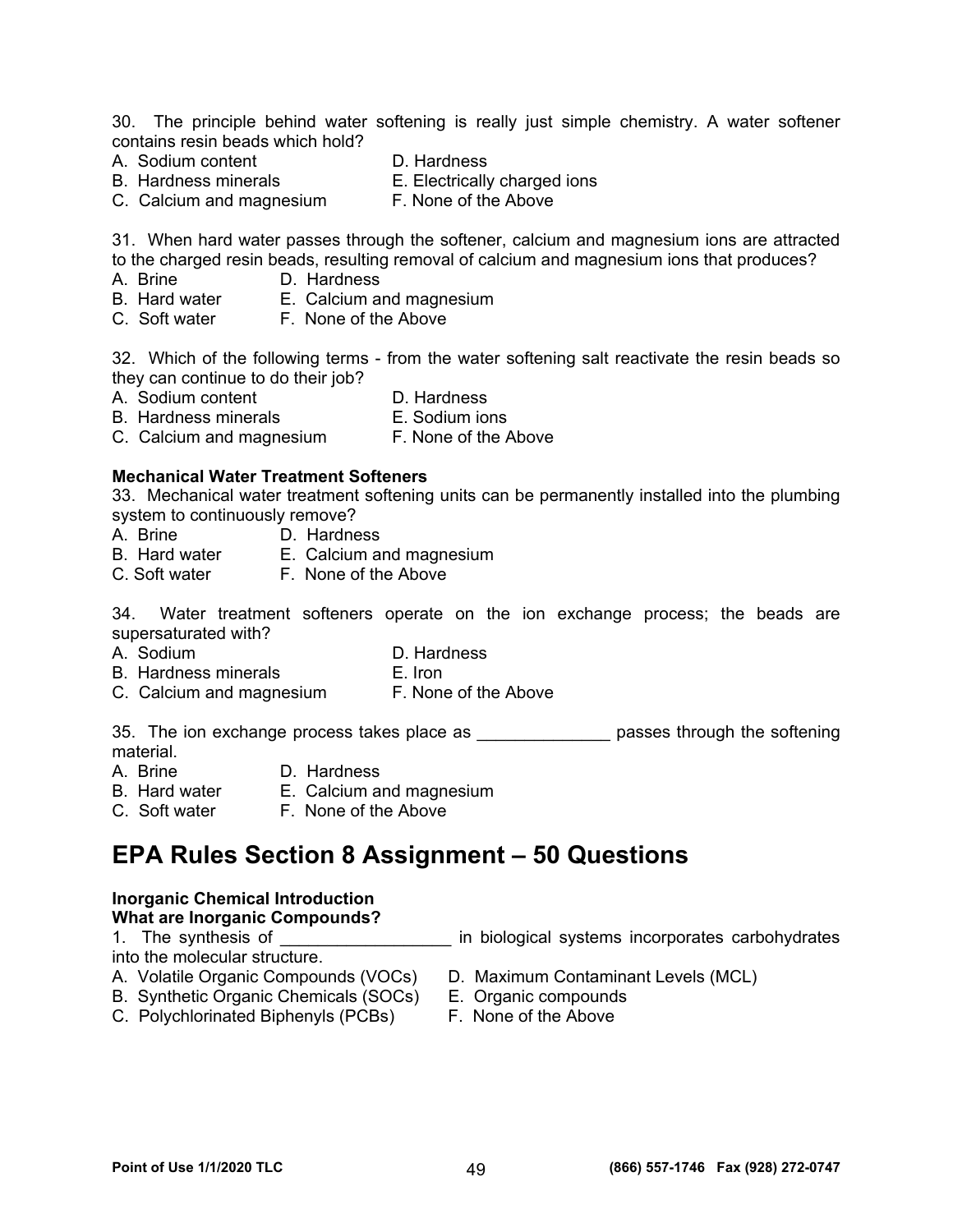2. Organic chemists traditionally refer to any molecule containing carbon as an organic compound and by default this means that \_\_\_\_\_\_\_\_\_\_\_\_\_\_\_\_\_\_\_\_\_\_\_\_\_\_\_\_deals with molecules lacking carbon.

- A. Presence of a carbon atom  $\overline{D}$ . Inorganic compounds<br>B. Atmospheric CO<sub>2</sub> E Carbon
- B. Atmospheric  $CO<sub>2</sub>$  E. Carbon
- C. Inorganic chemistry **E. None of the Above**
- 
- 
- 3. Which of the following terms that have been metabolically incorporated into living tissues persist in decomposing tissues?
- A. Volatile Organic Compounds (VOCs) D. Organic matter
- B. Synthetic Organic Chemicals (SOCs) E. Organic compounds
- C. Polychlorinated Biphenyls (PCBs) F. None of the Above
- 
- 
- 

4. Some scientists, may consider atmospheric  $CO<sub>2</sub>$  as \_\_\_\_\_\_\_\_\_\_\_\_. IUPAC, an agency widely recognized for defining chemical terms, does not offer definitions of inorganic or organic.

- A. Presence of a carbon atom **D. Inorganic compounds**
- B. An organic compound E. Carbon
- C. Typical examples **F. None of the Above**
- 
- -
- 5. Which of the following terms are rather simple chemicals present in ground water?
- A. Volatile Organic Compounds (VOCs) D. Maximum Contaminant Levels (MCL)
- B. Synthetic Organic Chemicals (SOCs) E. Organic compounds
- C. Polychlorinated Biphenyls (PCBs) F. None of the Above
- 6. Typical examples include sodium, iron, calcium, magnesium, manganese, nitrate, chloride, sulfate, and zinc, many of these chemicals are naturally occurring?

A. Presence of a carbon atom D. Inorganic compounds

- B. Atmospheric  $CO<sub>2</sub>$  E. Minerals
- C. Typical examples **F. None of the Above**
- 7. Which of the following terms may be introduced into ground water by human activities?
- A. Volatile Organic Compounds (VOCs) D. Maximum Contaminant Levels (MCL)
- B. Synthetic Organic Chemicals (SOCs) E. Compounds
- C. Polychlorinated Biphenyls (PCBs) F. None of the Above
- 8. Water purveyors need to test for 30 different?
- A. Presence of a carbon atom D. Inorganic compounds
- B. Atmospheric  $CO<sub>2</sub>$  E. Carbon
- C. Typical examples **F. None of the Above**
- 9. Which of the following terms these are once living, or are living and can bring life to cells?
- A. Volatile Organic Compounds (VOCs) D. Maximum Contaminant Levels (MCL)
- B. Synthetic Organic Chemicals (SOCs) E. Organic compounds
- C. Polychlorinated Biphenyls (PCBs) F. None of the Above
- 10. Which of the following terms - these were never living, without carbon and cannot bring life to cells?
- A. Presence of a carbon atom D. Inorganic compounds
- B. Atmospheric  $CO<sub>2</sub>$  E. Carbon
- C. Typical examples F. None of the Above
- 
- 
- 
-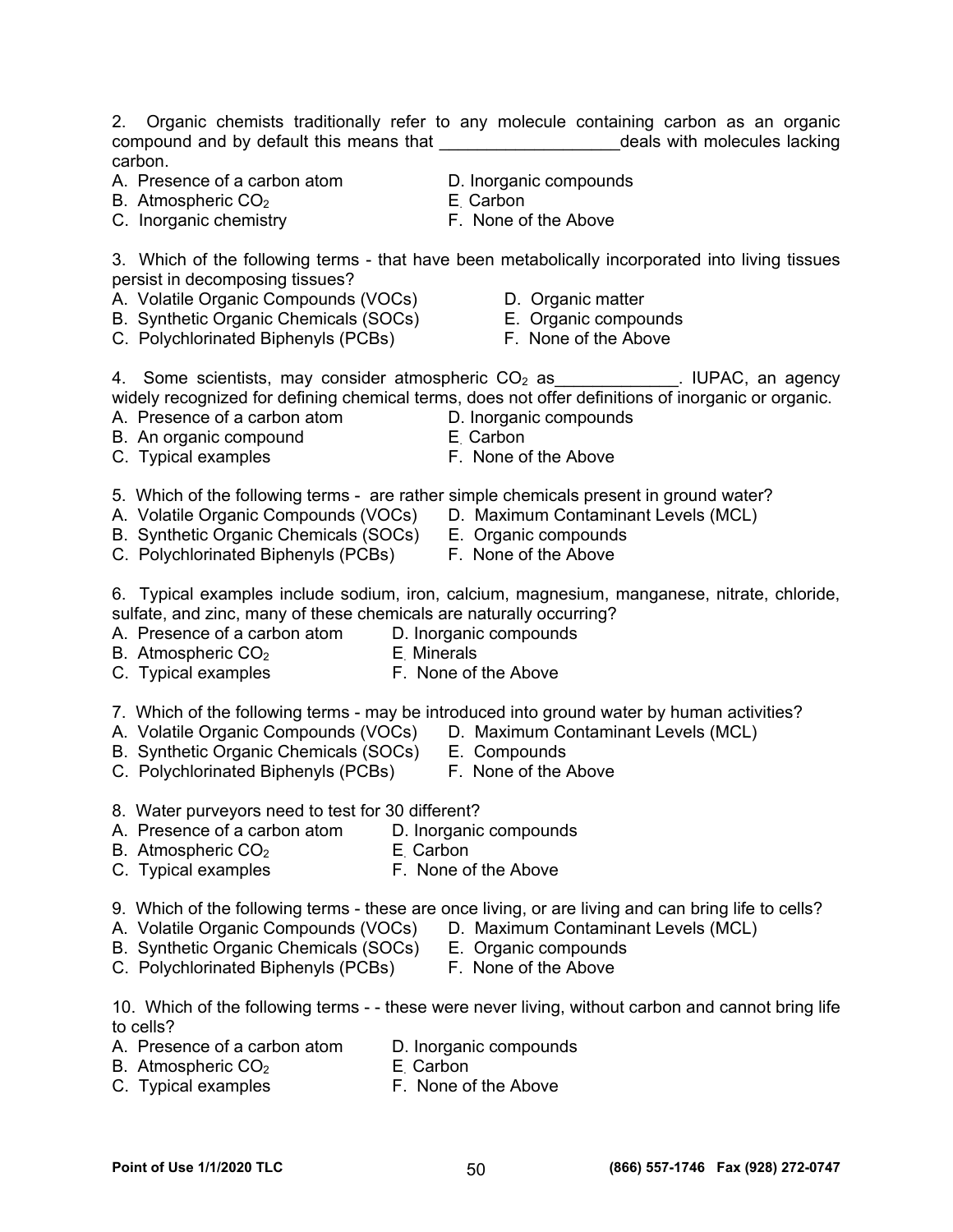#### **SOC Section SOC Introduction**

11. Synthetic Organic Chemicals (SOCs) are organic (carbon based) chemicals that are less volatile than?

- 
- B. Synthetic Organic Chemicals (SOCs) E. Organic compounds
- C. Polychlorinated Biphenyls (PCBs) F. None of the Above
- A. Volatile Organic Compounds (VOCs) D. Maximum Contaminant Levels (MCL)
	-
	-

12. Which of the following terms - are used as pesticides, defoliants, fuel additives and as ingredients for other organic compounds?

- A. Volatile Organic Compounds (VOCs) D. Maximum Contaminant Levels (MCL)
- B. Synthetic Organic Chemicals (SOCs) E. Organic compounds
- -
- C. Polychlorinated Biphenyls (PCBs) F. None of the Above

13. Some **Example 20** are very persistent in the environment, whether in soil or water.

- A. Volatile Organic Compounds (VOCs) D. Maximum Contaminant Levels (MCL)
- B. Synthetic Organic Chemicals (SOCs) E. Organic compounds
	-
- C. Polychlorinated Biphenyls (PCBs) F. None of the Above

14. SOCs are generally toxic and can have substantial health impacts from both acute (shortterm) and chronic (long-term) exposure. Many are known carcinogens (cancer causing). EPA has set Maximum Contaminant Levels (MCL) for 30 Synthetic Organic Chemicals (SOCs) under the Safe Drinking Water Act.

A. True B. False

15. The Safe Drinking Water Act requires that all water sources of all public water systems be periodically monitored for regulated?

- A. Volatile Organic Compounds (VOCs) D. Maximum Contaminant Levels (MCL)
- B. Synthetic Organic Chemicals (SOCs) E. Organic compounds
- C. Polychlorinated Biphenyls (PCBs) F. None of the Above
- 
- 
- 

16. Which of the following terms - or "blue baby syndrome" from ingestion of elevated levels of nitrate or nitrite?

- A. Methemoglobinemia **D.** Elevated levels of nitrate or nitrite
- B. Most contaminants E. Chemical compounds
- -
- C. Three contaminant groups F. None of the Above
- 
- 17. All public water systems must monitor for?
- 
- A. Volatile Organic Compounds (VOCs) D. Maximum Contaminant Levels (MCL)
- B. Synthetic Organic Chemicals (SOCs) E. Nitrate and Nitrite
- C. Polychlorinated Biphenyls (PCBs) F. None of the Above

### **Volatile Organic Compounds (VOCs) VOCs Explained**

18. Which of the following terms - are organic chemicals that have a high vapor pressure at ordinary, room-temperature conditions?

- 
- B. Synthetic Organic Chemicals (SOCs) E. Organic compounds
- C. Polychlorinated Biphenyls (PCBs) F. None of the Above
- A. Volatile Organic Compounds (VOCs) D. Maximum Contaminant Levels (MCL)
	-
	-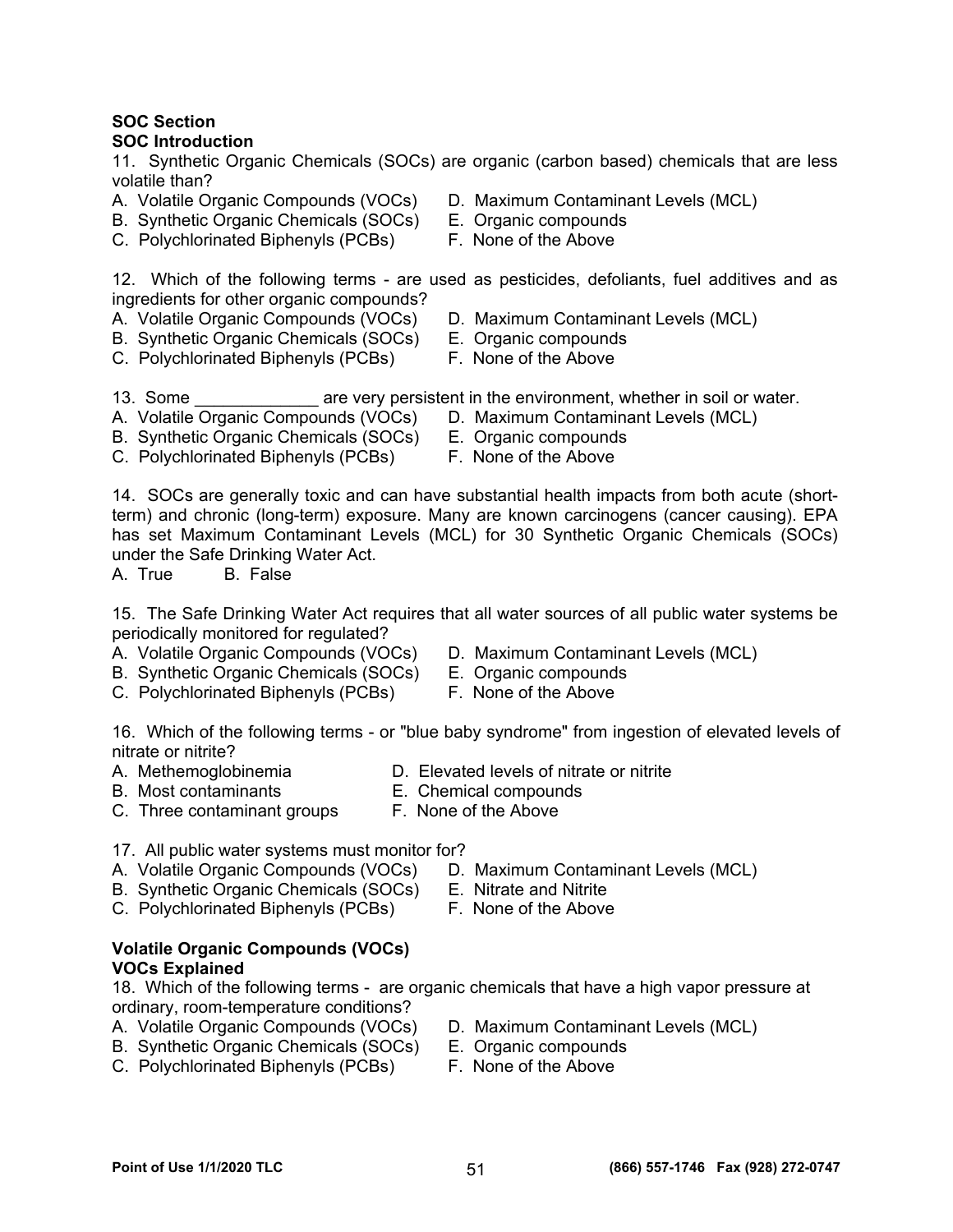19. VOCs are both human-made and naturally occurring chemical compounds. are of VOCs.

- A. 60 organic chemicals **D.** Elevated odors
	-
- B. Most scents or odors E. Chemical compounds
- 
- C. Three contaminant groups F. None of the Above

20. Which of the following terms - are regulated by law, especially indoors, where concentrations are the highest?

- A. Anthropogenic VOCs D. Benzene
- B. Aqueous solvents E. Methylene chloride
- C. VOCs F. None of the Above

#### **Specific Components Paints and Coatings**

21. Which of the following terms - are required to spread a protective or decorative film?

- A. Solvents D. Cleaning products
- B. VOC E. Carbon monoxide
- C. Benzene F. None of the Above

### **Chlorofluorocarbons and Chlorocarbons**

22. Which of the following terms - which are banned or highly regulated, were widely used cleaning products and refrigerants?

- A. Solvents D. Cleaning products
- B. VOC **E. Carbon monoxide**
- C. Benzene F. None of the Above

### **Benzene**

23. A VOC that is a known human carcinogen is \_\_\_\_\_\_\_\_\_\_\_\_\_\_\_\_\_\_, which is a chemical found in environmental tobacco smoke, stored fuels, and exhaust from cars in an attached garage.

- A. Solvents **D. Cleaning products**<br>B. VOC **E. Carbon monoxide**
- **E.** Carbon monoxide
- C. Benzene F. None of the Above

24. Which of the following terms - evaporates into the air quickly and the vapor of benzene is heavier than air allowing the compound to sink into low-lying areas?

- A. Solvents **D.** Cleaning products
- B. VOC E. Carbon monoxide
- C. Benzene F. None of the Above

### **Regulated Chemical Contaminants**

25. EPA established Maximum Contaminant Levels (MCL), Maximum Contaminant Level Goals (MCLG), monitoring requirements and best available technologies for removal for 65 chemical contaminants over a five-year period as EPA gathered and analyzed occurrence and health effects data.

A. True B. False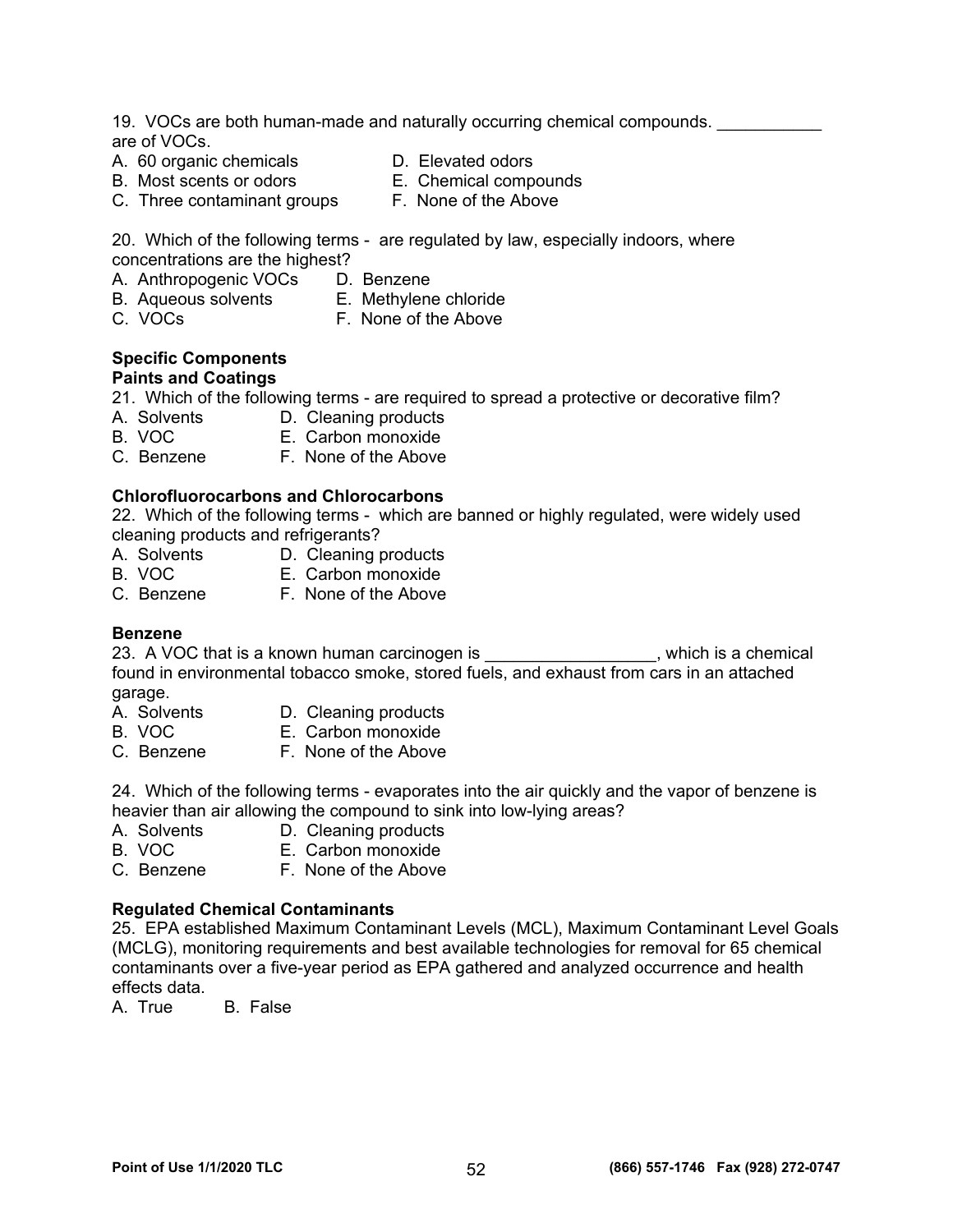| 27. All public water systems must monitor for Nitrate and Nitrite.<br>A. True<br>B. False                                                                                                                                                                                                                                           |  |  |  |
|-------------------------------------------------------------------------------------------------------------------------------------------------------------------------------------------------------------------------------------------------------------------------------------------------------------------------------------|--|--|--|
| 28. Which of the following terms - must also monitor for IOCs, SOCs, and VOCs?<br>A. Maximum Contaminant Level (MCL) D. Maximum Contaminant Level Goals (MCLG)<br>B. Chain of custody procedures $\overline{E}$ . Small systems<br>C. All systems $\overline{E}$ Mone of the Ab<br>F. None of the Above<br>C. All systems           |  |  |  |
| 29. Aldicarb, aldicarb sulfone, and aldicarb sulfoxide are considered regulated chemicals<br>although their _______________ are stayed.                                                                                                                                                                                             |  |  |  |
| 30. For each contaminant, EPA set a health goal, or?<br>A.  Maximum Contaminant Level (MCL)   D.  Maximum Contaminant Level Goals (MCLG)<br><b>B.</b> Procedures<br>E. A legal rule or sometimes a theory<br>F. None of the Above<br>C. Field goal                                                                                  |  |  |  |
| 31. Which of the following terms - EPA set the health goal at zero, under the assumption that<br>any exposure to the chemical could present a cancer risk?<br>A. Sulfoxides<br>D. Carcinogens<br>B. Methemoglobinemia E. Chemicals<br>C. Reactants F. None of the Above                                                             |  |  |  |
| 32. Which of the following terms - as close to the health goal as possible, keeping in mind the<br>technical and financial barriers that exist?<br>A. Maximum Contaminant Level (MCL) D. Maximum Contaminant Level Goals (MCLG)<br><b>B.</b> Procedures<br>E. Inorganic species<br>F. None of the Above<br>C. Legal limits          |  |  |  |
| 33. Except for contaminants regulated as _______________, most legal limits and health go<br>are the same.<br>A. Contaminants<br>D. Carcinogens<br><b>B.</b> Pollutants<br>E. Chemicals<br>C. Products and reactants<br>F. None of the Above                                                                                        |  |  |  |
| <b>Chemical Monitoring</b><br>34. The final federal rules regarding Phase II and V contaminants were promulgated by<br>U.S. EPA in 1992 and initial monitoring began in January 1993. This group of contamina<br>consists of Inorganic Chemicals (IOC), Volatile Organic Chemicals (VOC) and Synthe<br>$O$ rganic Chamicale $(800)$ |  |  |  |

B. IOUs and UFOs<br>
C. Products and reactants<br>
C. Products and reactants<br>
F. None of the Above

A. Inorganic Chemicals (IOC) D. Carcinogens

C. Products and reactants

26. Chemical Phase Rules and they define regulations for three contaminant groups: \_\_\_\_\_\_\_\_\_\_, Synthetic Organic Chemicals (SOC), and Volatile Organic Chemicals (VOC).

- 
- 

- 
- 
- 

- 
- 31. Which of the following terms EPA set the health goal at zero, under the assumption that any exposure to the chemical could present a cancer risk?
- 
- 
- C. Reactants F. None of the Above

- 
- 
- 33. Except for contaminants regulated as entitled as the most legal limits and health goals are
- 
- 

### **Chemical Monitoring**

34. The final federal rules regarding Phase II and V contaminants were promulgated by the U.S. EPA in 1992 and initial monitoring began in January 1993. This group of contaminants consists of Inorganic Chemicals (IOC), Volatile Organic Chemicals (VOC) and Synthetic Organic Chemicals (SOC).

A. True B. False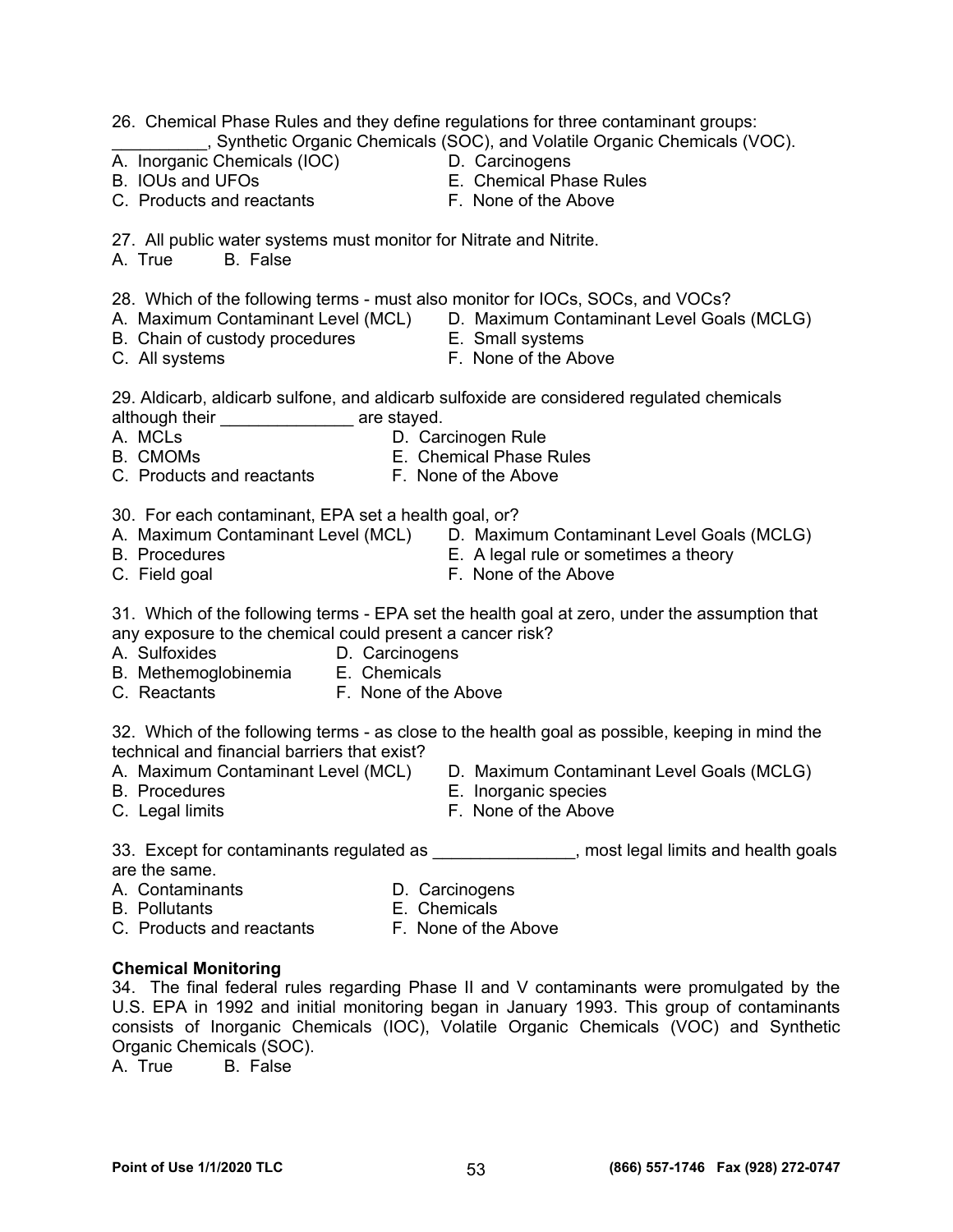### **Inorganic Chemical Monitoring**

35. All systems must monitor for inorganics. The monitoring for these contaminants is also complex with reductions, waivers and detections affecting the sampling frequency.

A. True B. False

36. According to the text, all transient non-community water systems are required to complete a one-time inorganic chemical analysis. The sample is to be collected at\_\_\_\_\_\_\_\_\_\_ to the distribution system representative of each source after any application of treatment.

- A. Contamination sources D. Entry points (POE)
- B. Areas of surface and ground water **E. Water main breaks**
- C. Signs of gross alpha activity **F. None of the Above**
- 
- 

#### **Nitrates**

- 37. Nitrate is regarded as an "\_\_\_\_\_\_\_\_\_\_\_\_\_\_\_\_\_\_\_\_\_\_" because it can quickly cause illness.
	-
- 
- C. A surface water system health risk F. None of the Above

38.

Which of the following terms - may go to yearly testing if community and nontransient noncommunity water must do quarterly monitoring whenever they exceed 5 mg/l in a test?

- A. Drinking water treatment process D. Some groundwater
- B. Mix surface and ground water **E. All systems**
- C. A surface water system F. None of the Above
- 
- 
- **Radiological Contaminants**

39. Compliance will be based on the annual composite of 4 consecutive quarters or?

- 
- A. Sample instructions **D. Laboratory performance requirements**
- B. Established action levels E. Average annual concentration
- C. Minimum aeration **F. None of the Above**

### **Total Trihalomethanes (TTHM)**

40. The MCL is 0.1 mg/l and consists of a calculation of The Theorem Construction of the concentrations of bromodichloromethane, di-bromochloromethane, bromoform and chloroform.

- A. Treatment process D. Some groundwater
- B. Optimal corrosion control E. The running average of quarterly analyses of the sum
- C. Surface water system F. None of the Above

### **Lead and Copper Rule**

41. The Lead and Copper Rule applies to all community and nontransient, noncommunity water systems and \_\_\_\_\_\_\_\_\_\_\_\_\_\_\_\_\_\_for these two contaminants at the consumer's tap.<br>A. Sample instructions \_\_\_\_\_\_\_\_\_\_\_\_\_\_\_\_D. Laboratory performance requirements

- 
- 
- D. Laboratory performance requirements B. Establishes action levels E. Average annual concentration
- C. Establishes MCL levels F. None of the Above
- 
- 42. The Lead and Copper Rule establishes maximum contaminant level goals (MCLGs) for lead and copper, treatment technique requirements for optimal corrosion control, \_\_\_\_\_\_\_\_\_\_\_\_\_\_\_, public education and lead service line replacement.
- A. Drinking water treatment process D. Some groundwater
- B. Source water treatment E. All systems
- C. A surface water system F. None of the Above
- -
- A. Drinking water treatment health risk D. Chronic health risk
- B. Optimal health risk E. Acute health risk
	-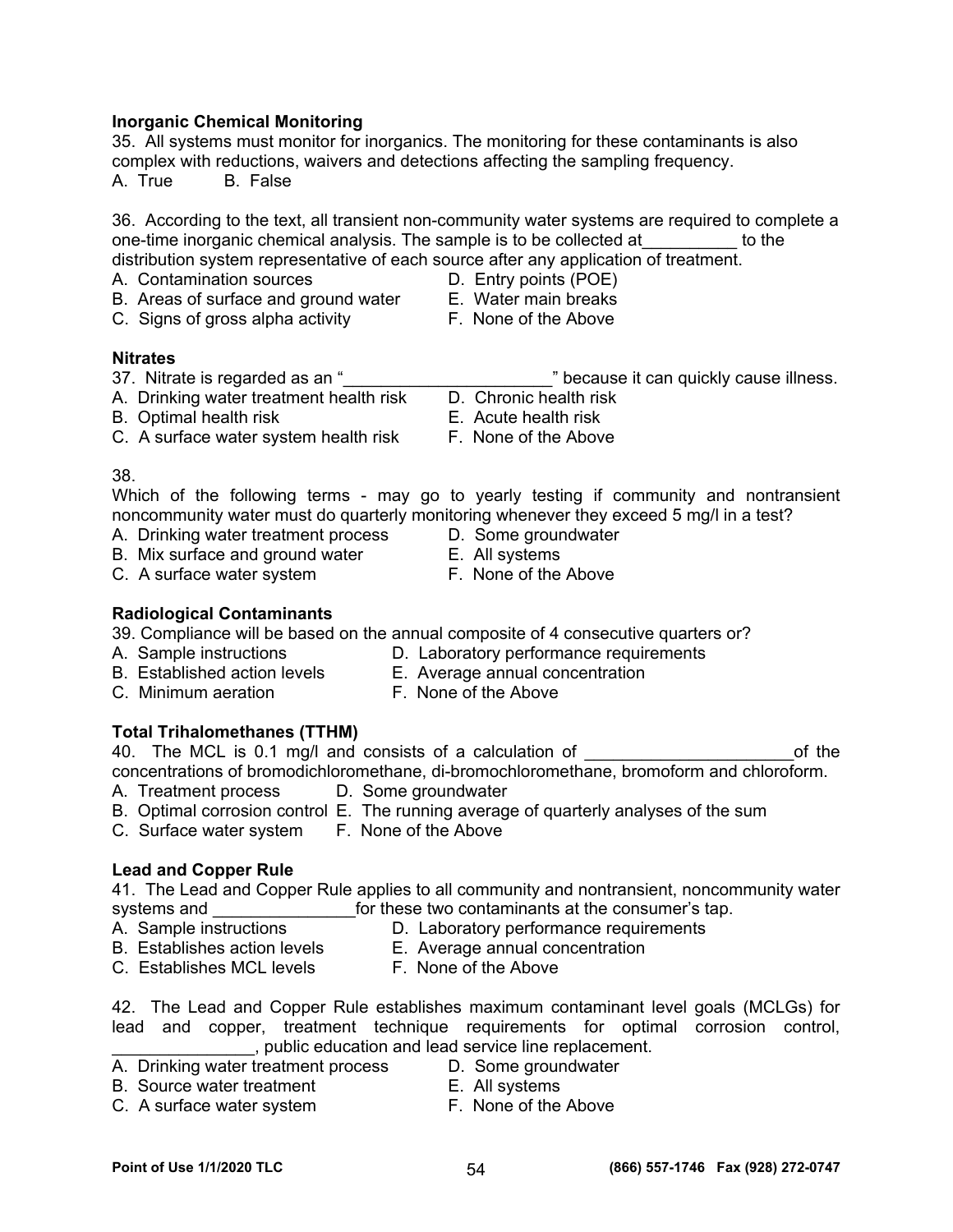43. The rule also includes the best available technology (**BAT**) for complying with the treatment technique requirements, mandatory health effects language for public notification of violations and analytical methods and?

- 
- A. Sample instructions D. Laboratory performance requirements
- B. Establishes action levels E. The action level for the system
- C. An action level is exceeded F. None of the Above

**IOC Sample Collection – Things to Remember**  44. Sample instructions should be supplied with the sample containers from the laboratory. If the laboratory fails to include sample instructions, contact the laboratory and?

- 
- A. Collect samples D. Do not change the flow
- 
- B. Run **E. Maintain chemical analysis reports** C. Request sample instructions F. None of the Above

### **Some general practices to remember:**

45. Samples should be collected at  $\qquad \qquad$  after all treatment (finished water).

- A. Homes **D. The entry point to the distribution system**
- B. SNAFU E. At water storage tanks
- C. Sample locations F. None of the Above

46. Which of the following terms -has also been known to contaminate food and water and if digested can lead to vomiting, dizziness, sleepiness, rapid heartbeat, and at high levels, even death may occur?

- A. Mother-in-law D. Benzene
	-
- B. Aqueous solvents E. Methylene chloride
	-
- 
- C. VOCs F. None of the Above

### **Methylene Chloride**

47. Which of the following terms -is converted to carbon monoxide and a person will suffer the same symptoms as exposure to carbon monoxide?

- A. Solvent D. Methylene chloride
- B. VOC E. Carbon monoxide
- C. Benzene F. None of the Above

### **Perchloroethylene**

48. Which of the following terms - Perchloroethylene has been linked to causing cancer in animals?

- A. Volatile organic compound D. Cancer causer
	-
- B. Organic chemical E. Chemical C. SOC **F. None of the Above**

49. To avoid exposure to perchlorothylene, if a \_\_\_\_\_\_\_\_\_\_\_\_\_\_\_\_\_\_\_\_\_\_\_\_\_\_is coming from clothing when picked up from the dry cleaner, do not accept them and request that less of the chemical be used as well as a complete drying of the garments

- 
- A. Perchloroethylene D. Strong chemical odor
- B. Organic chemical E. Furry creature
- C. VOC F. None of the Above
- 
-